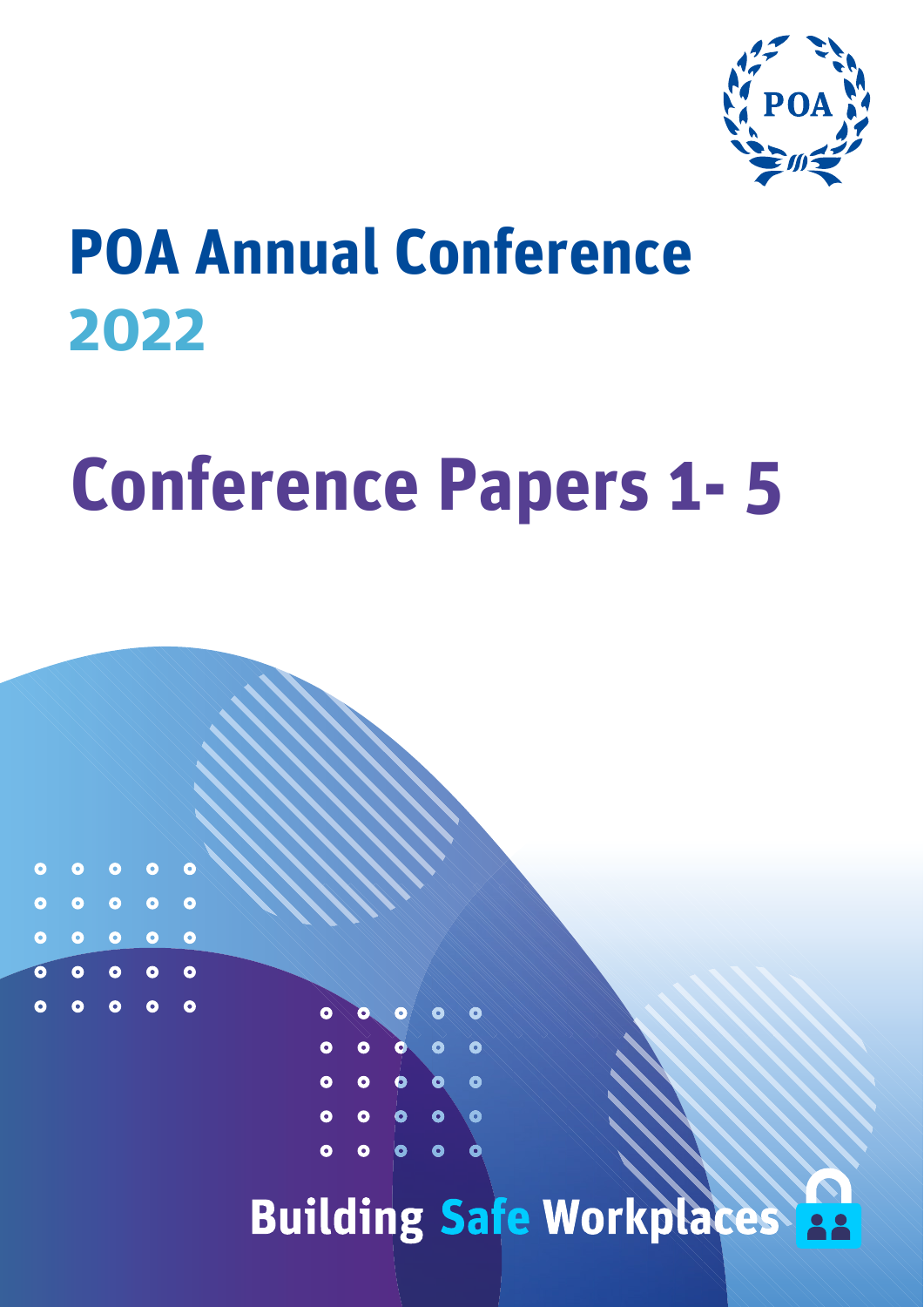# **CONFERENCE PAPER 1**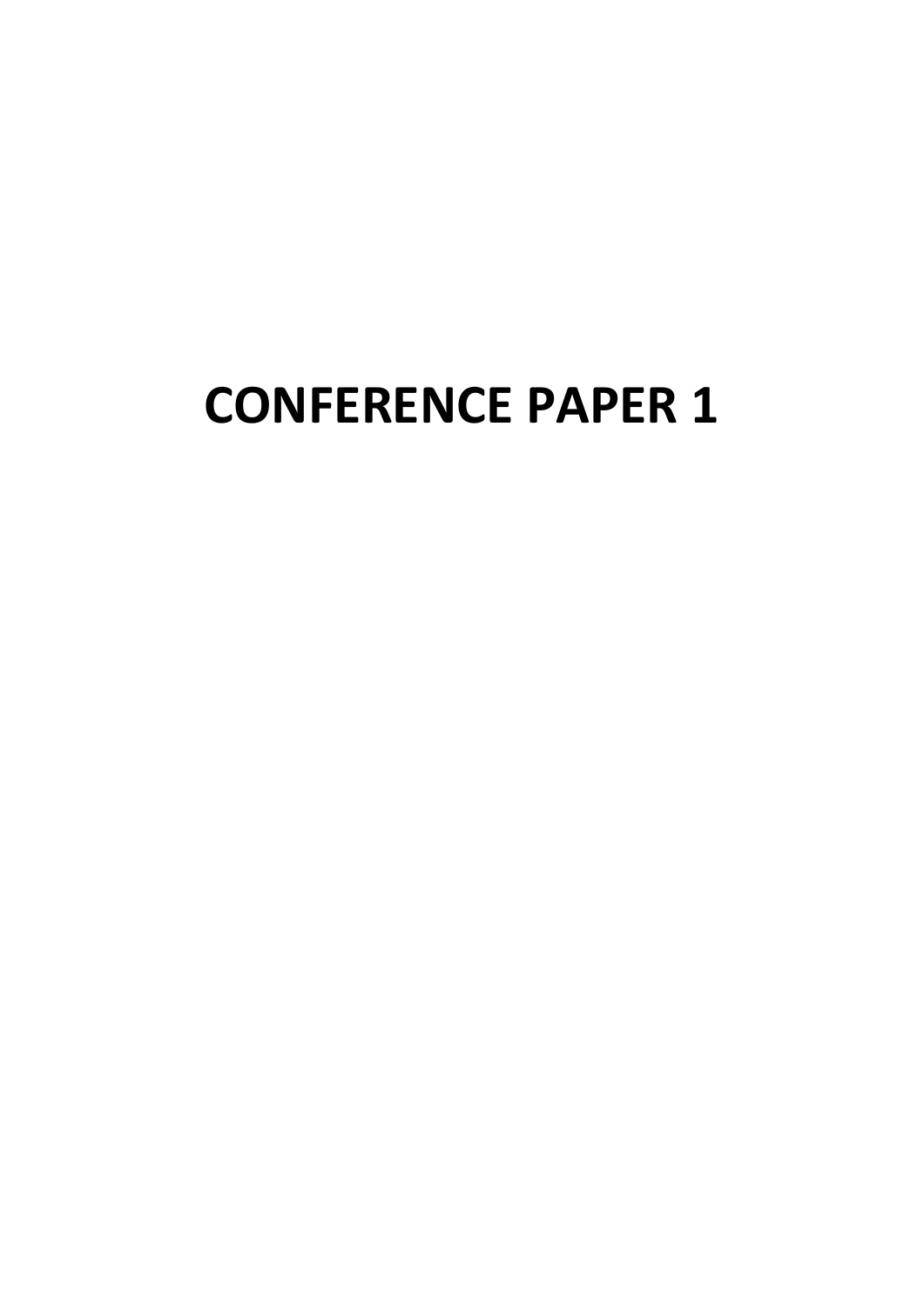#### **POA RULES & CONSTITUTION**

#### **Local Recruitment**

**Rule 7.3** Applicants who qualify under these Rules may apply for membership locally by completing the appropriate form and submitting it to the Secretary or Chairman of the local Branch Committee who must ensure the form is completed correctly and forward it without delay to the Union's head office.

#### **Local Recruitment**

**Rule 7.3** Applicants who qualify under these Rules may apply for membership online or locally by completing the appropriate form and submitting it to the Secretary or Chair of the local Branch Committee who must ensure the form is completed correctly and forward it without delay to the Union's head office.

#### **Refusal of Membership**

**Rule 7.4** The National Executive Committee may refuse membership to any applicant:

- (a) on the recommendation of a Branch Committee
- (b) by its own motion; or
- (c) on the recommendation of the Retired Members Committee

#### **Refusal of Membership**

**Rule 7.4** The National Executive Committee may refuse membership to any applicant:

- (a) on the recommendation of a Branch Committee
- (b) by its own motion;

**Rule 7.6** An expelled member cannot re-apply for membership of the Union unless:

- (a) 3 years have elapsed since the final decision on the expulsion was made; or
- (b) Conference permits an earlier application at the request of the ex-member or a Branch on proof of special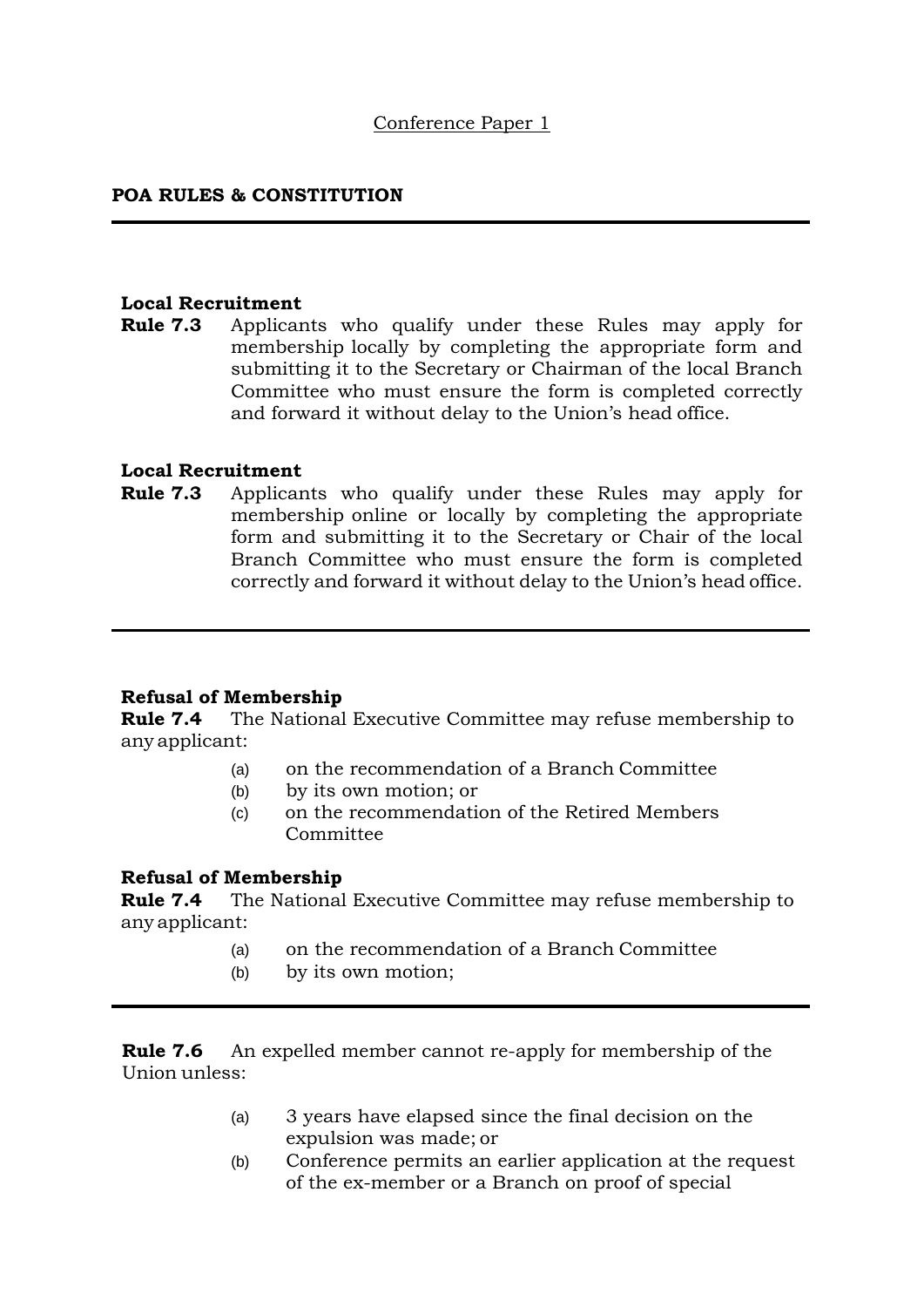circumstances.

(c) no expelled member may join the Retired Members Branch unless they qualify under Rule 5.1.

**Rule 7.6** An expelled member cannot re-apply for membership of the Union unless:

- (a) 3 years have elapsed since the final decision on the expulsion was made; or
- (b) Conference permits an earlier application at the request of the ex-member or a Branch on proof of special circumstances.
- (c) no expelled member may join the Retired Members Section unless they qualify under Rule 5.1.
- **Rule 8.3** Full members whose banking facilities do not allow direct debits may instead pay subscriptions to the Finance Officer 6 or 12 months in advance on 1 January or 1 July.
- **Rule 8.3** Full members whose banking facilities do not allow direct debits may instead pay subscriptions to the Finance Department 6 or 12 months in advance on 1 January or 1 July.
- **Rule 8.6** Retired members are eligible for membership of the retired members branch within one month of their final retirement date.
- **Rule 8.6** Retired members are eligible for membership of the retired members section within one month of their final retirement date.

#### **Officers**

**Rule 9.3** (a) The Officers of the Union comprise: i the Chairman, ii the General Secretary, iii the Vice Chairman, iv the Deputy General Secretary, in that order of authority (except where these Rules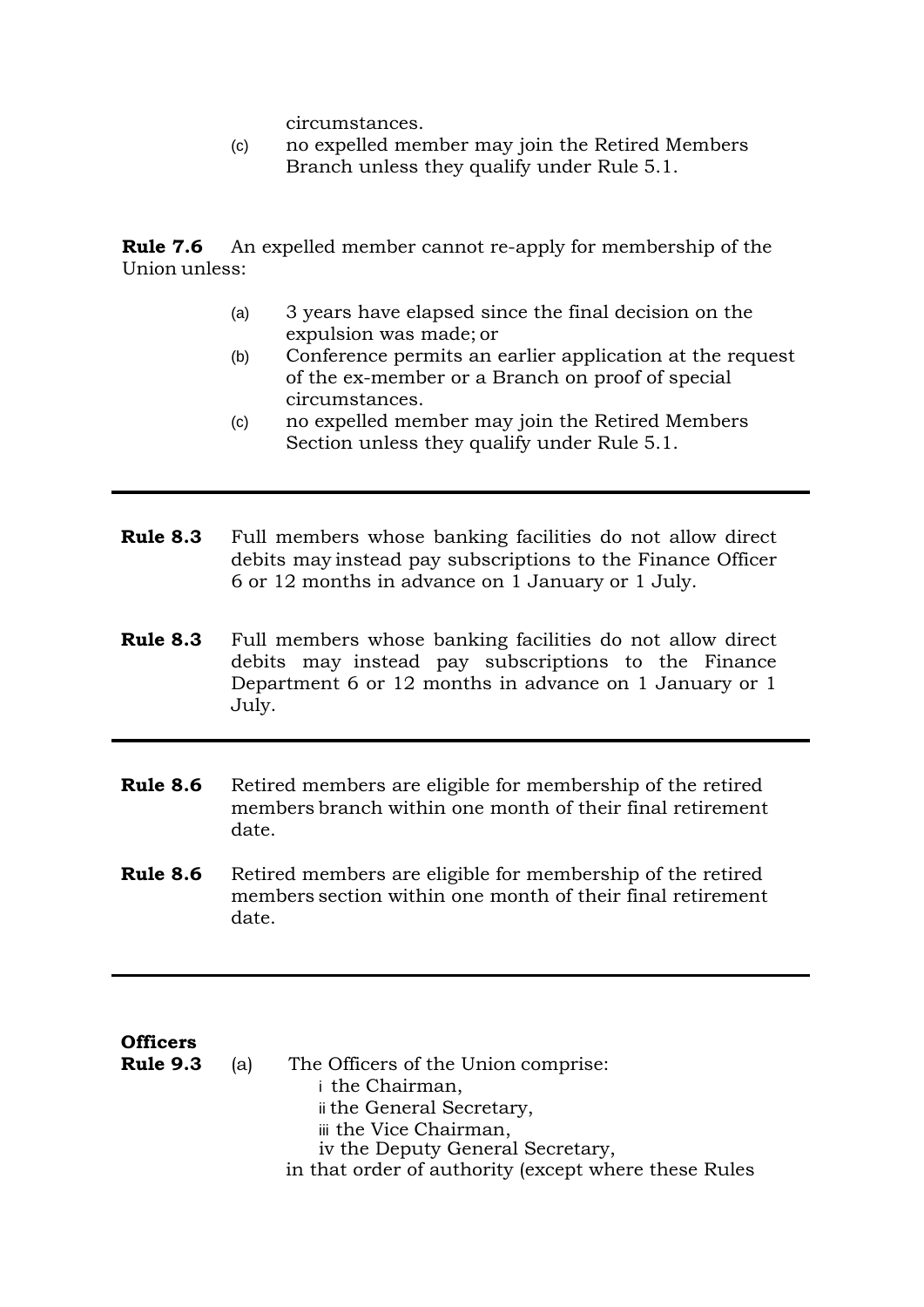provide differently).

- (b) The Officers of the Union shall meet once every month unless exceptional circumstances prevent such a meeting but may meet more frequently if the Chairman in consultation with the General Secretary shall so determine.
- (c) The Officers may invite the Finance Officer into the meeting to provide financial advice on any matters affecting the union.

#### **Officers**

- **Rule 9.3** (a) The Officers of the Union comprise: i the Chair, ii the General Secretary, iii the Vice Chair, iv the Deputy General Secretary, in that order of authority (except where these Rules provide differently). (b) The Officers of the Union shall meet once every month unless exceptional circumstances prevent such a meeting but may meet more frequently if the Chair in
	- consultation with the General Secretary shall so determine. (c) The Officers may invite a member of the Finance Department into the meeting to provide financial

advice on any matters affecting the union.

#### **Other Officials**

**Rule 9.5** The National Executive Committee will appoint such Assistant Secretaries and/or a Finance Officer as may be determined from time to time by Conference.

#### **Other Officials**

- **Rule 9.5** The National Executive Committee will appoint such Assistant General Secretaries as required.
- **Rule 9.7** Each employee of the Union will have an individual contract and pension scheme, the terms of which will be disclosed to any member on request.

#### **Remove due to Breach of GDPR.**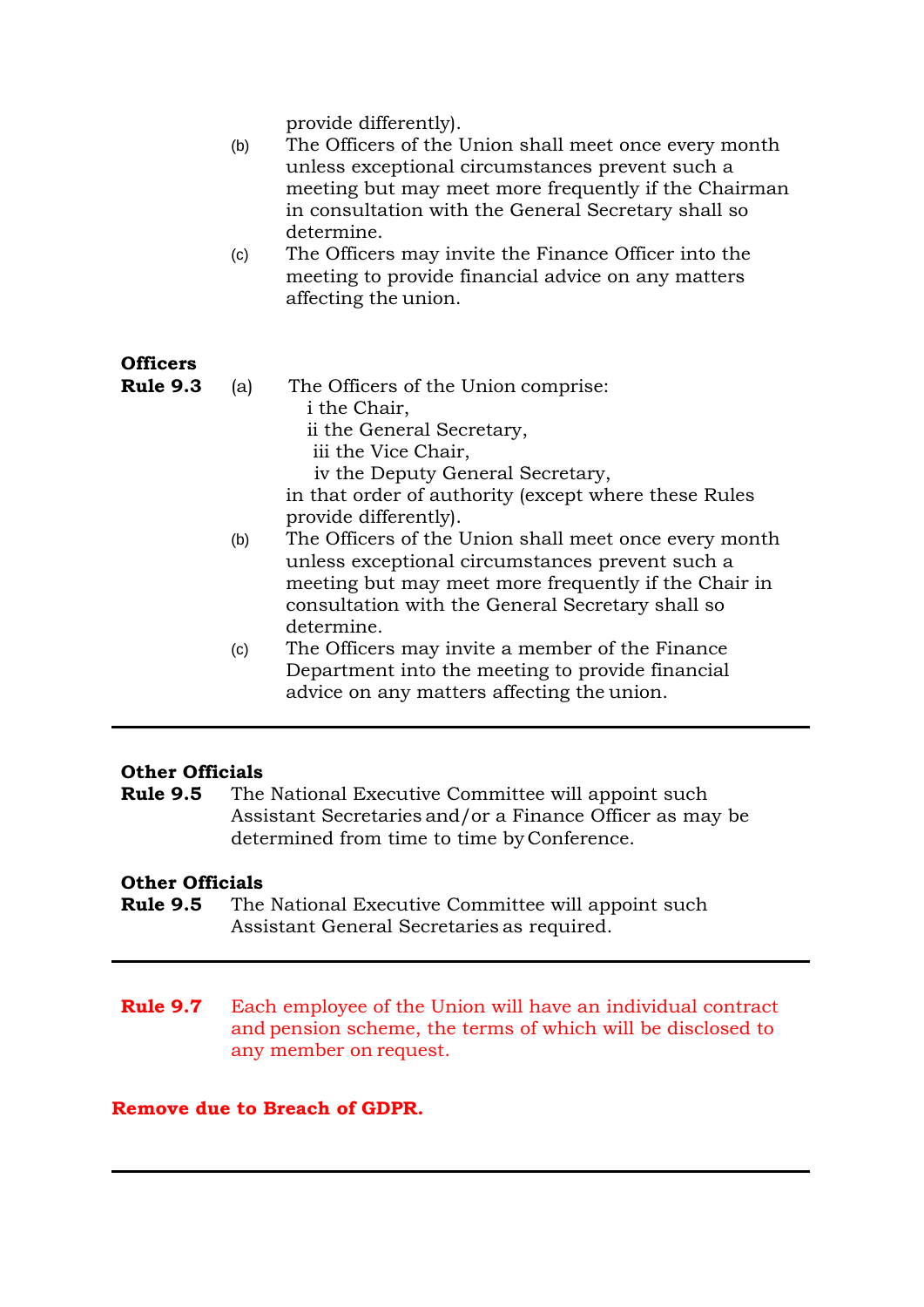**Rule 9.8** All grievances or disputes concerning POA employment issues will be forwarded through the established appropriate internal employee procedures and external employment law procedures, (unless these rules provide differently).

#### **Remove due to not being appropriate for the R&C.**

**Rule 10.5** Pending the election to fill a vacancy:

- (a) in the case of the Chairman, the Vice Chair who has held that office for the longer unbroken period will be acting Chairman,
- (b) in the case of a Vice Chair, the National Executive Committee member who has held that office for the longest unbroken period will be an acting Vice Chair; and
- (c) in the case of the General Secretary, the Deputy General Secretary will be acting General Secretary.

#### **Rule 10.5** Pending the election to fill a vacancy:

- (a) in the case of the Chair, the Vice Chair will be acting Chair,
- (b) in the case of a Vice Chair, the National Executive Committee member who has held that office for the longest unbroken period will be an acting Vice Chair; and
- (c) in the case of the General Secretary, the Deputy General Secretary will be acting General Secretary.
- **Rule 10.11** The following may attend National Executive Committee meetings but, theyhave no vote and may speak only to give factual information and/or to give technical or professional advice:
	- (a) The Area Chairman (Northern Ireland and Scotland) if invited to do so by the General Secretary or Chairman;
	- (b) Any Assistant Secretary or Finance Officer invited to do so by the General Secretary or Chairman;
	- (c) Any other person invited to do so by the General Secretary or Chairman for the purpose of giving information or advice.
- **Rule 10.11** The following may attend National Executive Committee meetings but, theyhave no vote and may speak only to give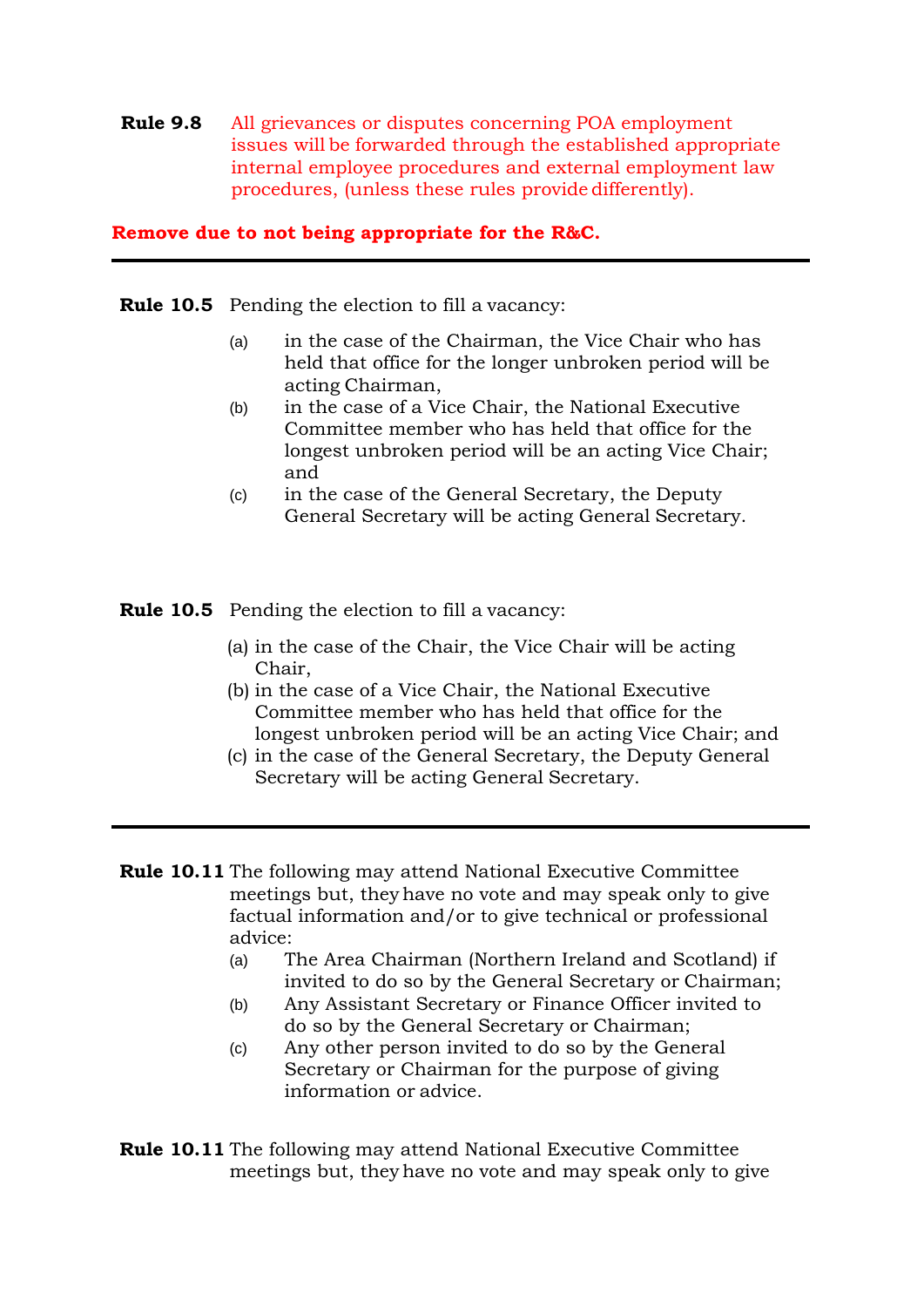factual information and/or to give technical or professional advice:

- (a) The Area Chair (Northern Ireland and Scotland) if invited to do so by the General Secretary or Chair.
- (b) Any other person invited to do so by the General Secretary or Chair for the purpose of giving information or advice.

#### **Conference Proceedings**

**Rule 12.7** Each Branch will send up to 2 delegates funded by the Union to Conference and may determine to fund observers from the Branch Funds:

- (a) unless the Branch determines differently, the delegates will normally be the Branch Chair and Secretary of the Branch;
- (b) only the 2 delegates representing the Branch may speak for the Branch on any matter at Conference, if any observer speaks in place of the delegates, this will be dealt with as a breach of the Rules & Constitution.
- (c) No delegate should attend Annual or Special Conference without a mandate from their branch following a branch meeting to vote on any matters to be determined by Conference. No delegate should draw any travel or subsistence from the union to attend Annual or Special Conference unless they are mandated by their branch to fully represent their member's interests
- (d) No delegate may speak or vote in contravention of his/her branch mandate.
- (e) Where any Conference motion that has been placed on the agenda which cannot be heard due to the proposing branch not being present and where their absence is legitimate. The Chair will seek conferences permission for the motion to be considered as formally moved.

#### **Conference Proceedings**

- **Rule 12.7** Each Branch will send up to 2 delegates funded by the Union to Conference and may determine to fund observers from the Branch Funds:
	- (a) unless the Branch determines differently, the delegates will normally be the Branch Chair and Secretary of the Branch;
	- (b) only the 2 delegates representing the Branch may speak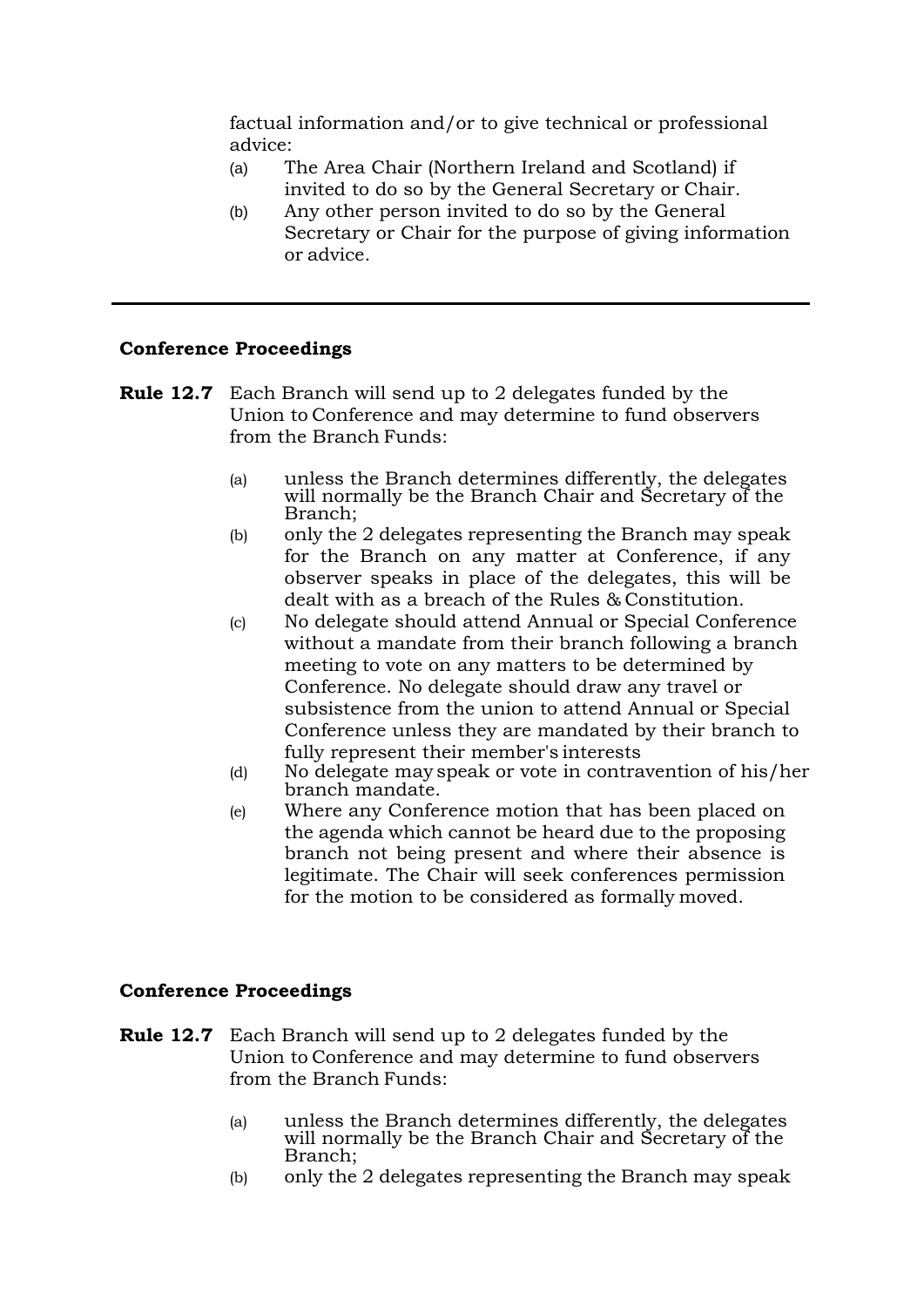for the Branch on any matter at Conference, if any observer speaks in place of the delegates, this will be dealt with as a breach of the Rules & Constitution.

- (c) No delegate should attend Annual or Special Conference without a mandate from their branch following a branch meeting to vote on any matters to be determined by Conference. No delegate should draw any travel or subsistence from the union to attend Annual or Special Conference unless they are mandated by their branch to fully represent their member's interests
- (d) No delegate may speak or vote in contravention of his/her branch mandate, unless they are the mover of the motion following a request to withdraw the motion.
- (e) Where any Conference motion that has been placed on the agenda which cannot be heard due to the proposing branch not being present and where their absence is legitimate, the Chair will seek conferences permission for the motion to be considered as formally moved.
- **Rule 12.9** The Chairman of Conference:
	- (a) will be the Chairman, or the Vice Chair authorised by the Chairman;

**Rule 12.9** The Chair of Conference:

(a) will be the Chair or the Vice Chair.

**Rule 12.12** Points of order must relate to:

- (a) an alleged infringement of these Rules, standing orders or general custom and practice in the conduct of the debate or in the content of any speech; or
- (b) an allegation that the content of a speech is irrelevant, abusive, offensive, discriminatory or unlawful.

**Rule 12.12** Points of order must relate to:

- (a) an alleged infringement of these Rules, standing orders or general custom and practice in the conduct of the debate or in the content of any speech; or
- (b) an allegation that the content of a speech is irrelevant, abusive, offensive, discriminatory or unlawful.
- (c) The content of the speech is misleading.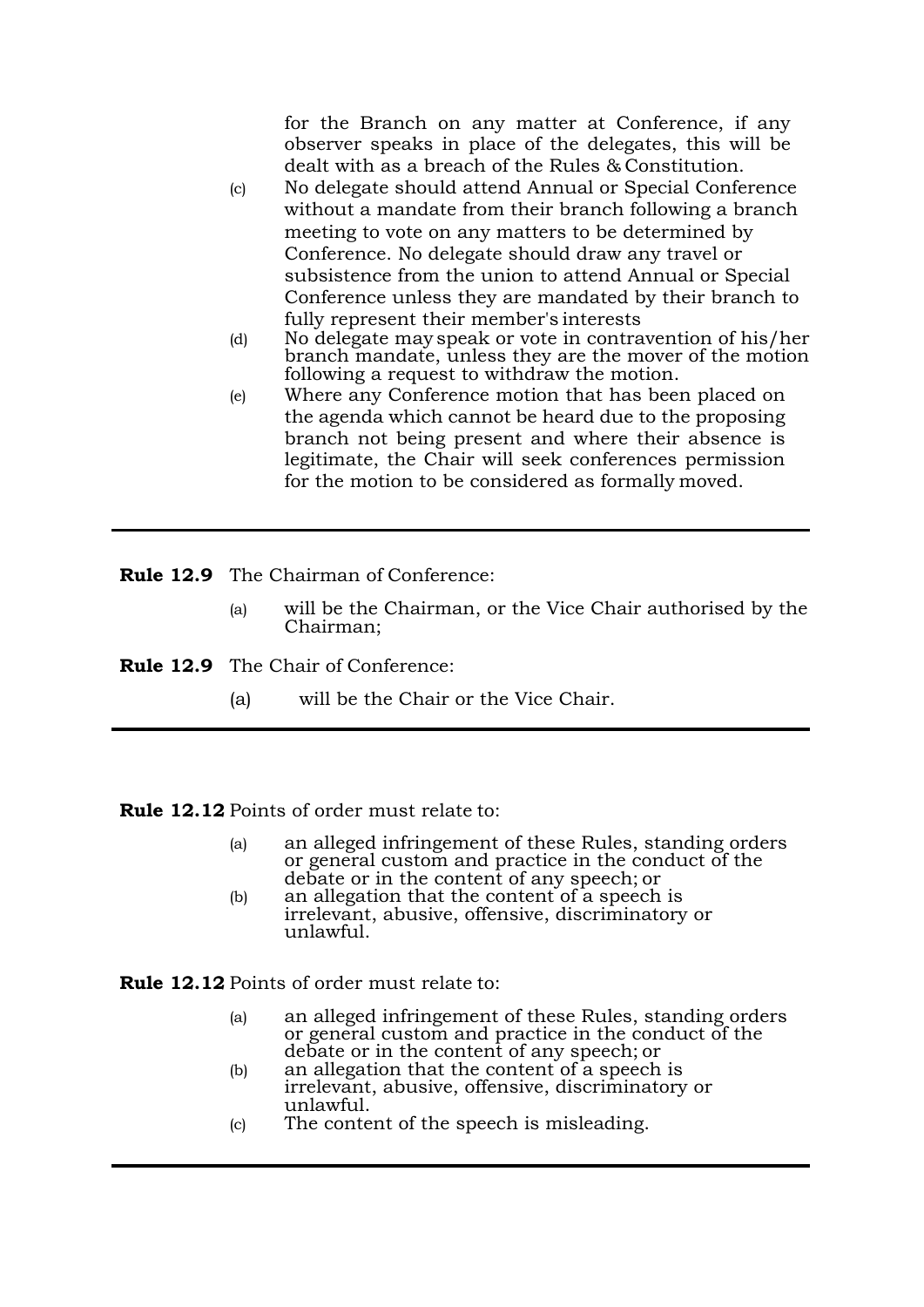- **Rule 12.17** Any questions to be raised at Annual Conference, concerning those audited accounts must be submitted to the Finance Officer in writing at least 14 days before the start of Annual Conference.
- **Rule 12.17** Any questions to be raised at Annual Conference, concerning those audited accounts must be submitted to the Finance Department in writing at least 14 days before the start of Annual Conference.
- **Rule 12.18** The General Secretary will distribute with the Annual Conference agenda a report of all decisions taken during the previous year by:<br>(a) the Discipli
	- the Disciplinary Committee; and
	- (b) any appeal committee appointed under Rule 29.6 (c)
- **Rule 12.18** The General Secretary will distribute with the Annual Conference agenda a report of all decisions taken during the previous year by:
	- (a) the Conduct Committee; and
	- (b) any appeal committee appointed under Rule 29.6 (c)

#### **Remove as it is a breach of GDPR.**

**Rule 12.19** The Annual Conference will:

- (a) receive the audited statement of accounts;
- (b) receive a finance report for the year from the National Executive Committee; and
- (c) appoint (or reappoint) the Union's auditors under Rule 16.15.

**Rule 12.19** The Annual Conference will:

- (a) receive the audited statement of accounts;
- (b) receive a finance report for the year from the National Executive Committee; and
- (c) appoint (or reappoint) the Union's auditors under Rule 16.14.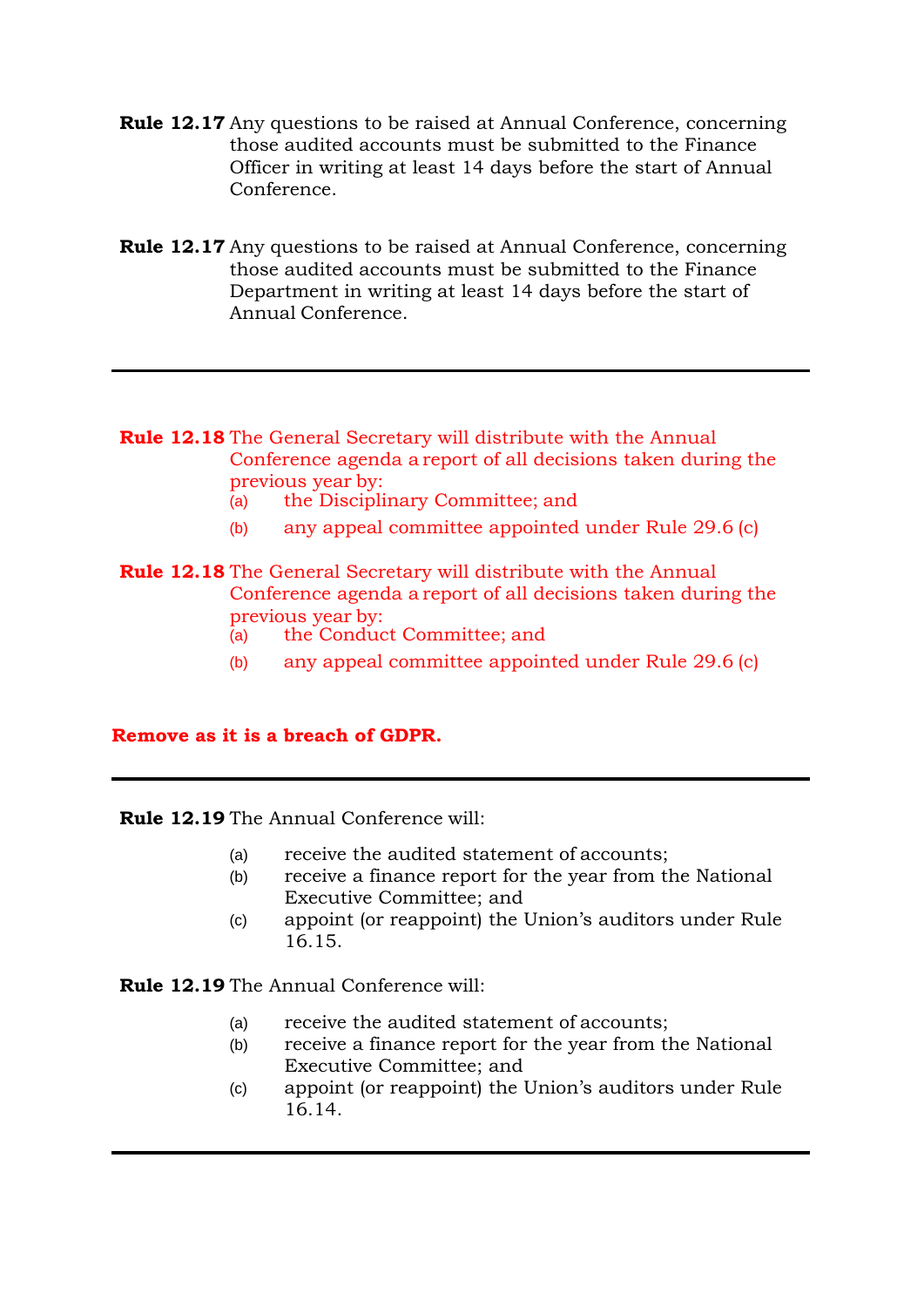**Rule 12.20** On the first day of the Annual Conference the Finance Officer will:

- (a) present the National Executive Committee's finance report;
- (b) answer any questions concerning the audited accounts where notice has been given under Rule 12.17; and
- (c) answer any relevant questions raised concerning any other matters dealt with by the National Executive Committee's finance report.

**Rule 12.20**On the first day of the Annual Conference the General Secretary or Deputy General Secretary will:

- (a) present the National Executive Committee's finance report;
- (b) answer any questions concerning the audited accounts where notice has been given under Rule 12.17; and
- (c) answer any relevant questions raised concerning any other matters dealt with by the National Executive Committee's finance report.

**Rule 12.21** On the second day of the Annual Conference:

- (a) the Finance Officer; and
- (b) the auditor with his/her working papers; will be available together to delegates for at least one hour in order to deal with any informal queries on the audited accounts.

**Rule 12.21** On the second day of the Annual Conference:

- (a) the General Secretary or Deputy General Secretary; and
- (b) the auditor with his/her working papers; will be available together to delegates for at least one hour in order to deal with any informal queries on the audited accounts.

#### **Identity**

**Rule 14.1** The Union's Trustees will be the Vice Chair for the time being, the Finance Officer for the time being, each ex-officio. The third trustee will be the National Chairman.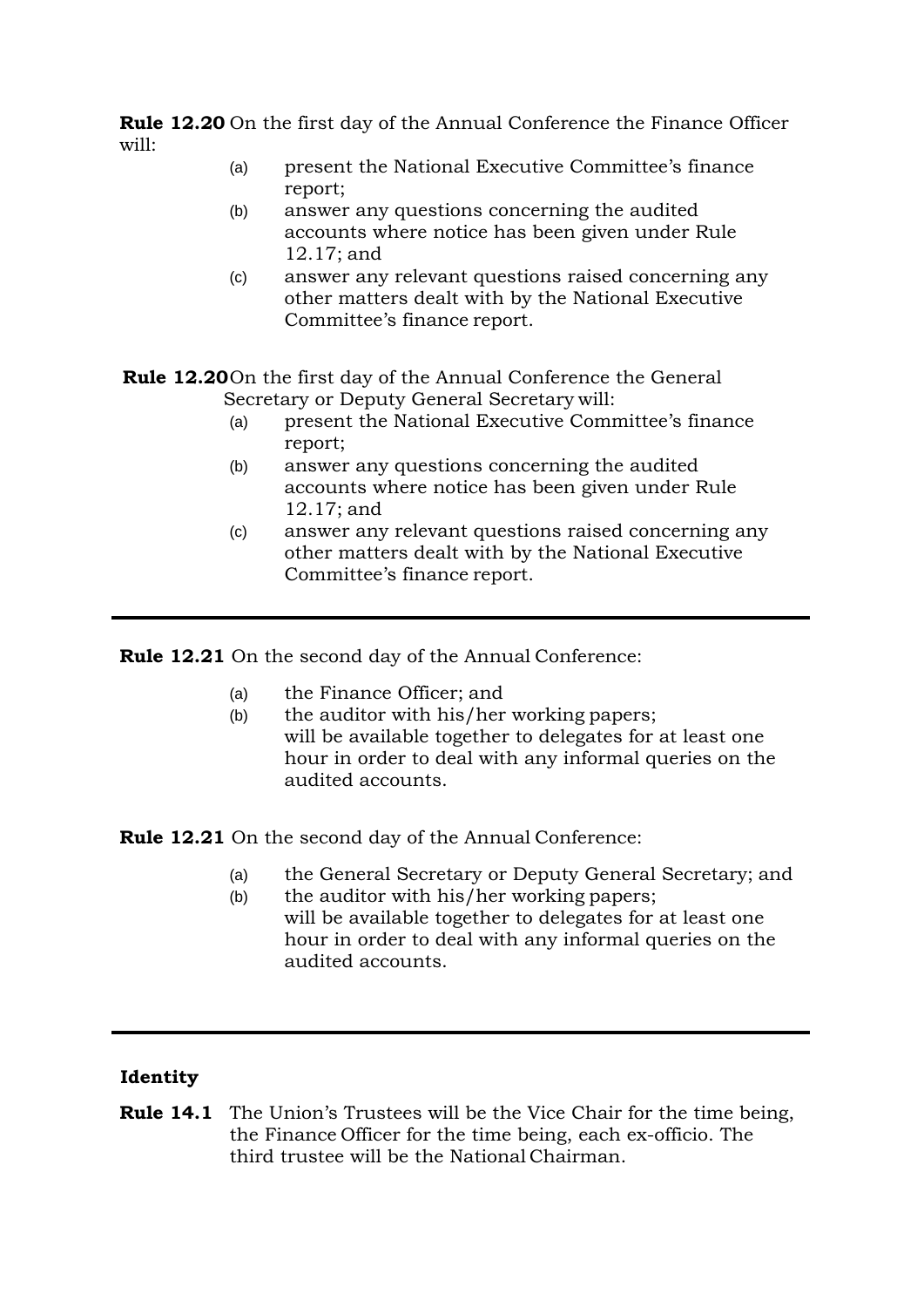#### **Identity**

- **Rule 14.1** The Union's Trustees will be the Vice Chair for the time being, the General Secretary or the Deputy General Secretary for the time being, each ex-officio. The third trustee will be the National Chair.
- **Rule 15.1** The Union shall have a Finance Committee comprising:
	- (a) the Vice Chair,
	- (b) the General Secretary,
	- *(c)* member/s of the National Executive Committee nominated by the National Chairman, and
	- *(d)* the Finance Officer.

#### **Rule 15.1** The Union shall have a Finance Committee comprising:

- (a) the Vice Chair,
- (b) the General Secretary,
- *(c)* member/s of the National Executive Committee nominated by the National Chair.
- **Rule 15.2** The Finance Committee shall have responsibility for administering the finances of the Union in conjunction with the Finance Officer in the best interests of the Union and in accordance with the policies laid down from time to time by Conference and the National Executive Committee. In carrying out its duties, the Finance Committee shall act in accordance with the duties placed upon the Trustees by Rules 14.2 to

14.5 and seek the approval of the National Executive Committee if it wishes to do any of the acts set out in Rule 16.12 to 16.13.

**Rule 15.2** The Finance Committee shall have responsibility for administering the finances of the Union in conjunction with the General Secretary or the Deputy General Secretary in the best interests of the Union and in accordance with the policies laid down from time to time by Conference and the National Executive Committee. In carrying out its duties, the Finance Committee shall act in accordance with the duties placed upon the Trustees by Rules 14.2 to14.5 and seek the approval of the National Executive Committee if it wishes to do any of the acts set out in Rule 16.12 to 16.13.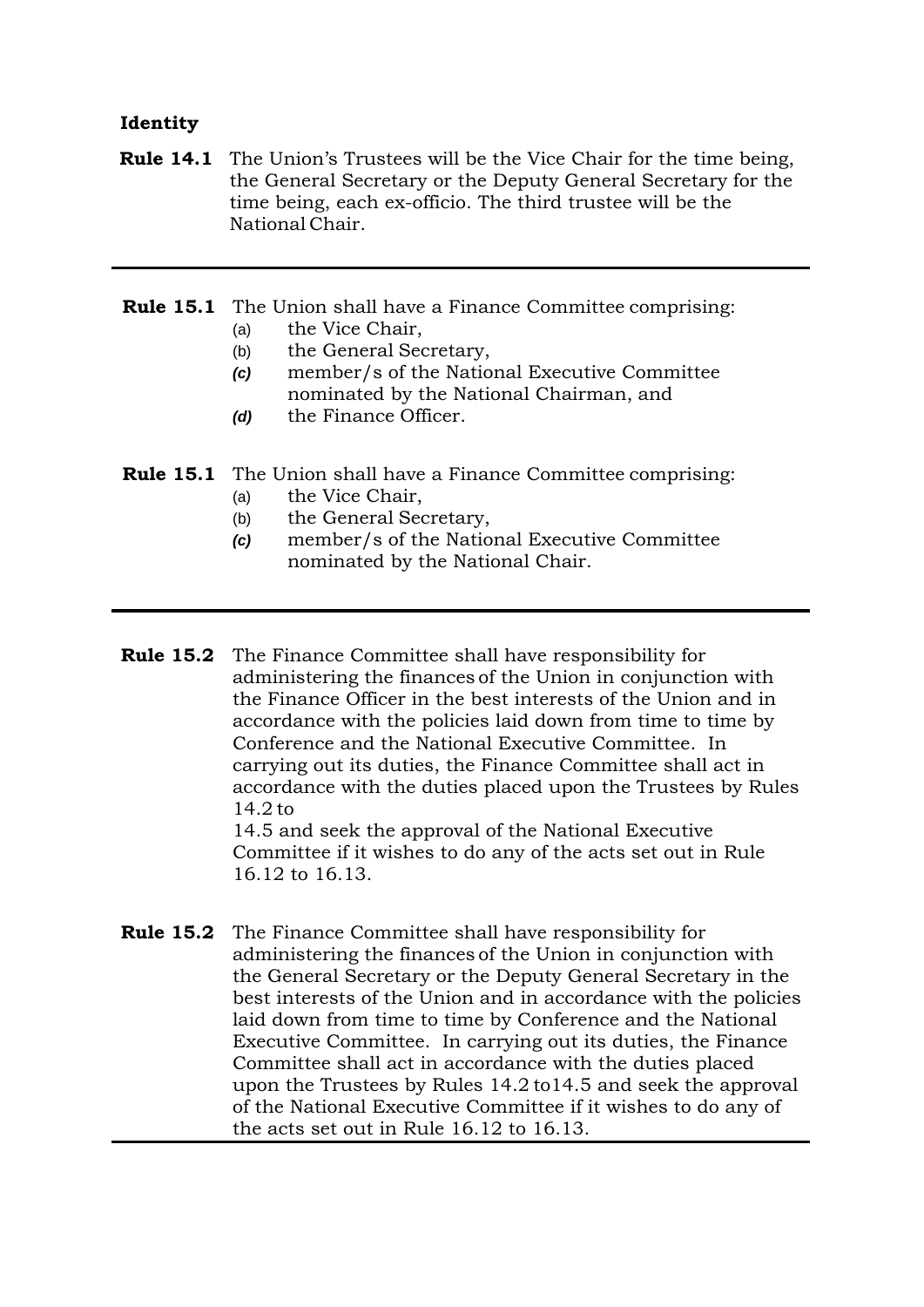#### **Rule 16.5**

- (a) If the Northern Ireland Area Committee so decides it shall raise funds from the members of the Union in Northern monthly levy, which shall not be more than an average of<br>per month. The levy shall be collected from the members<br>their normal monthly subscriptions and be paid to the<br>Fund.<br>(b) The payment of such levy by the members in No
- 
- not paying the levy or coerced into payment of the levy.<br>
(c) The Northern Ireland Area Committee shall administer<br>
Area Fund and may if they so decide delegate day to day to one or more of their members provided always:<br>(i) that those to whom administration of the fund has been
- details of the usage of the account to the Northern Ireland on a monthly basis; and
- (ii) that details of the terms of the delegation are provided in Finance Officer.
- (d) The fund may be used by the Northern Ireland Area<br>decides provided always that the usage of the fund is
- $\epsilon$  (e) The Northern Ireland Area Committee shall be responsible providing any information or documentation requested by Finance Officer or the Union's Auditors.

#### **Rule 16.5**

- (a) If the Northern Ireland Area Committee so decides it shall raise funds from the members of the Union in Northern per month. The levy shall be collected from the members<br>their normal monthly subscriptions and be paid to the<br>Fund.<br>(b) The payment of such levy by the members in Northern<br>times be voluntary and no member shall be subjecte
- 
- not paying the levy or coerced into payment of the levy.<br>
(c) The Northern Ireland Area Committee shall administer<br>
Area Fund and may if they so decide delegate day to day
- to one or more of their members provided always:<br>(i) that those to whom administration of the fund has been details of the usage of the account to the Northern Ireland on a monthly basis; and
- (ii) that details of the terms of the delegation are provided in
- (d) The fund may be used by the Northern Ireland Area<br>decides provided always that the usage of the fund is
- $\epsilon$  (e) The Northern Ireland Area Committee shall be responsible providing any information or documentation requested by General Secretary, Deputy General Secretary or the

#### **Rule 16.6**

(e) The National Committee for Secure Health Care Services shall be responsible for promptly providing any information or documentation requested by the Trustees, the Finance Officer or the Union's Auditors.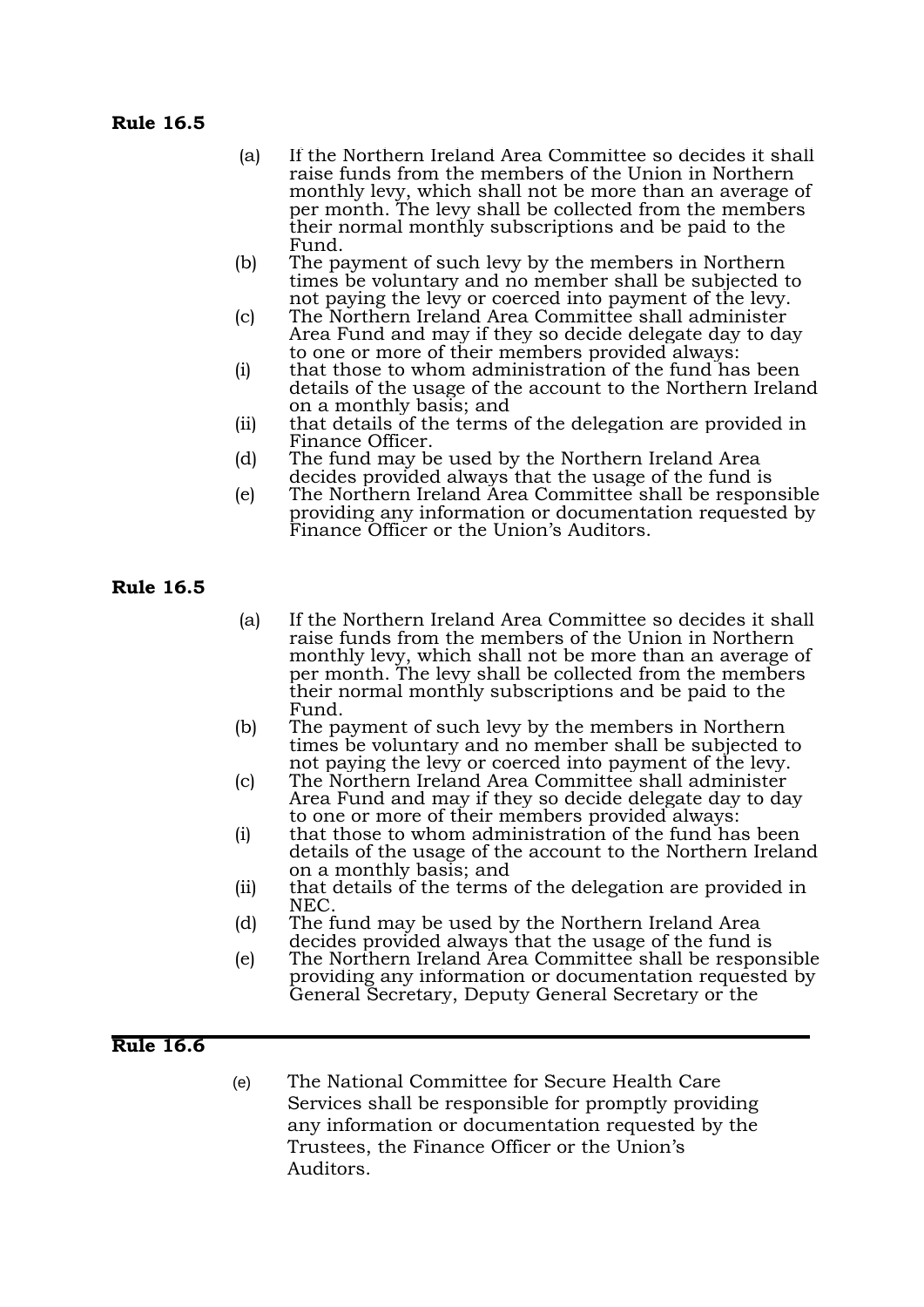#### **Rule 16.6**

(e ) The National Committee for Secure Health Care Services shall be responsible for promptly providing any information or documentation requested by the Trustees, General Secretary, Deputy General Secretary or the Union's Auditors.

#### **The Union Learning Fund Rule 16. 7**

- (a) Any money received by the Union in relation to the Union Learning initiative shall be paid into the Union Learning Fund.
- (b) All payments to be made in respect of the Union Learning initiative shall be paid from the Union Learning Fund.
- (c) The fund will be administered by the Finance Officer when expenditure has been authorised by the Project Manager and NEC member/s annotated as responsible for the day to day running of the Union Learning Fund.
- (d) Notwithstanding the provisions of 16.8 (a) and (b) where it is necessary for the fulfilling of the Union's commitments to the learning initiative programme the Finance Officer may transfer funds from the General Fund to the Union Learning Fund and from the Union Learning Fund to the General Fund provided always that wherever funds are transferred all such transaction shall subsequently be reported to the Finance Committee at their next meeting.

#### **The Union Learning Fund Rule 16. 7**

- (a) Any money received by the Union in relation to the Union Learning initiative shall be paid into the Union Learning Fund.
- (b) All payments to be made in respect of the Union Learning initiative shall be paid from the Union Learning Fund.
- (c) The fund will be administered by the General Secretary/Deputy General Secretary when expenditure has been authorised by the Project Manager and the DGS, responsible for the day to day running of the Union Learning Fund.
- (d) Notwithstanding the provisions of 16.8 (a) and (b) where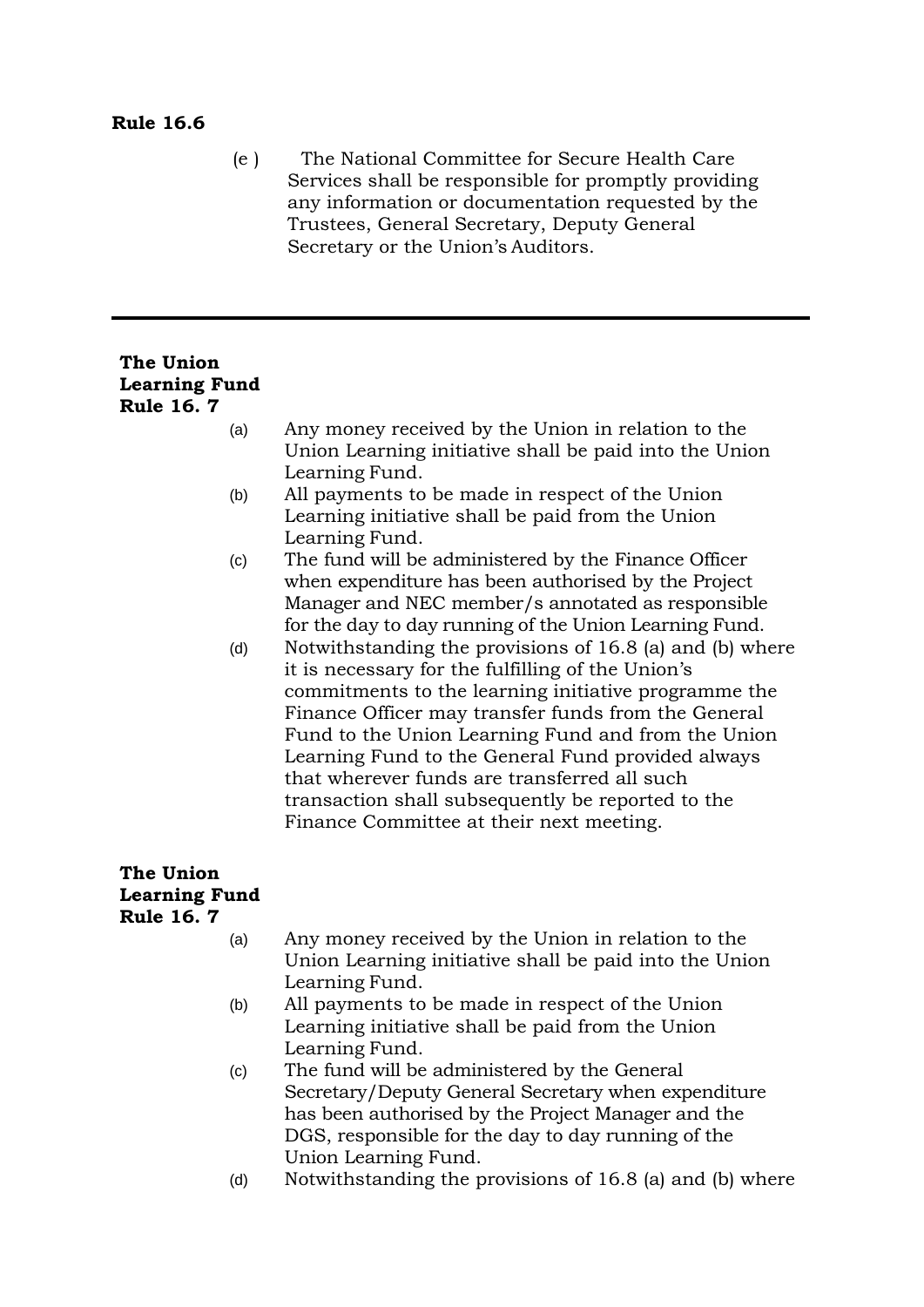it is necessary for the fulfilling of the Union's commitments to the learning initiative programme the NEC may transfer funds from the General Fund to the Union Learning Fund and from the Union Learning Fund to the General Fund provided always that wherever funds are transferred all such transaction shall subsequently be reported to the Finance Committee at their next meeting.

#### **Rule 16.8 from:**

#### **Branch Funds Rule 16.8**

- (a) Each Branch of the Union shall maintain a Branch account into which all Branch funds shall be paid and from which all Branch payments shall be made. Money which is not the property of the Union must not be paid into the Branch account.
- (b) It shall be the responsibility of the Branch Committee to properly manage their Branch account which will at all times be operated in credit.
- (c) In addition to its obligation under rule  $20.3$  (g) the Branch Committee shall, by the 31<sup>st</sup> January in each year, provide to the Finance Officer a copy of a statement of account for the Branch account showing the balance as at the  $31<sup>st</sup>$  December in the previous year.
- (d) For the purpose of completing his audit of the Union's accounts the Auditor shall nominate a number of Branches each year whose accounts he wishes to examine. At least one month prior to the beginning of Annual Conference the Finance Officer shall notify those branches nominated by the Auditor of the requirement for them to bring all relevant documents and accounting records relating to the Branch's account to the Annual Conference so that the Auditor can examine and inspect them. The members of the Branch Committee shall fully cooperate with the Auditor and use their best endeavours to provide him with any information or documents which he may require.

The Finance Officer may from time to time issue guidance to Branch Committees in respect of the managing of Branch accounts

#### **Branch Funds Rule 16.8**

(a) Each Branch of the Union shall maintain a Branch account into which all Branch funds shall be paid and from which all Branch payments shall be made. Money which is not the property of the Union must not be paid into the Branch account.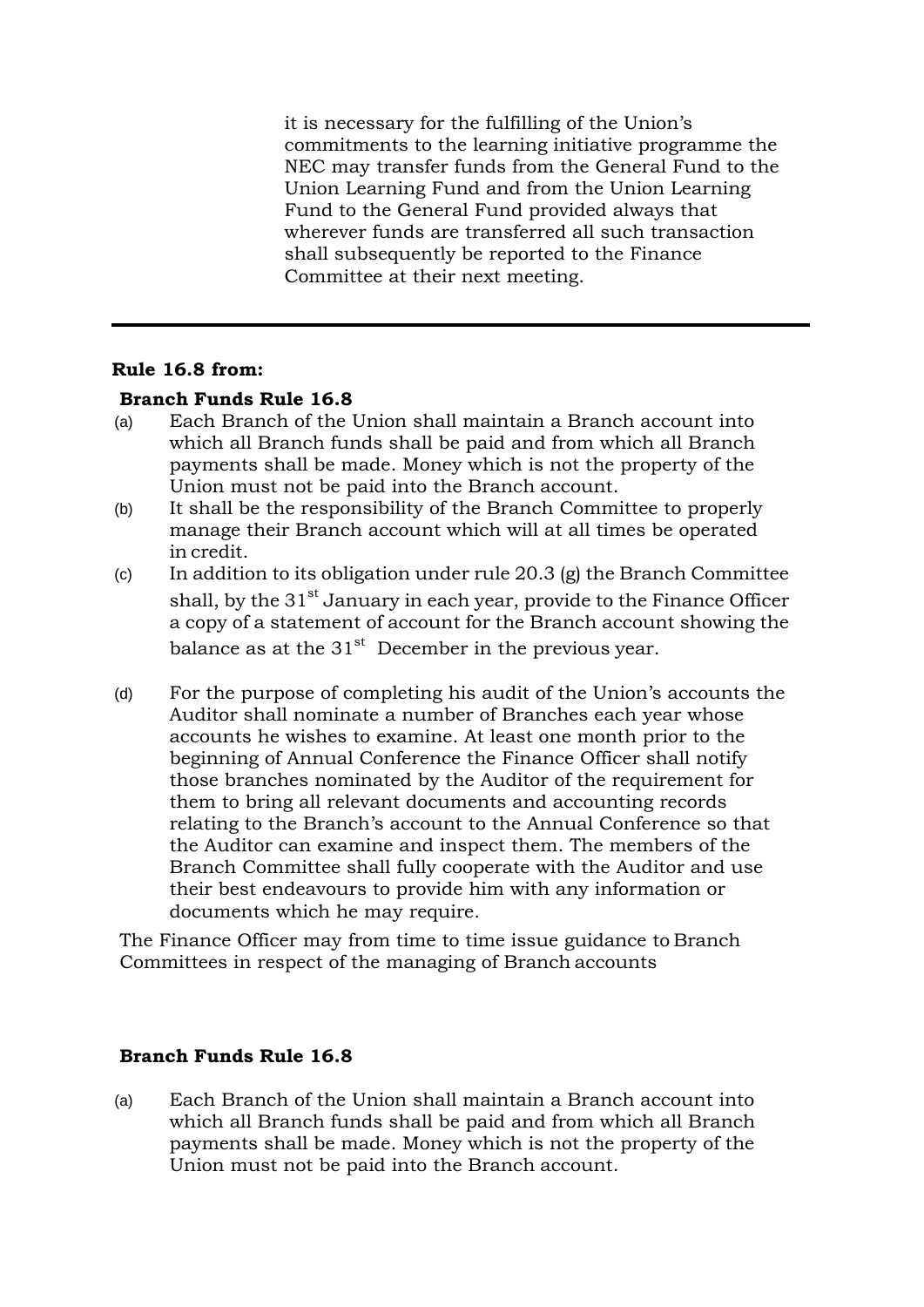- (b) It shall be the responsibility of the Branch Committee to properly manage their Branch account which will at all times be operated in credit.
- (c) In addition to its obligation under rule  $20.3$  (g) the Branch Committee shall, by the  $31<sup>st</sup>$  January in each year, provide to the General Secretary or the Deputy General Secretary a copy of a statement of account for the Branch account showing the balance as at the  $31<sup>st</sup>$ December in the previous year.
- (d) For the purpose of completing his audit of the Union's accounts the Auditor shall nominate a number of Branches each year whose accounts he wishes to examine. At least one month prior to the beginning of Annual Conference the General Secretary or the Deputy General Secretary shall notify those branches nominated by the Auditor of the requirement for them to bring all relevant documents and accounting records relating to the Branch's account to the Annual Conference so that the Auditor can examine and inspect them. The members of the Branch Committee shall fully cooperate with the Auditor and use their best endeavours to provide him with any information or documents which he may require.

The General Secretary or the Deputy General Secretary may from time to time issue guidance to Branch Committees in respect of the managing of Branch accounts

**Rule 16.10** The members' subscriptions will be paid into the General Fund. The National Executive Committee may direct the Trustee to transfer money from the General Fund: (a) into the Provident Benefit Fund;

- (b) (subject to any maximum fixed by Conference from time to time) into the Relief Fund; or
- (c) both.
- **Rule 16.10** The members' subscriptions will be paid into the General Fund. The National Executive Committee may direct the Trustee to transfer money from the General Fund into the Provident Benefit Fund;
- **Rule 17.2** If the National Executive Committee or General Secretary invite a member or members of the Union to any venue, travelling expenses and subsistence will be paid subject to a maximum determined from time to time by the Conference.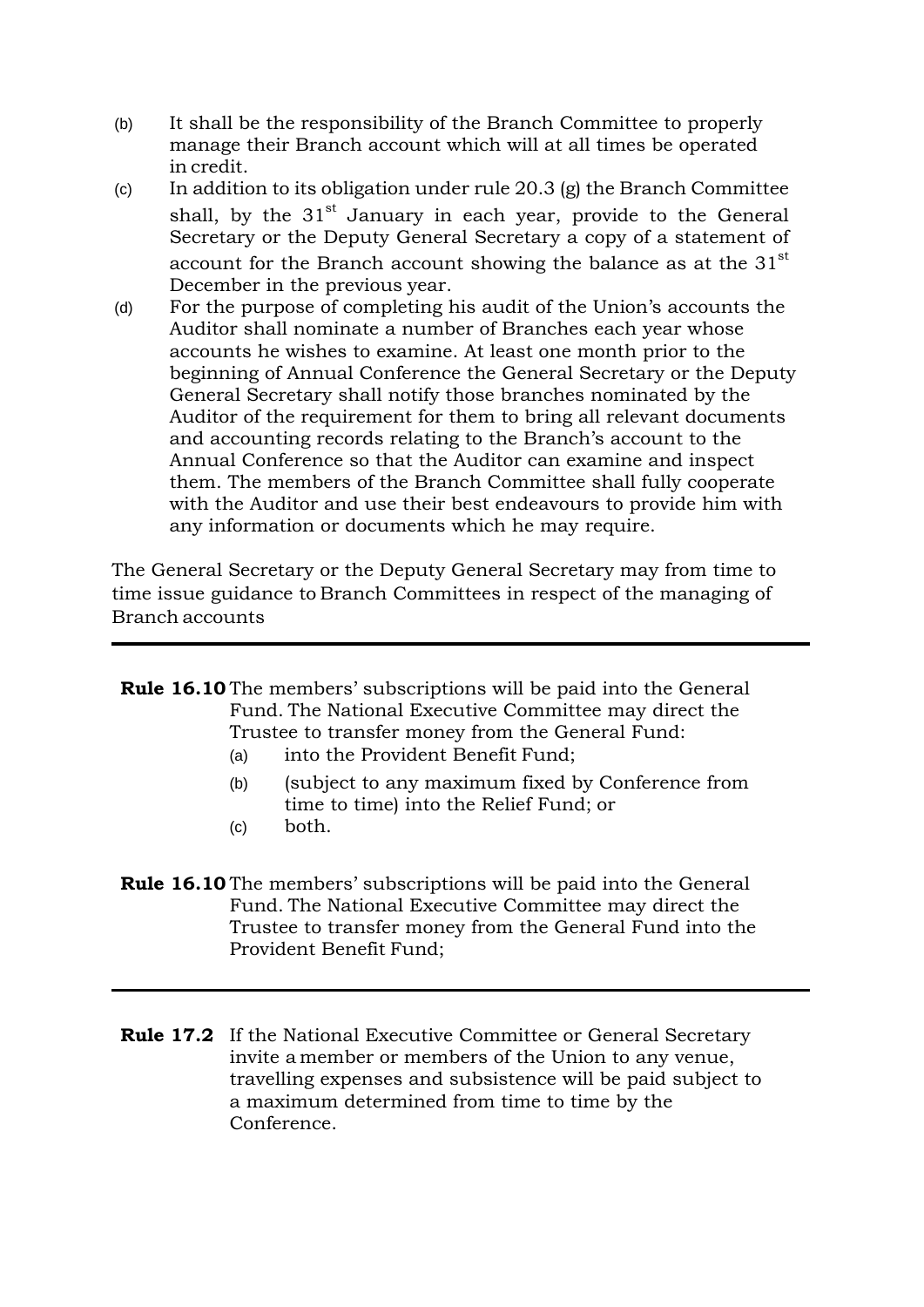- **Rule 17.2** If the National Executive Committee invite a member or members of the Union to any venue, travelling expenses and subsistence will be paid subject to a maximum determined from time to time by the Conference.
- **Rule 18.5** Death benefit will be paid by cheque unless a cash payment is requested by the beneficiary. The cheque or cash must be handed to the beneficiary and a signed receipt obtained by a member of the Branch Committee.
- **Rule 18.5** Death benefit will be paid by BACS to the beneficiary or the member's Branch.

#### **Rule 18.6** The Branch Secretary must forward to the Finance Officer at the Union's head office as soon as practicable:

- (a) the receipt;<br>(b) a copy of the
- a copy of the member's death certificate; and
- (c) a covering letter signed by the Branch Secretary and at least two other members of the Branch Committee.

#### **Rule 18.6** The Branch Secretary must forward to the Finance Department at the Union's head office as soon as practicable: (a) copy of the member's death certificate; and

(b) a covering letter signed by the Branch Secretary and at least two other members of the Branch Committee.

- **Rule 18.7** Before each Annual Conference the Finance Officer will circulate to the membership a report showing the death benefits paid in the preceding accounting year.
- **Rule 18.7** Before each Annual Conference the NEC will circulate to the membership a report showing the death benefits paid in the preceding accounting year.

#### **Rule 19.1** The Union will have a Legal Aid Committee comprising;

- (a) the Vice Chair (as Chairman);
- (b) the General Secretary;
- (c) a National Executive Committee member nominated by the National Chairman;
- (d) the Finance Officer; and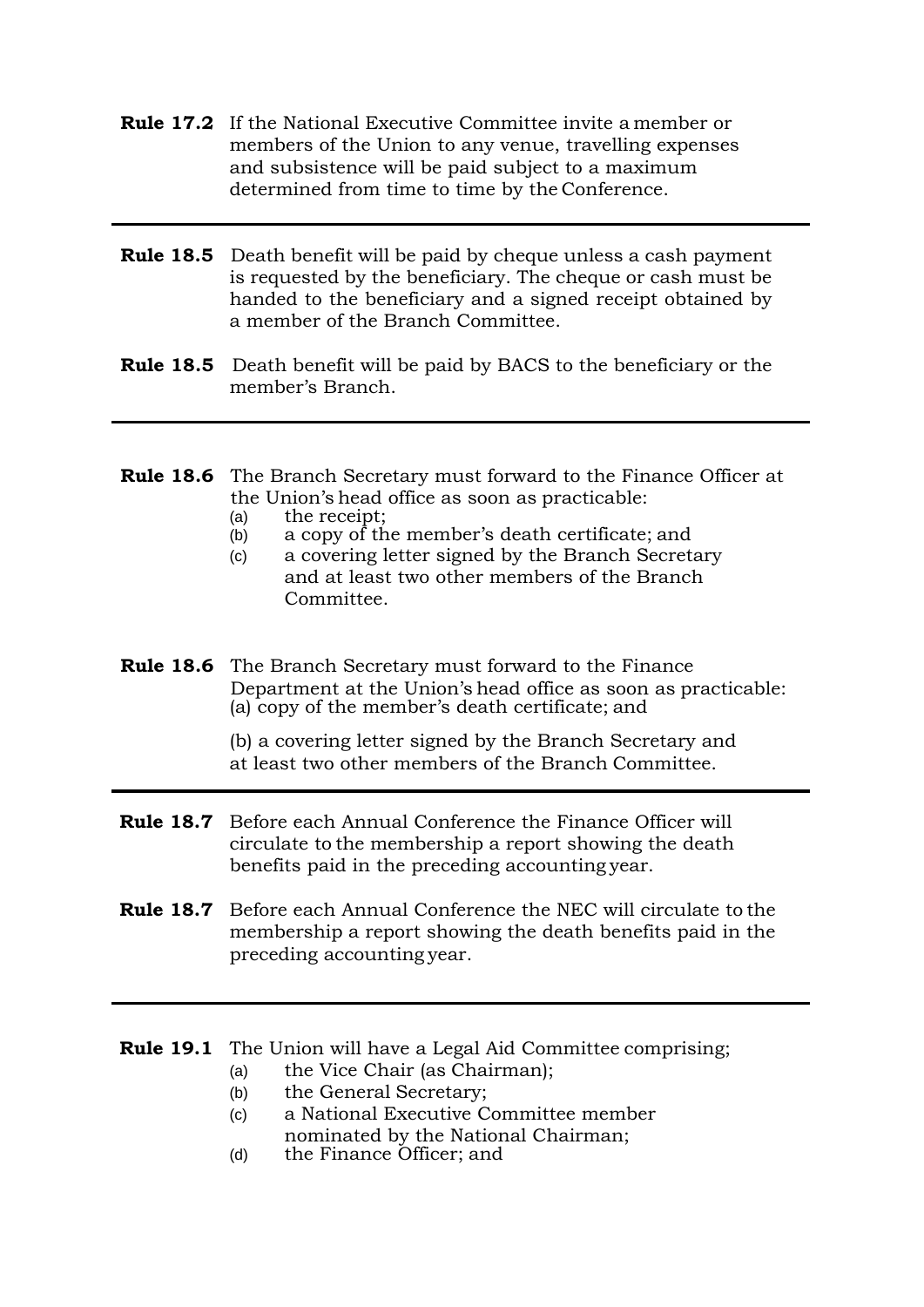(e) any Assistant Secretary nominated by the General Secretary.

**Rule 19.1** The Union will have a Legal Aid Committee comprising;

- (a) the Vice Chair (as Chair);
- (b) the General Secretary;
- (c) a National Executive Committee member nominated by the National Chair;
- (d) any Assistant Secretary nominated by the General Secretary.

#### **Branch Formation**

**Rule 20.1** Branches of the Union will be formed at penal or secure establishments and Special Hospitals in England, Wales, Northern Ireland, Scotland and the Isle of Man.

#### **Branch Formation**

- **Rule 20.1** Branches of the Union will be formed as per Rule 4.1a and 4.1c.
- **Rule 20.3** The duties of the Branch Committee will be determined by the Branch Chairman in consultation with the Branch Secretary in order to protect and promote the interest of the members of the Branch, including (but not limited to):
	- (a) appointing one of the Branch Committee members as Treasurer to be responsible to the Branch and the National Executive Committee for the administration of all Branch finance;
	- (b) recruiting and retaining members, and assisting the National Executive Committee and General Secretary in carrying out the Rules and objects of the Union;
	- (c) ensuring a copy of the Union's journal is made available to each member of the Branch who requests it;
	- (d) ensuring the contents of Branch circulars are brought to the attention of all members of the Branch;
	- (e) keeping written attendance records of the names of the Branch Committee members and the number of Branch members present at each meeting of the Branch and Branch Committee;
	- $(f)$  keeping written minutes of all resolutions passed by the Branch or the Branch Committee;
	- (g) sending copies (signed by the Branch Chairman or Secretary) of those attendance records and minutes to the General Secretary on request;
	- (h) furnishing any returns of information required from time to time by the General Secretary or Finance Officer;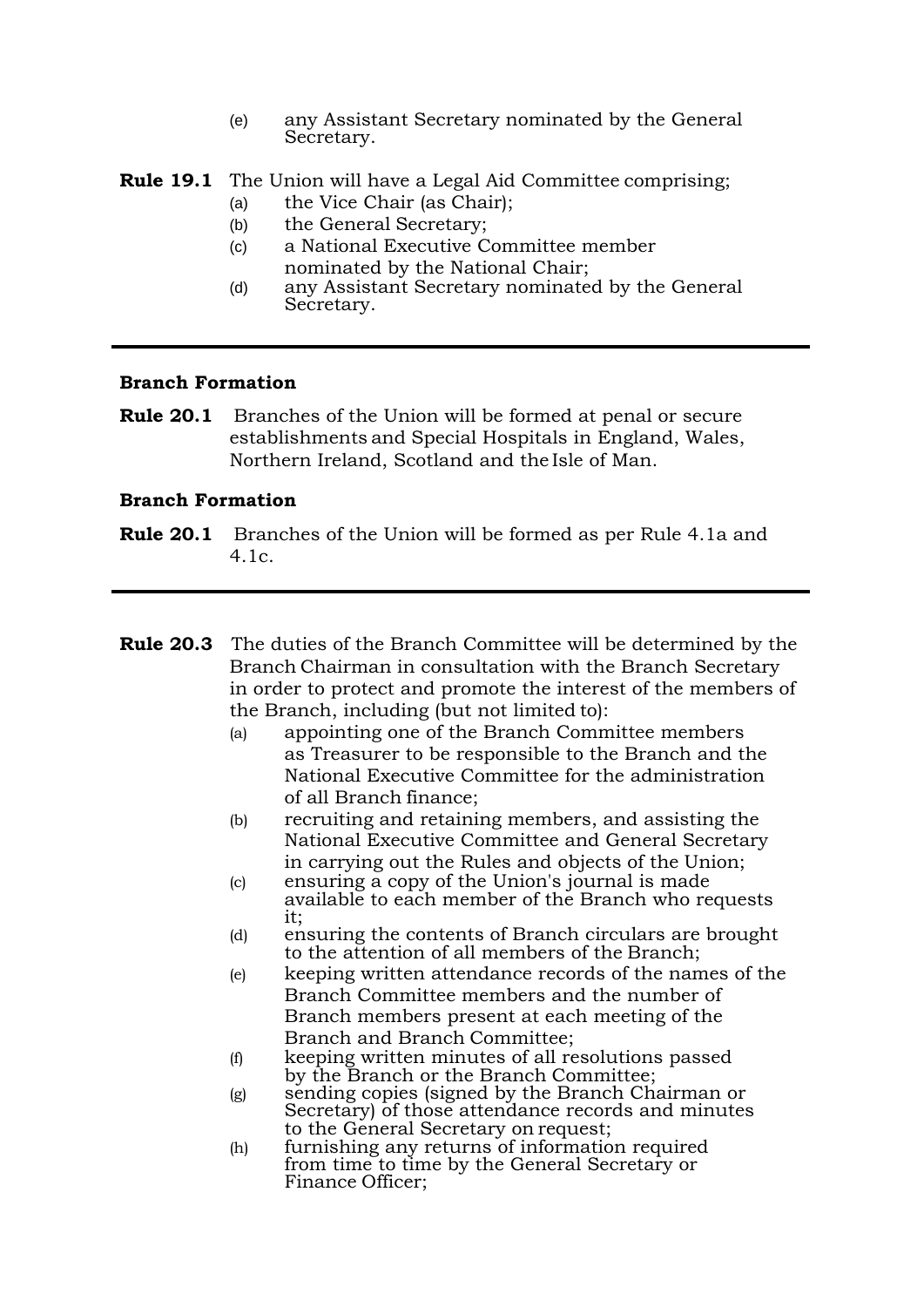- (i) appointing a suitable person from within the committee to act as membership recruitment co-ordination officer;
- (j) appointing a suitable person to act as Equality Committee member for the benefit of every member, where possible (as Rule 20.2d); and
- (k) allocating areas of responsibility to each Branch Committee Member
- **Rule 20.3** The duties of the Branch Committee will be determined by the Branch Chair in consultation with the Branch Secretary in order to protect and promote the interest of the members of the Branch, including (but not limited to):
	- (a) appointing one of the Branch Committee members as Treasurer to be responsible to the Branch and the National Executive Committee for the administration of all Branch finance;
	- (b) recruiting and retaining members, and assisting the National Executive Committee and General Secretary in carrying out the Rules and objects of the Union;
	- (c) ensuring a copy of the Union's journal is made available to each member of the Branch who requests it;
	- (d) ensuring the contents of Branch circulars are brought to the attention of all members of the Branch;
	- (e) keeping written attendance records of the names of the Branch Committee members and the number of Branch members present at each meeting of the Branch and Branch Committee;
	- (f) keeping written minutes of all resolutions passed by the Branch or the Branch Committee;
	- (g) sending copies (signed by the Branch Chair or Secretary) of those attendance records and minutes to the General Secretary on request;
	- (h) furnishing any returns of information required from time to time by the General Secretary.
	- (i) appointing a suitable person from within the committee to act as membership recruitment co-ordination officer;
	- (j) appointing a suitable person to act as Equality Committee member for the benefit of every member, where possible (as Rule 20.2d); and
	- (k) allocating areas of responsibility to each Branch Committee Member
- **Rule 20.5** When attending the head of the penal or secure establishment or Special Hospital on Union or Branch business, wherever possible the Branch Secretary or Branch Chair should attend accompanied by other members of the Branch Committee.

#### **Remove as not necessary.**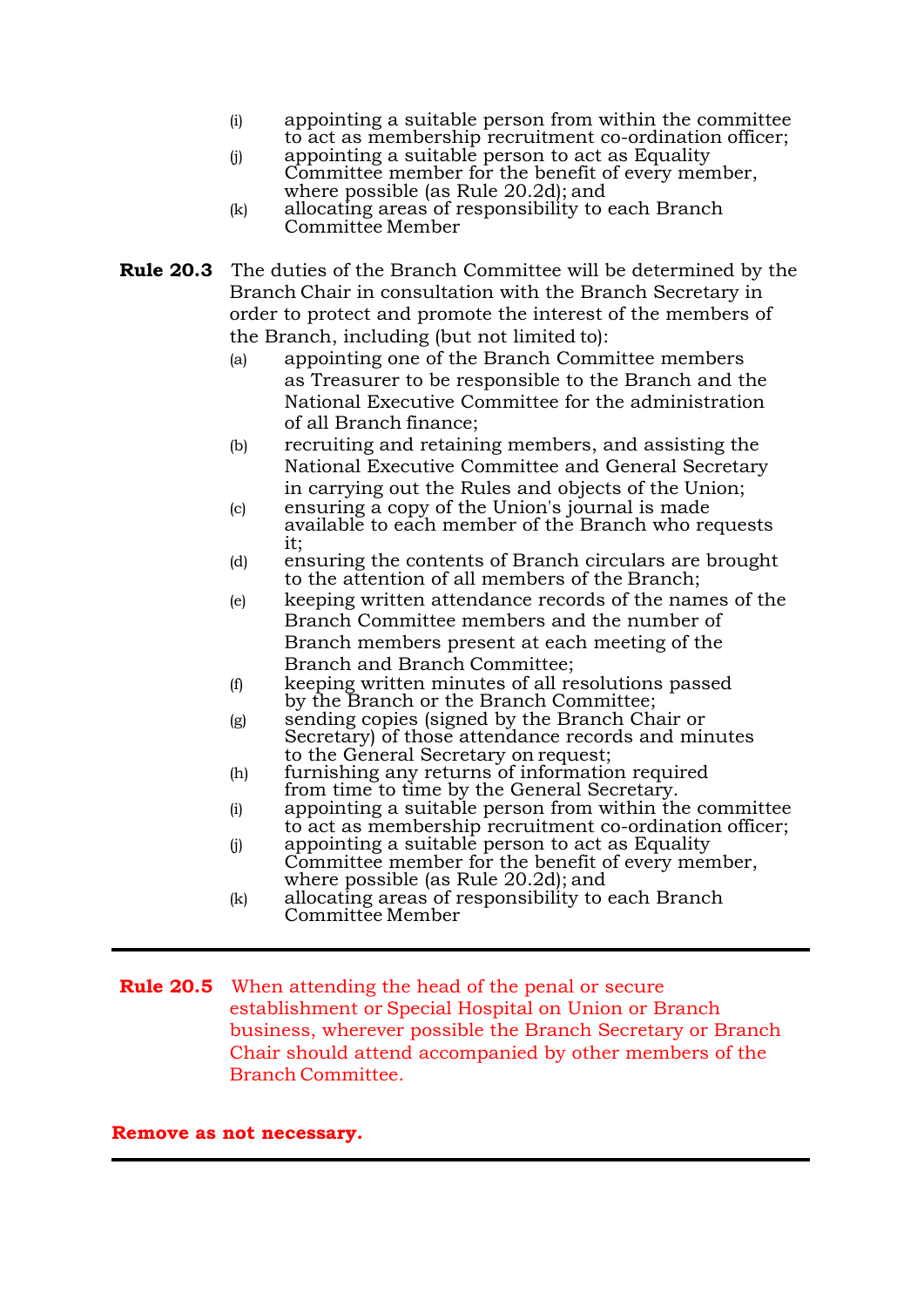- **Rule 20.8** In the case of a new branch the first elections will be for the whole of the Committee. The Chairman will determine what period the members of the Committee will serve for their first term and when the second and subsequent elections will be held so as to ensure that the dates of elections of the new committee are synchronised with all other branches.
- **Rule 20.8** In the case of a new branch the first elections will be for the whole of the Committee. The local Chair will determine what period the members of the Committee will serve for their first term and when the second and subsequent elections will be held so as to ensure that the dates of elections of the new committee are synchronised with all other branches.

#### **Membership**

- **Rule 21.1** The Union will have a National Committee for Secure Health Care Services, which will consist of:
	- (a) (as Chairman) the Vice Chair of the Union, or National Executive Committee member nominated by the National Chairman to act as Chairman;
	- (b) one other National Executive Committee member, nominated by the National Chairman;
	- (c) the Branch Chairman and Branch Secretary (or deputies nominated by them) from each Special Hospital Branch of the Union;
	- (d) a Secretary who will be either the General Secretary, Deputy General Secretary or Assistant Secretary of the Union, or a member from the Committee who is seconded for this purpose; and
	- (e) an Assistant Secretary for Scotland.

#### **Membership**

#### **Rule 21.1** The Union will have a National Committee for Secure Health Care Services, which will consist of:

- (a) The General Secretary
- (b) Assistant General Secretary (England and Wales) nominated by the General Secretary
- (c) the Branch Chair and Branch Secretary (or deputies nominated by them) from each Special Hospital Branch of the Union.
- (d) an Assistant General Secretary for Scotland.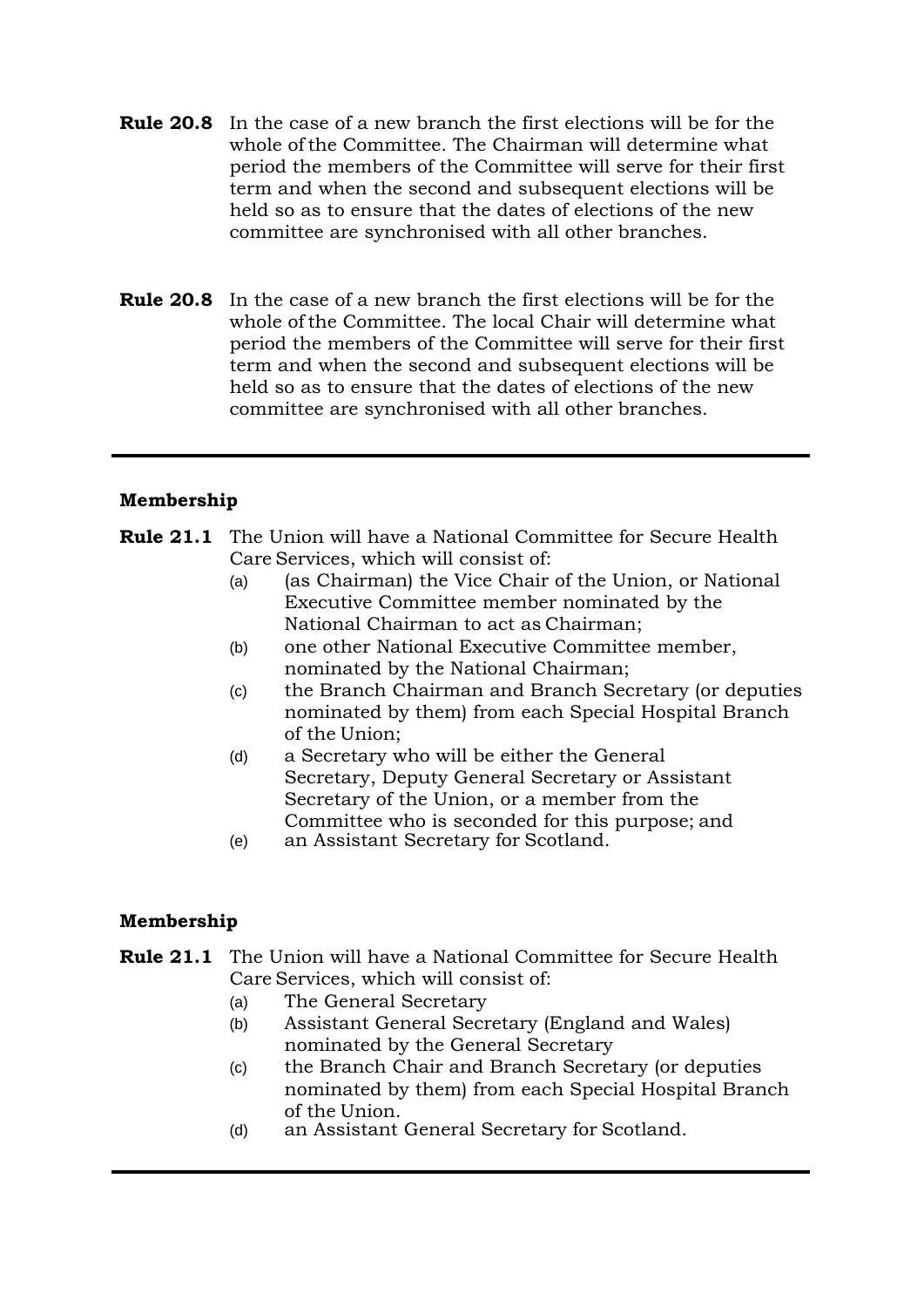#### **Membership**

**Rule 22.1** The Union will have a National Committee for Private Sector Services, which will consist of:

- (a) an employee of the POA nominated by the General Secretary to act as Secretary;
- (b) one other person, nominated by the General Secretary to act as Chairman;
- (c) the Branch Chairman and Branch Secretary (or deputies nominated by them) from each of the Main Operators from providers outside of NOMS where a Branch of the Union exists.

#### **Membership**

- **Rule 22.1** The Union will have a National Committee for Private Sector Services, which will consist of:
	- (a) an employee of the POA nominated by the General Secretary to act as Secretary;
	- (b) one other person, nominated by the General Secretary to act as Chair;
	- (c) the Branch Chair and Branch Secretary (or deputies nominated by them) from each of the Main Operators from providers outside of HMPPS where a Branch of the Union exists.
- **Rule 23.4** The National Executive Committee will allot to the Northern Ireland Area Committee a sum of money to meet its working expenses. The Treasurer of the Northern Ireland Area Committee will be responsible for the administration of this money and will render an account twice yearly to the Finance Officer.
- **Rule 23.4** The National Executive Committee will allot to the Northern Ireland Area Committee a sum of money to meet its working expenses. The Treasurer of the Northern Ireland Area Committee will be responsible for the administration of this money and will render an account twice yearly to the General Secretary or the Deputy General Secretary.
- **Rule 24.4** The National Executive Committee will allot to the Scottish National Committee a sum of money to meet its working expenses. The Scottish Treasurer will be responsible for the administration of this money and will render an account twice yearly to the Finance Officer.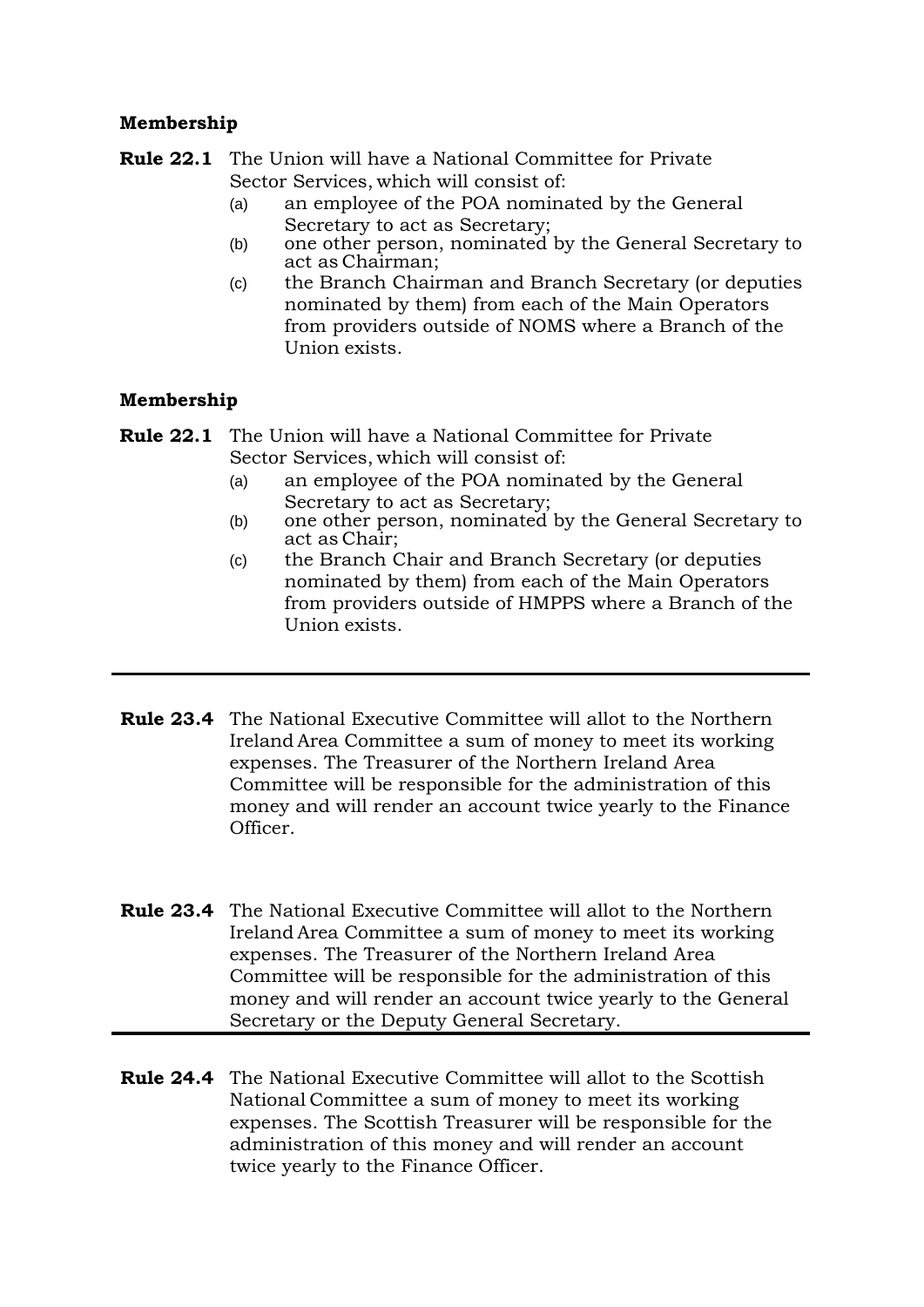**Rule 24.4** The National Executive Committee will allot to the Scottish National Committee a sum of money to meet its working expenses. The Scottish Treasurer will be responsible for the administration of this money and will render an account twice yearly to the General Secretary or the Deputy General Secretary.

#### **POLITICAL FUND Annex F**

**Every member of the union has a right to be exempt from contributing to that fund. A form of exemption notice can be obtained by or on behalf of any member either by application at, or by post from, the head office or any branch office of the union or from the Certification Office for Trade Unions and Employers' Associations, Lower Ground Floor, Fleetbank House,**

**2-6 Salisbury Square, London EC4Y 8JX.**

**This form, when filled in, or a written request to the like effect, should be handed or sent to the General Secretary or the Finance Officer.**

**Every member of the union has a right to be exempt from contributing to that fund. A form of exemption notice can be obtained by or on behalf of any member either by application at, or by post from, the head office or any branch office of the union or from the Certification Office for Trade Unions and Employers' Associations, 8th Floor, Windsor House, 50 Victoria Street, London, SW1H 0TL**

**This form, when filled in, or a written request to the like effect, should be handed or sent to the General Secretary or the Finance Department.**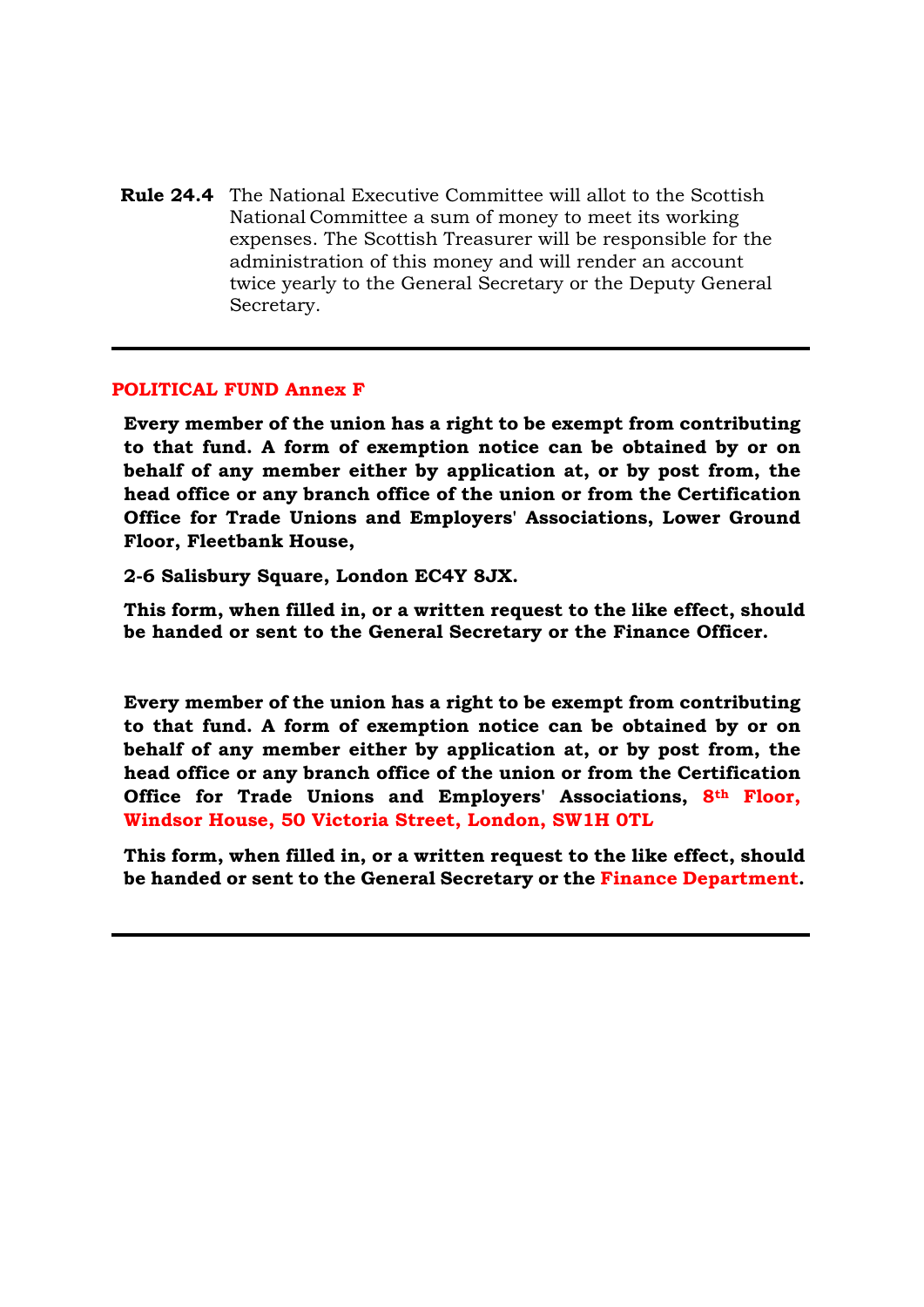#### **CONDUCT AND DISCIPLINE WITHIN THE POA**

#### **RULE 26 DISCIPLINE**

#### **Rule 26.1**

#### **Matters which may give rise to Disciplinary action**

Subject to any statutory restrictions in force at the time, any member may be disciplined who:

- (a) acts against the interests of the Union's membership;
- (b) acts contrary to or fails to carry out or comply with the policies of the union, its rules or the annexes to the rules;
- (c) tampers with, falsifies or otherwise wilfully misuses any books, documents, electronic data or records belonging to any part of the Union;
- (d) obtains possession of and wrongfully refuses to give up anything belonging to any part of the Union;
- (e) falsifies, withholds or tampers with any forms, papers or returns used in any vote, election or ballot in any part of the Union;
- (f) impersonates any other member in connection with the conduct of any vote, election or ballot in any part of the Union;
- (g) does anything which is likely to invalidate any vote, election, or ballot in any part of the Union;
- (h) obtains membership of the Union by misrepresentation or by failing to volunteer any material fact; or
- (i) disobeys any properly made and communicated directive or sanction of the member's branch, Area Committee, National Executive Committee, or the Disciplinary Committee.
- (j) Inciting, espousing or practicing discrimination or intolerance amongst members on grounds of race, ethnic origin, religion, belief, age, gender, pregnancy or maternity, disability, sexual orientation or marriage and civil partnership.
- (k) Breach of the Union's policies.

#### **Rule 26.2**

#### **The Investigation/Conduct Committee**

The Union will have an Investigation Committee consisting of Assistant General Secretaries of the Union who will be responsible for all investigations following a report from the National Executive Committee, the General Secretary or a Branch under Rule 27.

#### **Rule 26.3**

The Union will have a Conduct Committee who will be responsible for all Conduct Hearings following receipt of a comprehensive Investigation Report from the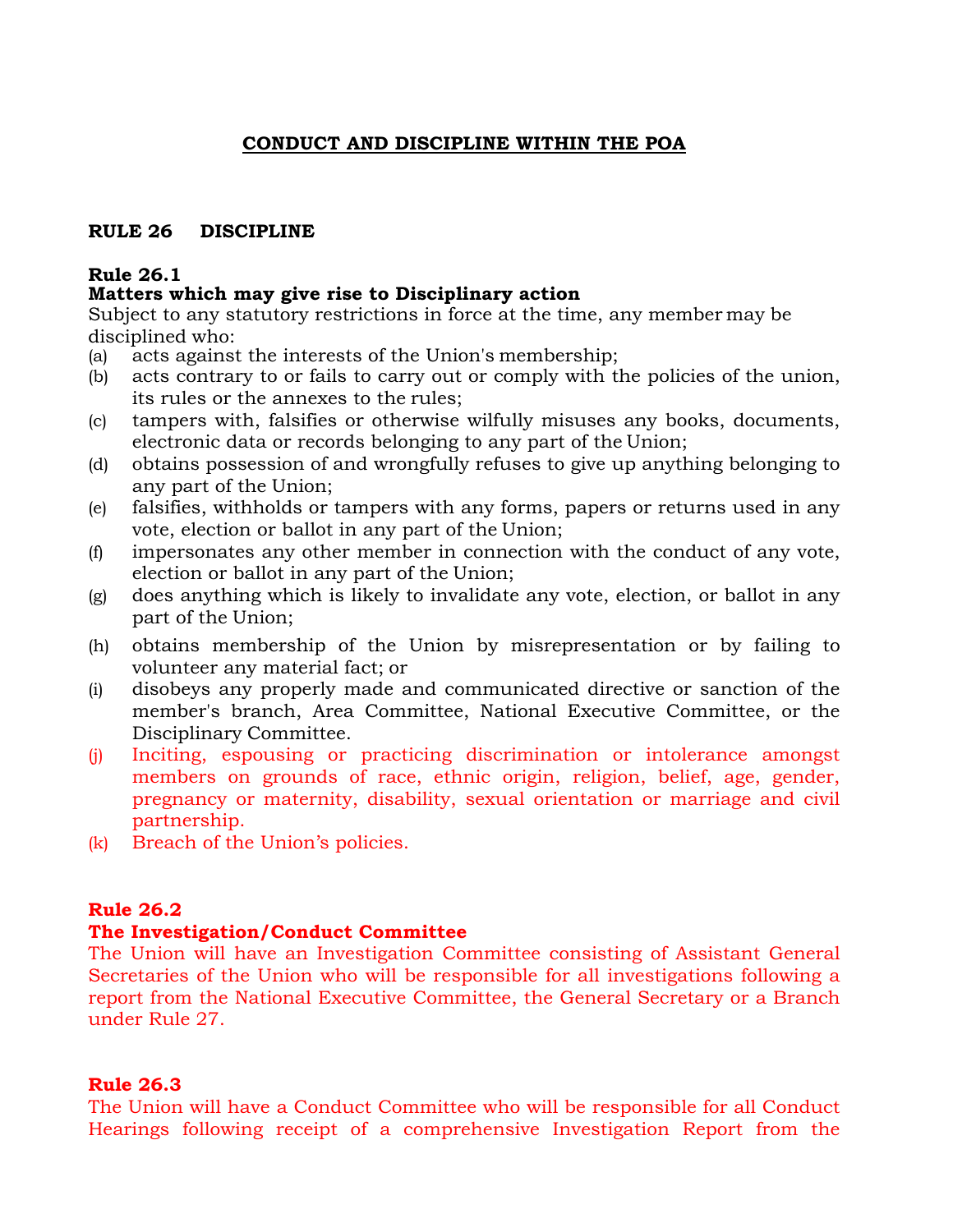nominated Assistant General Secretary. The Conduct Committee will consist of members or retired members of the Union who hold the Cronin Clasp or Honorary Life Membership who shall be selected for a period of not more than 5 years unless reselected by the General Secretary and the National Chairman. Nominations for the Conduct Committee will be selected

- (a) from candidates nominated by Branches in writing to the General Secretary.
- (b) by the General Secretary and the Chairman so as to secure, as far as practicable, a reasonable operational number of members and geographical spread.

#### **Rule 26.4**

The General Secretary and the National Chairman shall appoint one member of the Conduct Committee to act as Chairman of the Conduct Committee.

#### **Rule 26.5**

The General Secretary or the National Executive have the power to direct a Branch to cease a Disciplinary Investigation (at whatever stage has been reached) and refer it to the Investigation Committee.

#### **Rule 26.6**

The Deputy General Secretary shall be the Secretary to the Conduct Committee and shall be responsible for:

- (a) assisting the Conduct Committee in all administrative matters related to their work.
- (b) keeping all relevant records of complaints to the General Secretary and in relation to disciplinary cases;
- (c) ensuring that all matters referred to the Conduct Committee are dealt with expeditiously and within any prescribed time limits.

#### **Rule 26.7**

#### **Report by General Secretary**

Any member who wishes to complain about any matter relating to another union member should do so by writing to the General Secretary setting out the basis of the complaint.

#### **Rule 26.8**

If the General Secretary (or, in his absence, his Deputy) becomes aware, either because of a complaint made to him under Rule 26.7 or by any other means, of circumstance which may mean that a member may have been breached Rule 26.1 he will deal with the matter in the following manner:

(a) Following consideration of the information refer it back to the complainant if he considers it not to be an issue falling with the ambit of the Conduct and Standards process.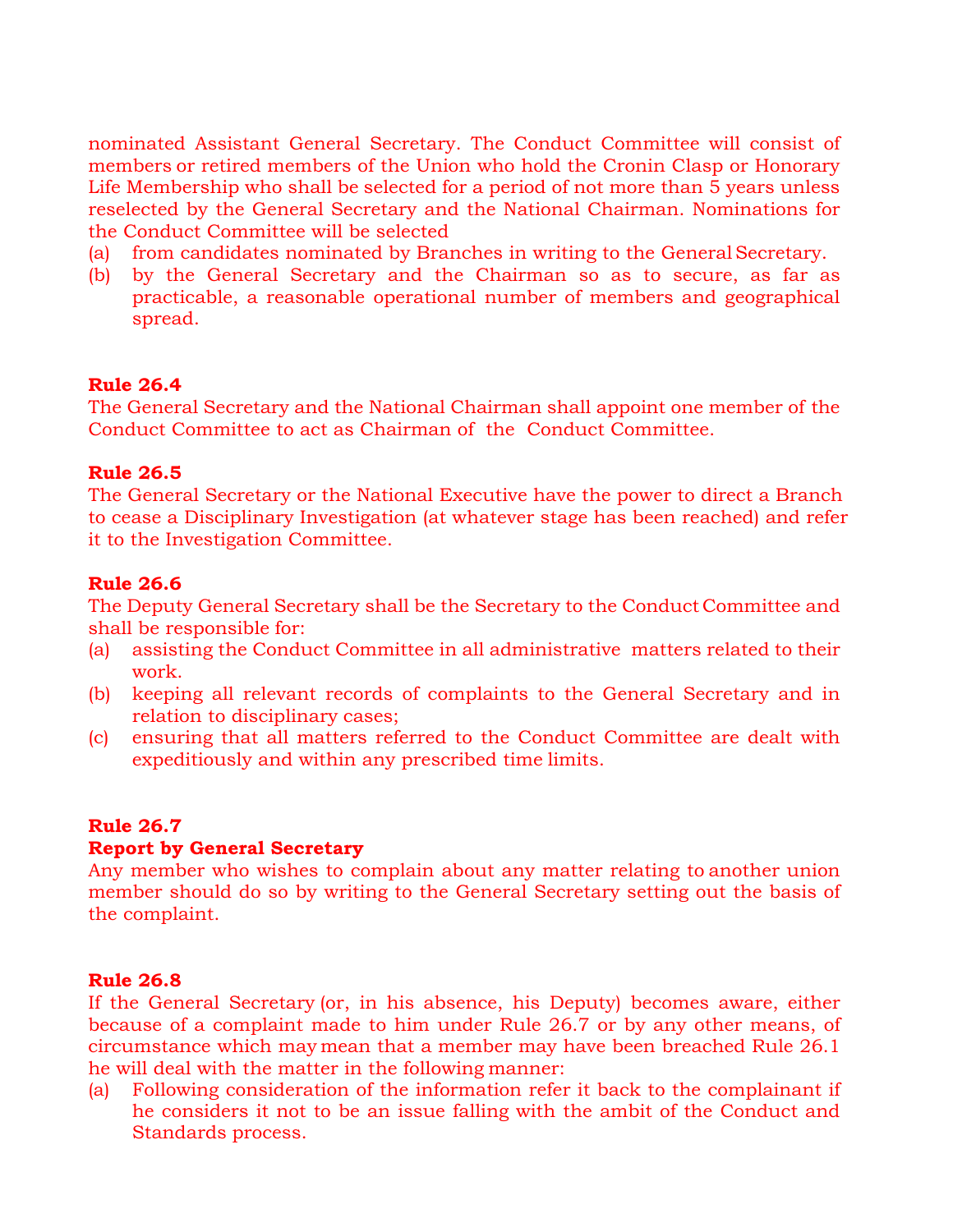- (b) Refer the matter to a member or members of the National Executive Committee, a Full Time Officer or Officers, a member of the Northern Ireland Area Committee, a member of the Scottish National Committee or a member or the National Committee for Secure Health Care Services so that the assigned person or persons can seek to resolve the issue by means of alternative dispute resolution;
- (c) By use of the Unions' Mediation Policy.
- (d) If action under (b) to (d) has not resolved the matter or if the informal methods of resolving the matter are in his opinion inappropriate, then he will refer the matter to be investigated by the Investigation Committee.

#### **Rule 26.9 General**

#### The Union and or its officials are responsible for all approved reasonable expenses incurred by or on behalf of a member in proceedings against them under Rules 26 to 29.

#### **Rule 26.10**

Where practicable, a member must exhaust all stages of the procedure for appealing against a disciplinary sanction before applying to any court, tribunal, outside agency or outside official for redress.

#### **RULE 27 SANCTIONS BY BRANCHES**

#### **Powers**

- **Rule 27.1** A member (who is not a member of a Branch Committee, the National Executive Committee, the Area Committee for Northern Ireland or the Scottish National Committee) may be sanctioned by their Branch if they are found to be in breach of Rule 26.1. After following the relevant process the members' Branch has the power to do one of the following:
	- (a) censure the member;
	- (b) ban the member from holding any local office for up to three years;
	- (c) deprive the member temporarily of some or all Branch rights and facilities for a time (not exceeding twelve months) and extent fixed by the Branch;
	- (d) recommend to the Conduct Committee that they consider a sanction under Rule 29.

#### **Alternative Dispute Resolution and Mediation**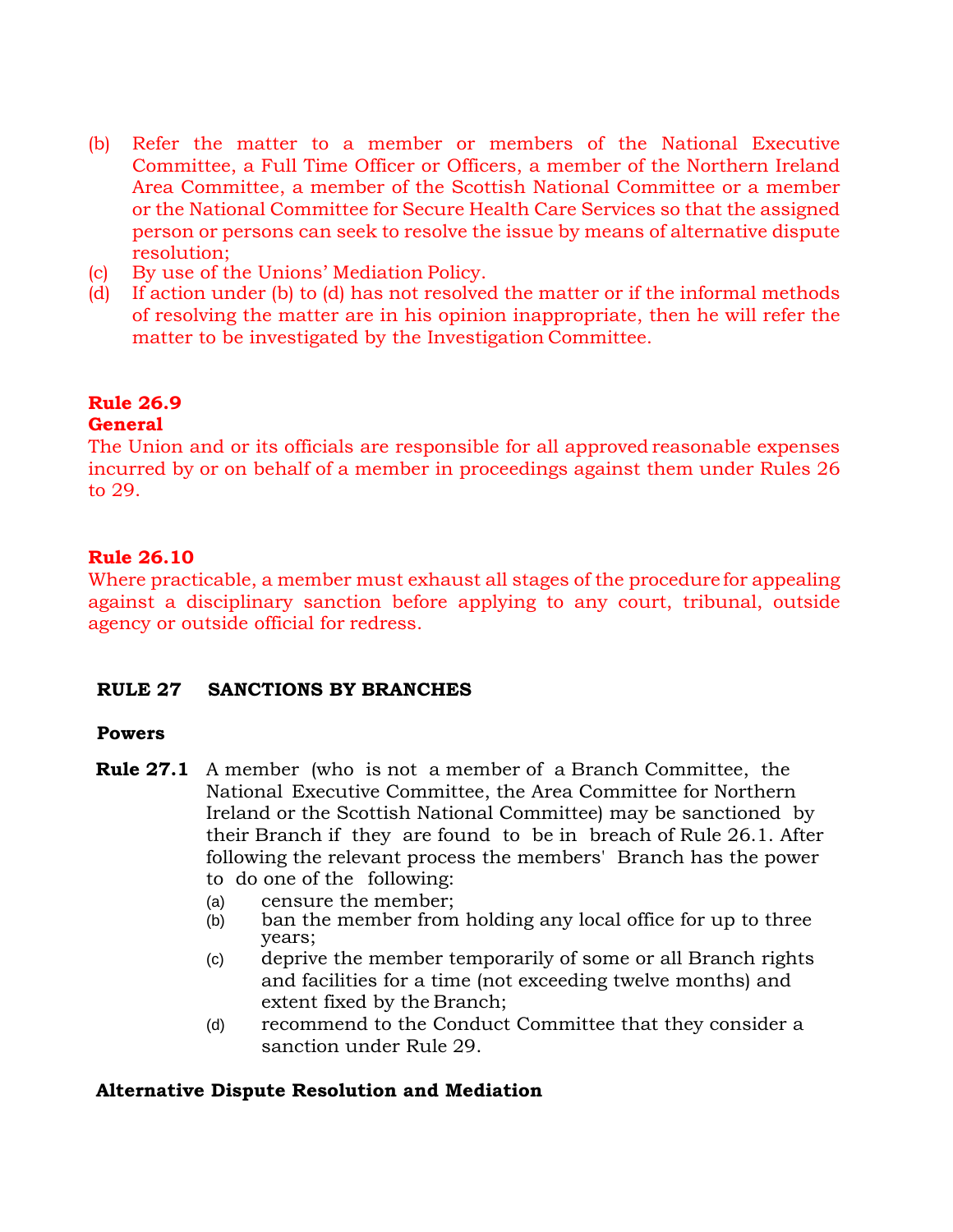**Rule 27.2** Where a dispute arises between two or more members of a Branch or a complaint is made by one branch member about another member of the same branch the Branch Secretary and Branch Chairman shall try to resolve the dispute through negotiation and discussion. When appropriate the Branch Secretary or Branch Chairman should seek advice and or assistance from the Area NEC. Where it is thought necessary and the parties agree the Area NEC may request that the General Secretary (or in his absence the Deputy General Secretary) arrange for mediation. If attempts to resolve the issue by informal methods do not resolve the matter, then the Branch Committee can then consider the matter under Rule 27.

#### **Branch Committee**

- **Rule 27.3** Before imposing a sanction under Rule 27.1 the Branch Committee must give at least ten days written notice to the member by registered or recorded delivery post to the member's last known home address (or work address if the home address is not known), stating:<br>(a) b**1** 
	- briefly why it is alleged that the member may be in breach of the rules;
	- (b) the time, date and place of the investigation meeting at which the matter is to be considered;
	- (c) the member's rights: to be present at the meeting; to make representations; to call and cross-examine witnesses; and to be represented throughout by a friend who is a member of the Union.
- **Rule 27.4** The Branch Committee will:
	- (a) firstly determine whether it believes the member is in breach of Rule 26.1 and secondly if appropriate what sanction it deems appropriate;
	- (b) recommend any action it believes the Branch should take;
	- (c) place its findings and recommendation(s) before a Branch meeting for approval at the earliest opportunity, and in any event within twenty-eight days of date of the investigation meeting.

#### **Branch Meeting**

- **Rule 27.5** Before placing its findings and recommendation(s) before the Branch for approval the Branch Committee must give at least ten days written notice to the member by registered or recorded delivery post to the member's last known home address (or work address if the home address is not known) stating:
	- (a) the recommendation(s) which has/have been made;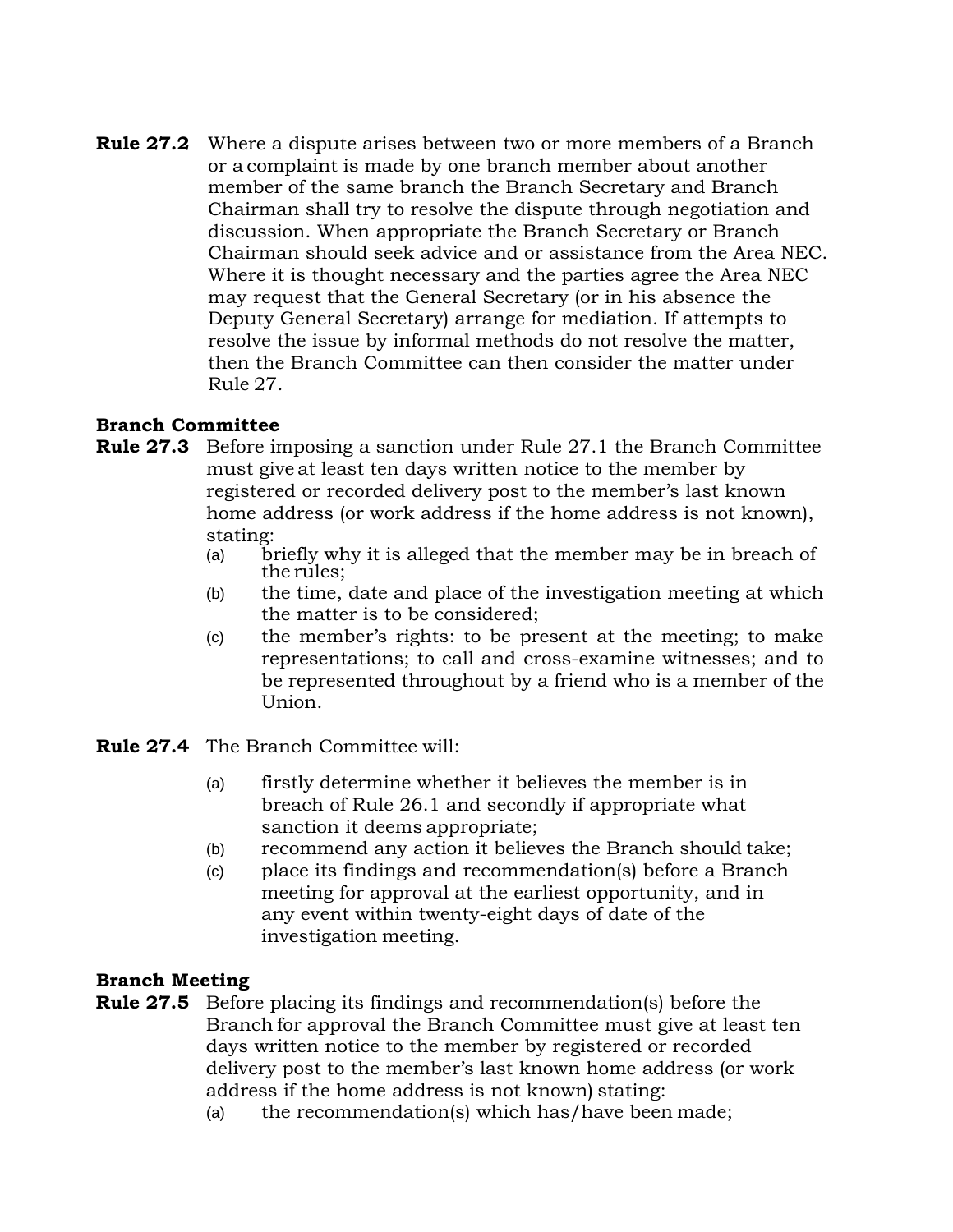- (b) the time, date and place of the Branch meeting at which approval of the recommendation(s) is/are to be sought; and
- (c) the member's right to be present at the meeting and to make a personal statement (either personally or through a friend who is a member of the Union).
- **Rule 27.6** At the Branch meeting:
	- (a) all proceedings will be fully minuted by a member of the Branch agreed in advance by the member facing disciplinary action or, in the absence of such agreement, by some other person nominated by the Deputy General Secretary;
	- (b) a member of the Branch Committee will present the Branch Committee's report and recommendation to the meeting; and
	- (c) then after allowing the member the opportunity to make a personal statement of such duration as the Chairman of the meeting shall reasonably determine, the Branch must either approve or reject the recommendation(s) of the Branch Committee.
- **Rule 27.7** The Branch Committee must give written notice of any sanction imposed by the Branch meeting:
	- (a) to the member by registered or recorded delivery post to the member's last known home address (or work address if the home address is not known); and
	- (b) to the Deputy General Secretary for the information of the National Executive Committee and the Conduct Committee.

#### **Appeal from the Decision of a Branch Rule 27.8**

- (a) The member who has been sanctioned may within fourteen days of receiving the notice of the decision of the Branch (or such longer period as the Chairman of the Conduct Committee determines on proof of special circumstances) appeal to the Conduct Committee by sending a written notice to the Deputy General Secretary requesting an appeal.
- (b) Upon receipt of the Notice of Appeal:

(i) the Chairman of the Conduct Committee will appoint three members of the Conduct Committee to determine the appeal; and

(ii) the Deputy General Secretary will write to the Branch Secretary requesting, the minutes of the Branch meeting at which the member was disciplined, copies of any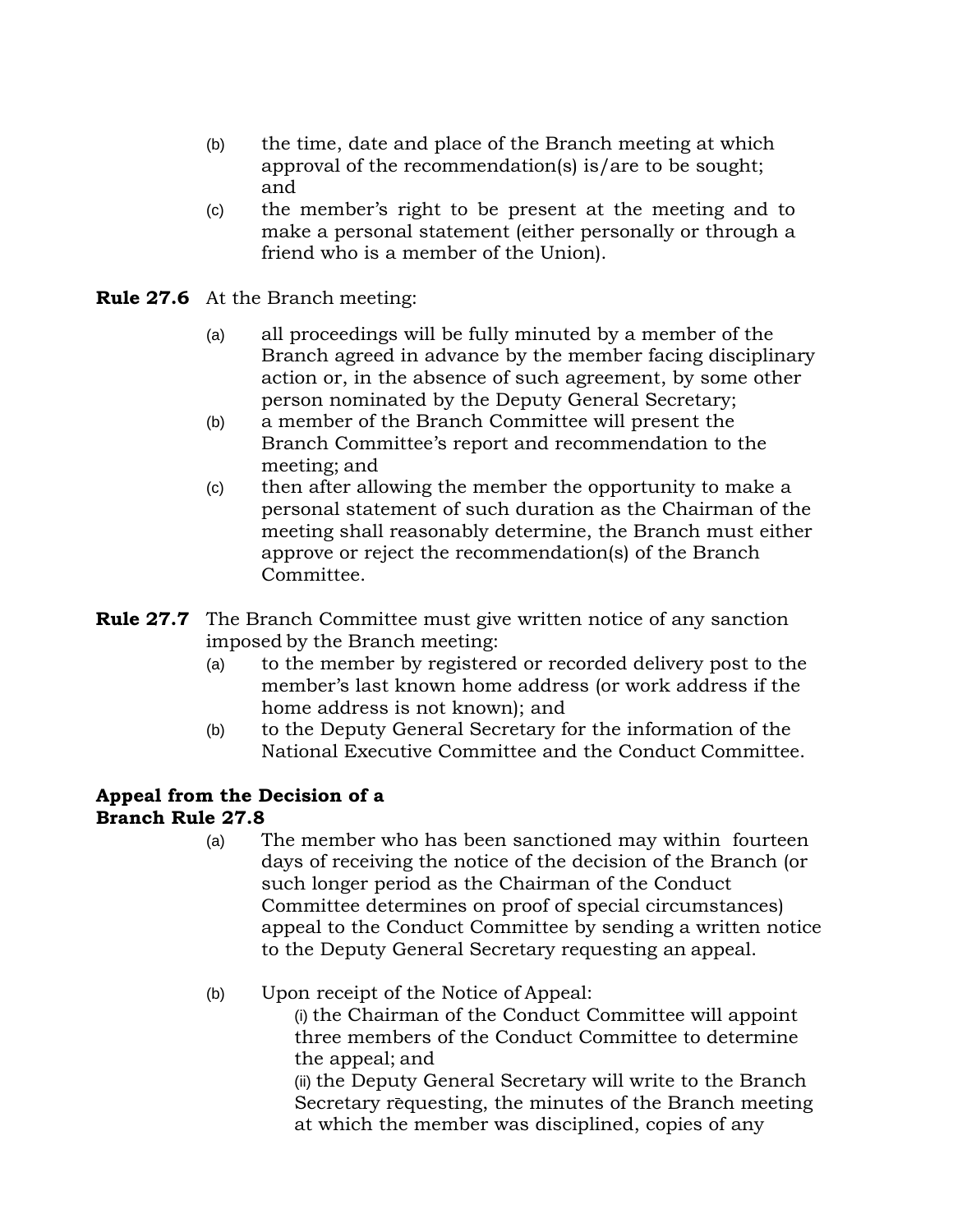documents considered by the Branch at the meeting when the sanction was imposed and copies of any correspondence sent by the Branch to the member and vice versa. Upon receipt of these documents the Deputy General Secretary shall send copies of those documents to the member and inform him that if he wishes to make any representations then he should do so in writing within 14 days.

- (c) After the expiration of the 14 days specified in 27.8(b)(ii) the appointed members of the Conduct Committee will consider and determine the appeal. The Deputy General Secretary shall be responsible for informing the member and the Branch of the outcome of the appeal which he will do in writing.
- (d) The sanction imposed by the Branch will not be enforced until the appeal has been determined.
- (e) The decision of the Conduct Committee on the Appeal will be final and cannot be reviewed by any other decision making body of the Union.

#### **Time Limit**

**Rule 27.9** All internal disciplinary proceedings under this rule, including any appeal to the Conduct Committee, will be completed within six months from the date on which the Branch Committee gave notice of the disciplinary charges to the member under rule 27.3. The General Secretary may extend the time limit for any appeal in consultation with the Chairman of the Conduct Committee if it is appropriate.

#### **RULE 28 TEMPORARY SUSPENSION BY CONDUCT COMMITTEE**

#### **Rule 28.1**

#### **Powers**

Where the Investigation Committee is investigating whether a member is to be subject to action under the Rules or where a decision or an appeal is pending; and they believe that it is prudent for the protection of the Union or any Branch then the Conduct Committee appointed for that case under Rule 29.2, has power to:

- a) suspend the member from local or national office (or both) until the final decision on the case or until the outcome of any appeal; and where appropriate.
- b) amend or cancel the suspension at any time.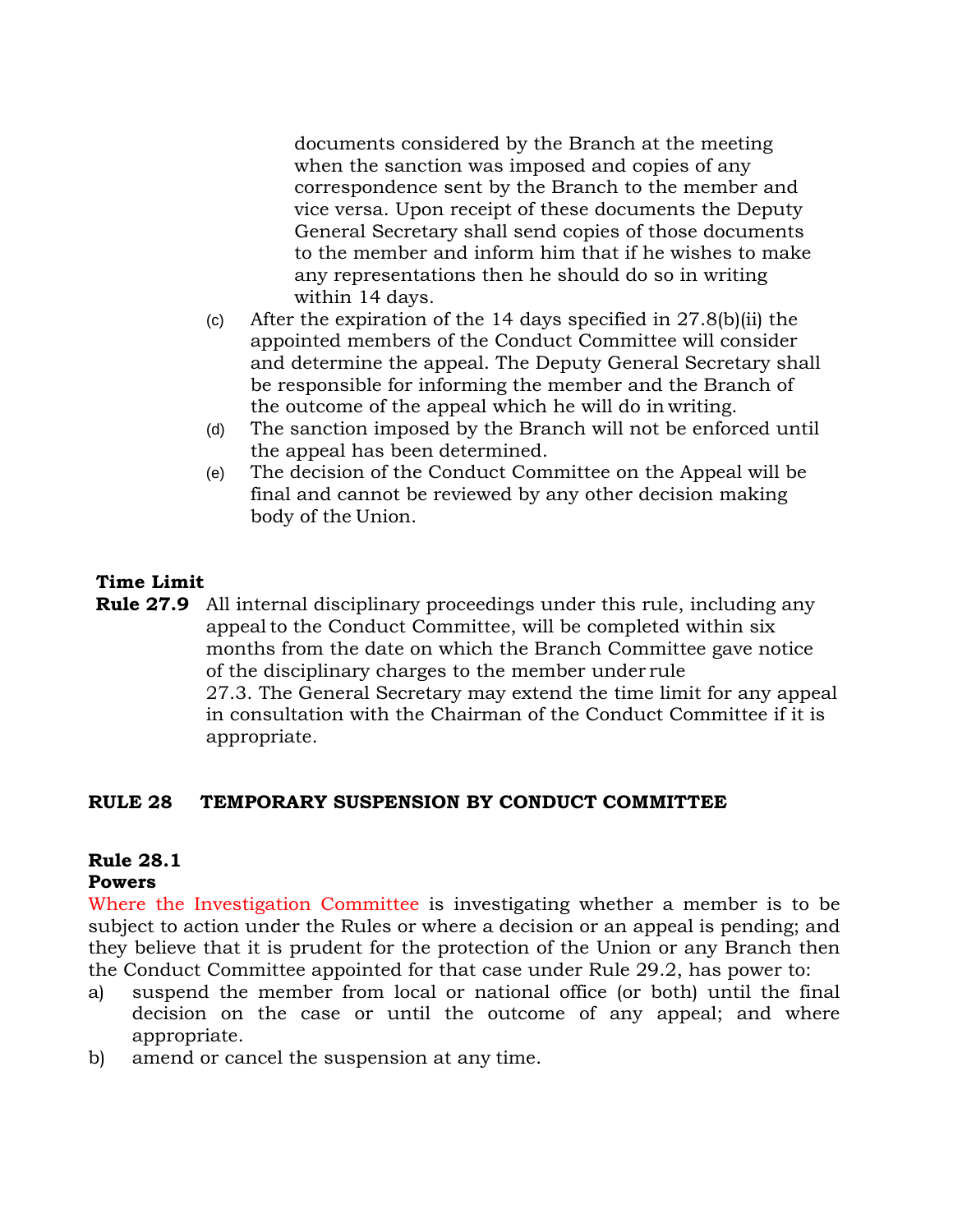#### **Rule 28.2**

The Deputy General Secretary will give written notice of the imposition, amendment or cancellation of any suspension: to the member by registered or recorded delivery post to the member's last known home address (or work address if the home address is not known); and the General Secretary.

#### **Rule 28.3**

#### **Appeal**

If the Conduct Committee

- a) imposes a suspension; or
- b) amends a suspension in a way which extends its scope the member who has been suspended may appeal to a panel of three members of the National Executive Committee selected by the General Secretary and National Chairman by sending written notice to the Deputy General Secretary within fourteen days of receiving the notice of the decision (or such longer period as the General Secretary determines on proof of special circumstances), asking them to amend or cancel the suspension.
- c) If the member who is suspended is a member of the National Executive Committee the appeal will be heard by three members of the Conduct Committee who are not members of the relevant Disciplinary Panel or Investigation Committee.

#### **Rule 28.4**

If a member appeals under Rule 27.3 the panel of the NationalExecutive Committee or the Conduct Committee must give at least ten days written notice to the member by registered or recorded delivery post to the member's last known home address (or work address if the home address is not known), stating:

- (a) the time, date and place of the meeting at which the panel of the National Executive Committee or Conduct Committee will hear the appeal; and
- (b) the member's right to be present at the meeting and to make a statement (either personally or through a friend who is a member of the Union).

#### **Rule 28.5**

At the end of the appeal hearing the Deputy General Secretary will inform the member in writing of the outcome of the appeal. If the appeal is unsuccessful the Disciplinary Panel will be instructed by the General Secretary to hear the case as soon as possible.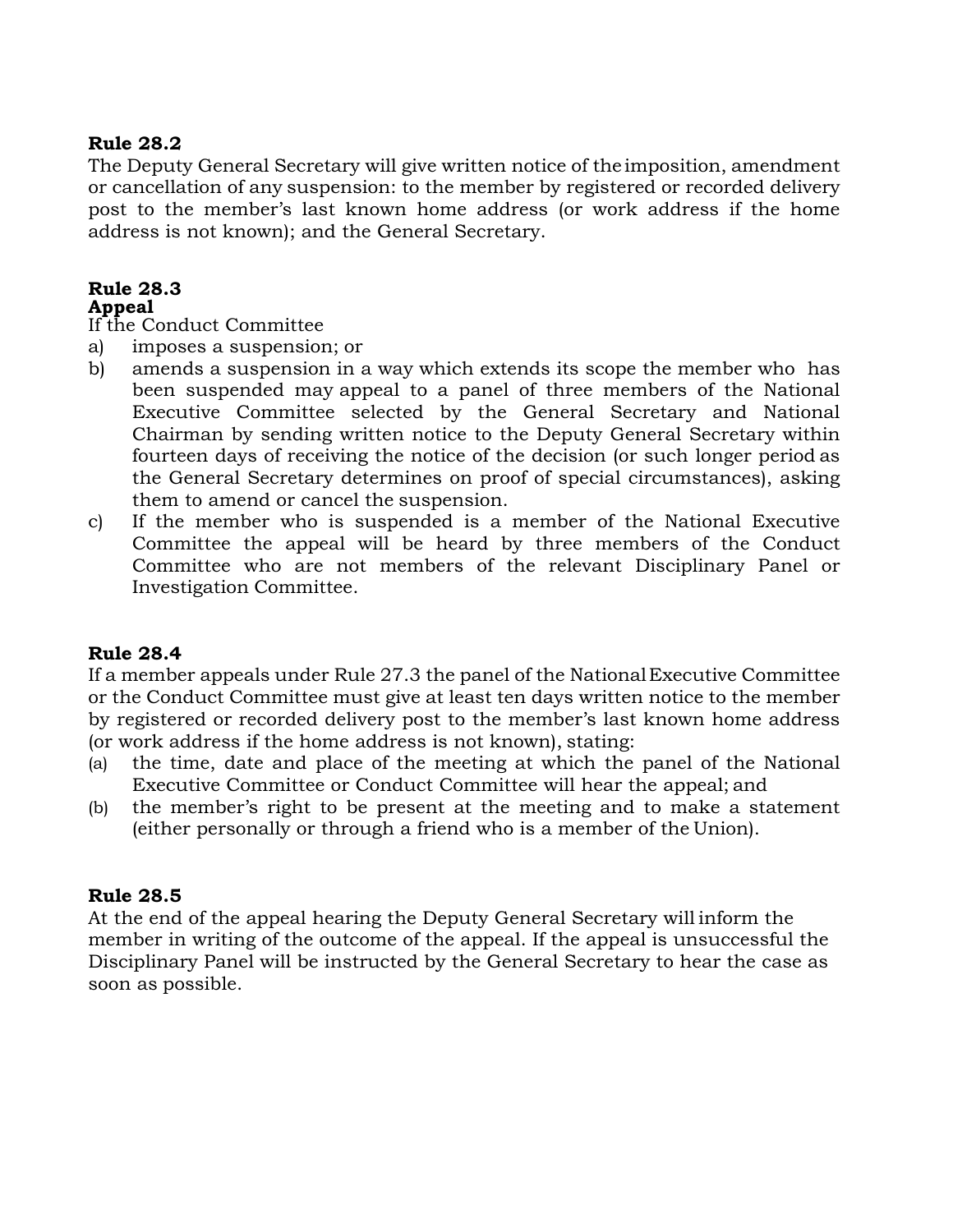#### **RULE 29 SANCTIONS BY CONDUCT COMMITTEE**

#### **Rules 29.1**

#### **Powers**

If a member is subject to action by reason of breach of Rule 26.1 the Conduct Committee has power to do one or more of the following:

- (a) censure the member;
- (b) ban the member from holding any local office in the Union for up to five years;
- (c) ban the member from holding any national office in the Union for up to five years;
- (d) deprive the member temporarily of some or all of the rights and facilities of membership for a time and extent fixed by the Conduct Committee;
- (e) suspend the member for up to two years;
- (f) expel the member; as it thinks is appropriate.

#### **Rule 29.2**

#### **Proceedings**

Before any sanction is taken under Rule 26.1 the General Secretary must select an Assistant General Secretary to Investigate any matter. The Chairman of the Conduct Committee will appoint a Disciplinary Panel consisting of three members of the Conduct Committee who will consider the report of the Investigator and where necessary hold a disciplinary hearing. The Investigator cannot be a member of any Disciplinary Panel.

#### **Rule 29.3**

#### **Investigations**

The Investigator shall:

- (a) appoint a date for the conduct of the investigation giving at least 14 days' notice;
- (b) Visit the members branch or in the case of an NEC member one of the Unions Offices;
- (c) interview such parties as is necessary to properly consider the complaint;
- (d) provide a written report of their findings which shall contain such recommendations as they deem appropriate to the Disciplinary Panel;
- **(e)** provide copies of its report to the member who is subject to the complaint, and the Deputy General Secretary.

#### **Rule 29.4**

The Disciplinary Panel will:

- (a) consider the investigation report as soon as is reasonably practicable; and
- (b) determine whether it is necessary to hold a disciplinary hearing;
- (c) inform the member of its decision and where appropriate:
	- (i) inform the member in writing briefly why it is alleged that the member is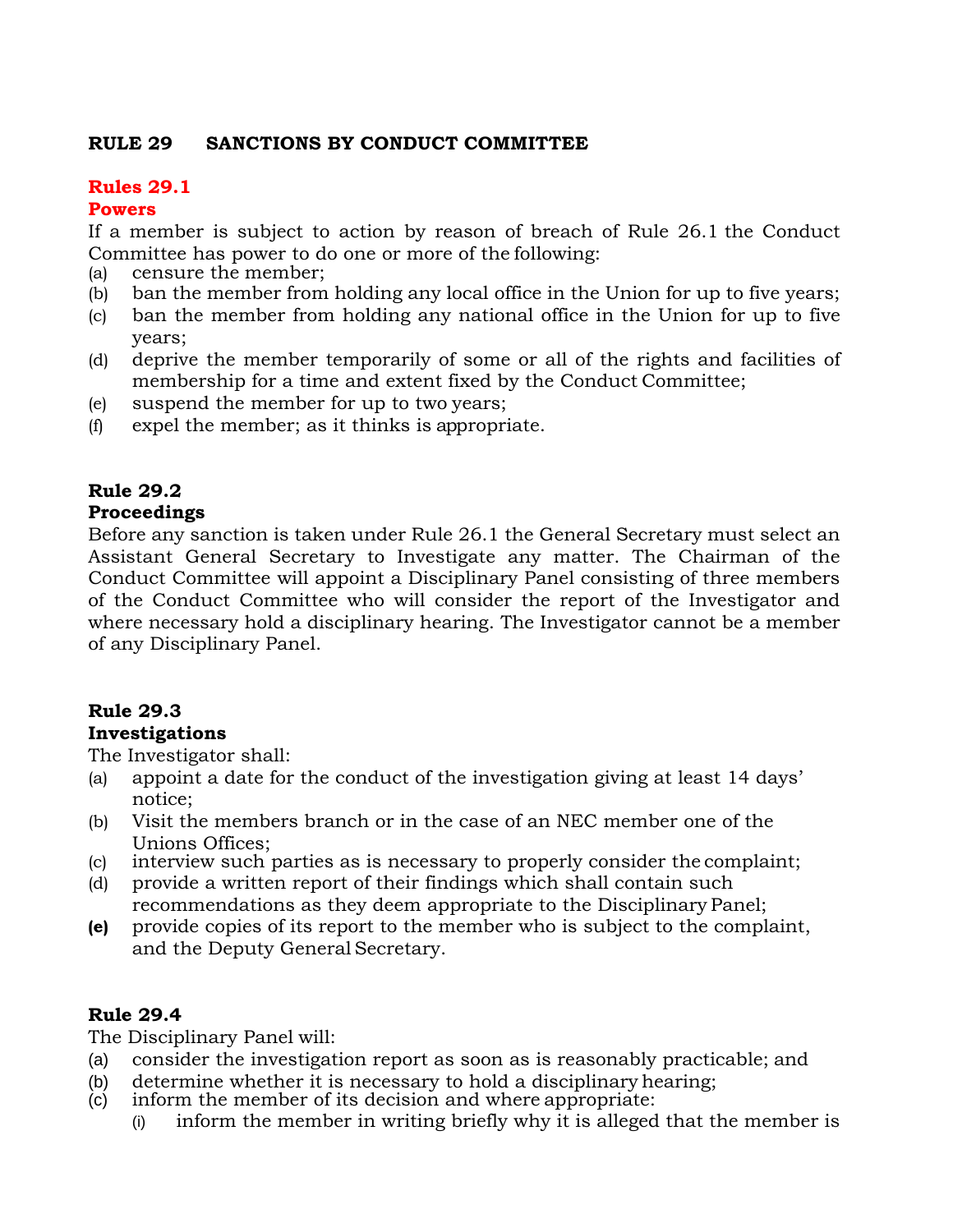in breach of the rules;

- (ii) the date, time and venue for the meeting of the Disciplinary Panel at which the disciplinary hearing will take place (which should be held at a venue at or near the member's branch or in the case of an NEC member one of the Unions Offices);
- (iii) the member's right:
- (d) to submit written submissions in advance of the meeting;
- (e) to make representations to the Disciplinary Panel before and during the meeting;
- (f) to call and cross-examine witnesses and to be represented throughout by a friend who is a member of the Union.

#### **Rule 29.5**

#### **The Disciplinary Hearing**

- (a) The Chair of the Conduct Committee shall select one member of the Disciplinary Panel to act as Chair of the Disciplinary Hearing who shall be responsible for the conduct of the hearing and whose decision on procedural issues shall be final.
- (b) Where the member charged does not attend the hearing, the hearing will proceed in their absence unless a good reason has been given to the Deputy General Secretary prior to the hearing.
- (c) The Disciplinary Panel will listen to a statement by the Investigator who will present the report.
- (d) The charged member and/or their friend may then make an opening statement.
- (e) The Disciplinary Panel shall call witnesses who after giving their evidence may be cross-examined by the charged member, or their friend or the Disciplinary Panel.
- (f) The charged member may then call witnesses who after giving their evidence may be cross-examined by the Disciplinary Panel. Investigating Officer removed.
- (g) At the conclusion of all the evidence the charged member or their friend may make final submissions.
- (h) The Disciplinary Panel will then reach a decision on whether the member has breached the Rules of the Union. They will inform the member of their decision and if appropriate ask whether there are any mitigating circumstances which the member would like them to consider prior to the determination of the appropriate sanction.
- (i) After hearing any mitigation, the member wishes to make the Disciplinary Panel will then decide on the appropriate sanction and inform the member.
- (j) Within 14 days of the hearing the Deputy General Secretary will circulate the written decision of the Disciplinary Panel
	- (i) to the member by registered or recorded delivery post to the member's last known home address (or work address if the home address is not known);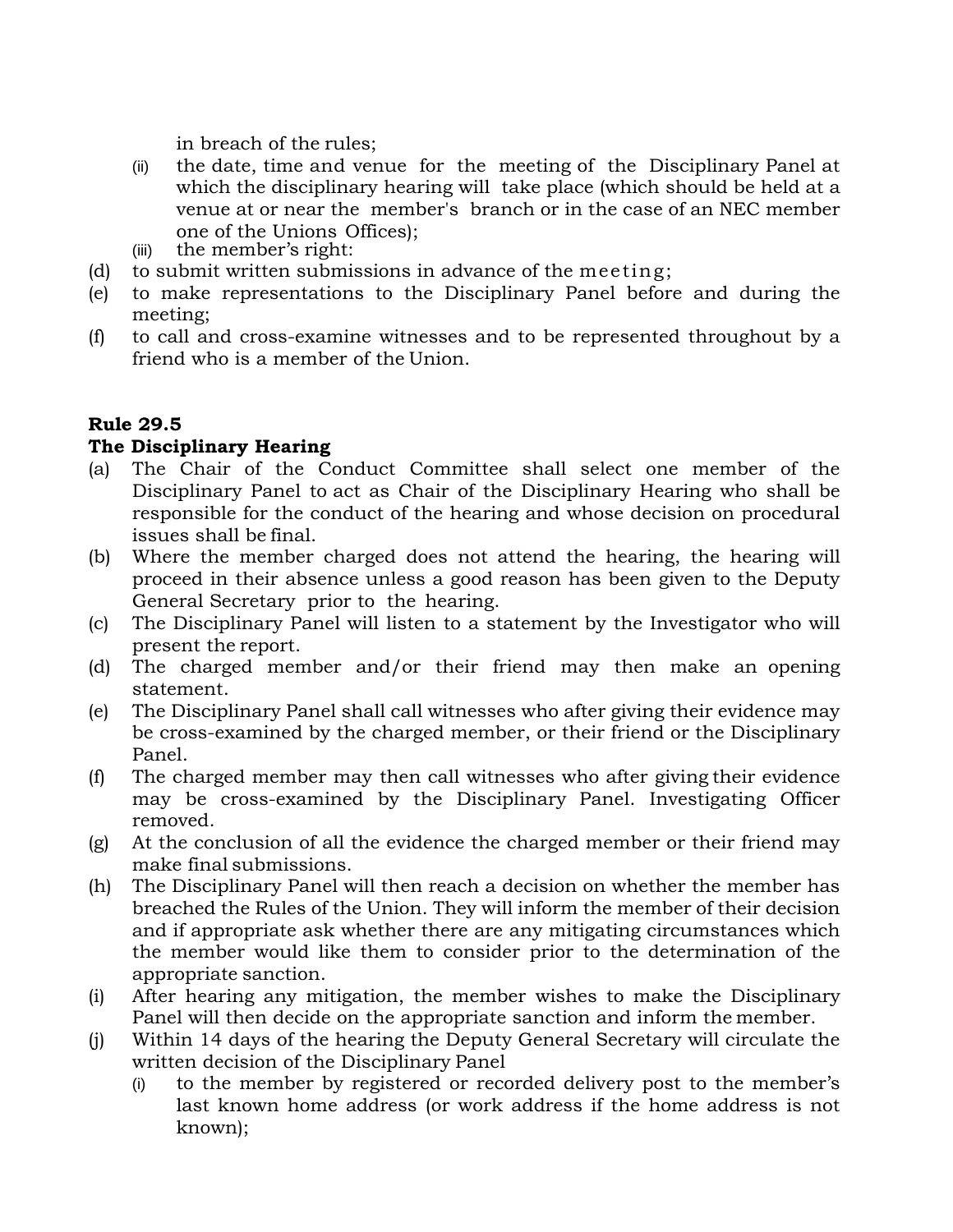- (ii) to the General Secretary;
- (iii) to the National Chairman; and Take iv out.

#### **Rule 29.6**

#### **Appeal**

A member who has been sanctioned or the National Chairman may appeal in writing to the General Secretary within 14 days of receiving notice of the decision of the Conduct Committee (or such longer period as the Conduct Committee determines on proof of special circumstances) in which case:

- (a) any sanction or suspension (unless continued under Rule 27) will not take effect until the appeal has been determined;
- (b) if the member sanctioned is a National Executive Committee member, the appeal will be determined by Conference;
- (c) in all other cases, the appeal shall be determined by an Appeal Panel of three members of the National Executive Committee nominated by the National Chairman and General Secretary.
- (d) The National Chairman shall only exercise his right of appeal ifhe believes that the decision is contrary to law or a policy of the Union ordered to be annexed to the Rules by Conference.

#### **Rule 29.7**

On appeals to Conference under Rule 28.6(b) and 28.8):

- (a) the General Secretary will distribute with the final Conference agenda:
	- (i) the report of the Investigation Committee;
	- (ii) the findings by the Conduct Committee;
	- (iii) any relevant written representations of the member or complainant which shall not exceed 10 pages of submissions and 50 pages of documents; and
	- (iv) where appropriate the National Chairman's reasons for believing that the decision is contrary to law, or a policy ordered to be annexed to the Rules by Conference.
- (b) the Conference will decide, by a simple majority based on a specific motion put by the General Secretary, whether or not to ratify the decision of the Conduct Committee.
- (c) the Appellant or their representative may address Conference on the motion for such period as the Chairman shall reasonably determine; and
- (d) the decision of Conference on the appeal will be final and cannot be the subject of any further internal review.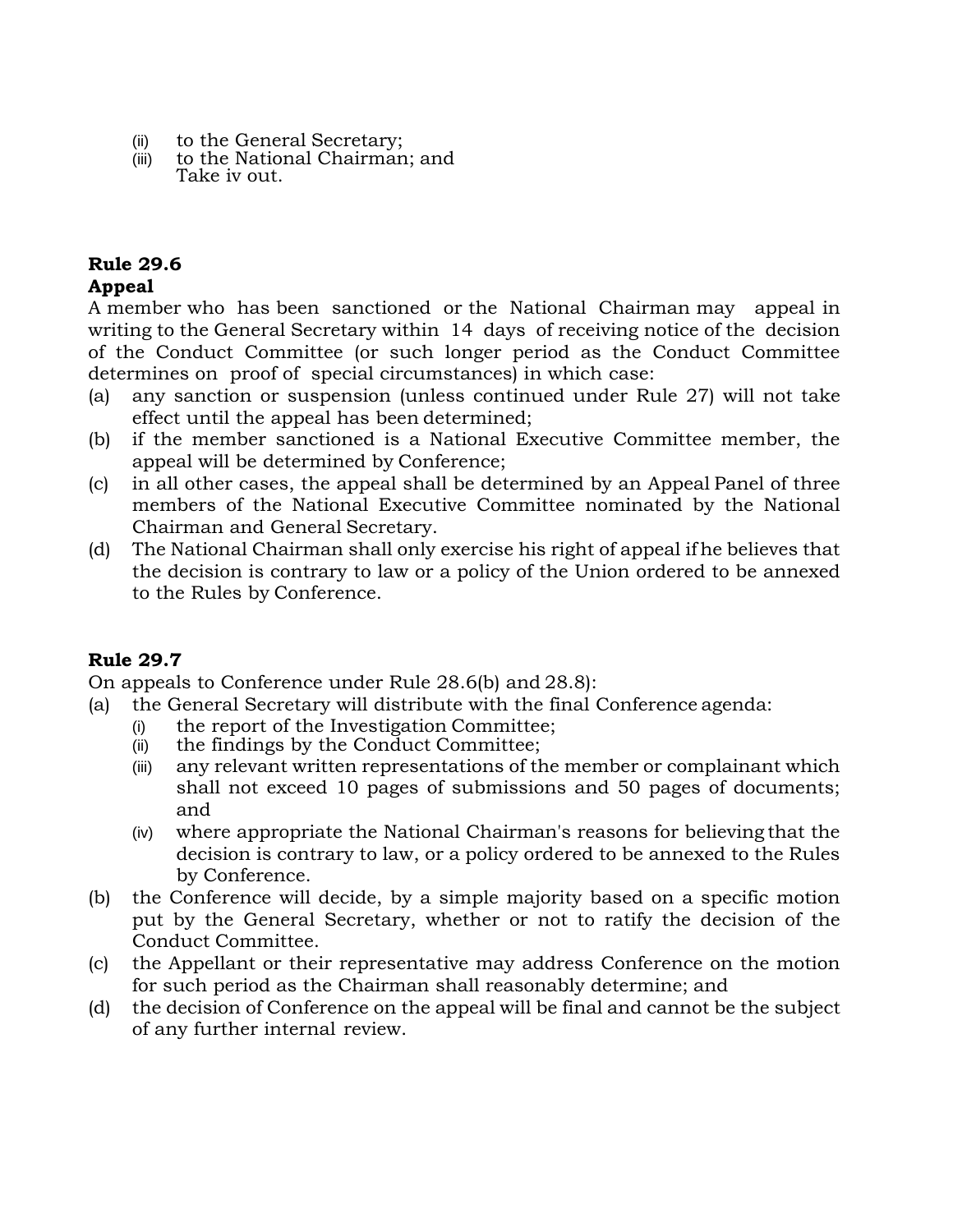#### **Rule 29.8**

- (a) Where a complaint is made about a member of the Conduct Committee it will be investigated by two members of the National Executive Committee and any disciplinary hearing will be heard by three members of the National Executive Committee, all to be appointed by the National Chairman and General Secretary.
- (b) The procedure to be followed in investigating and disciplining a member of the Conduct Committee shall be as in Rules 28.3 to 28.5 with appropriate modifications.
- (c) Where members of the Conduct Committee wish to appeal against the NEC's decision this may be taken to Annual Conference as set out in Rule 28.7.

#### **Rule 29.9**

#### **Time Limit**

All internal disciplinary proceedings, excluding any appeal to Conference, will be completed within six months from the date on which the General Secretary gave notice of the disciplinary charges to the member. The General Secretary may extend the time limit in consultation with the Investigator and Conduct Committee if he feels it is appropriate.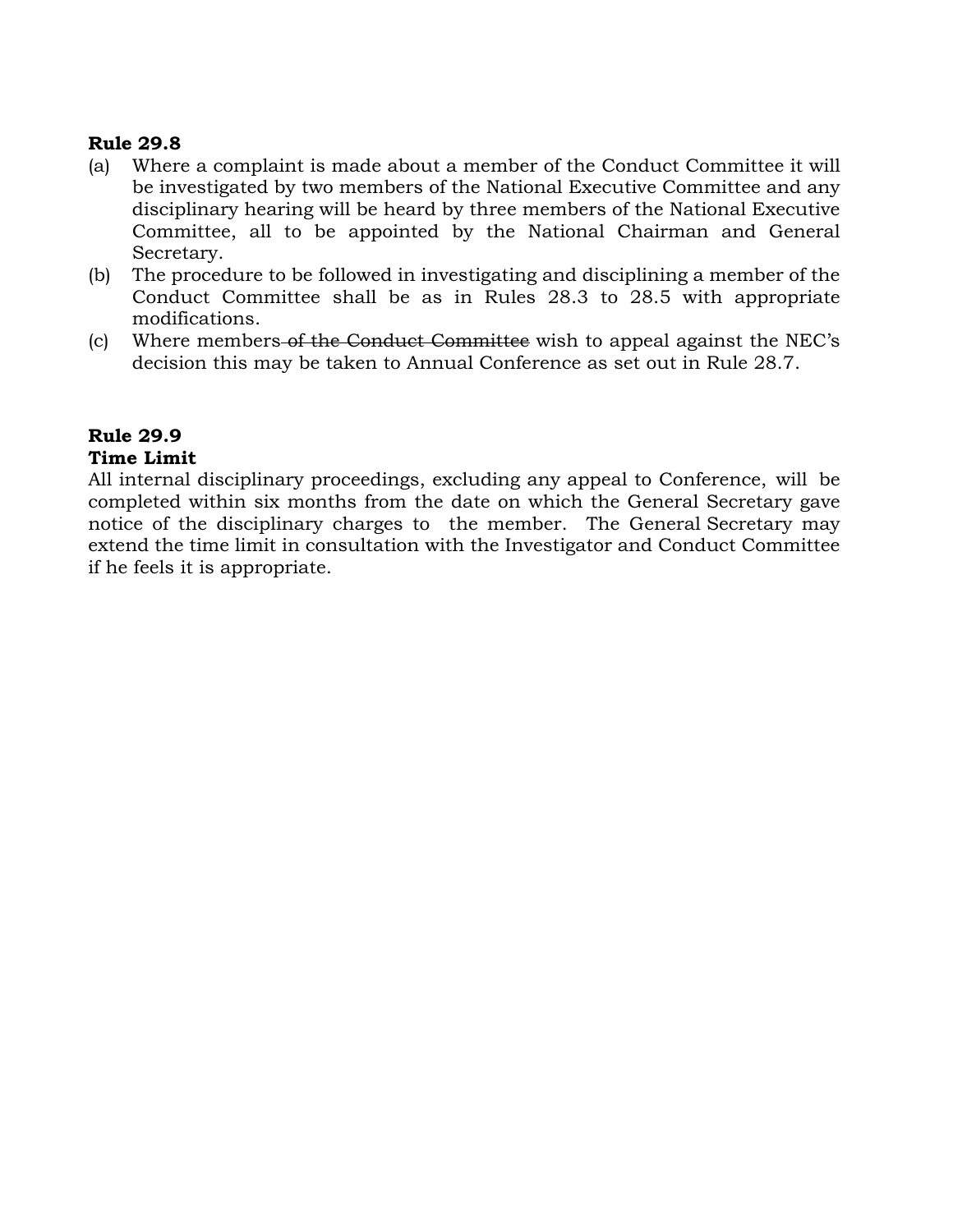# **CONFERENCE PAPER 2**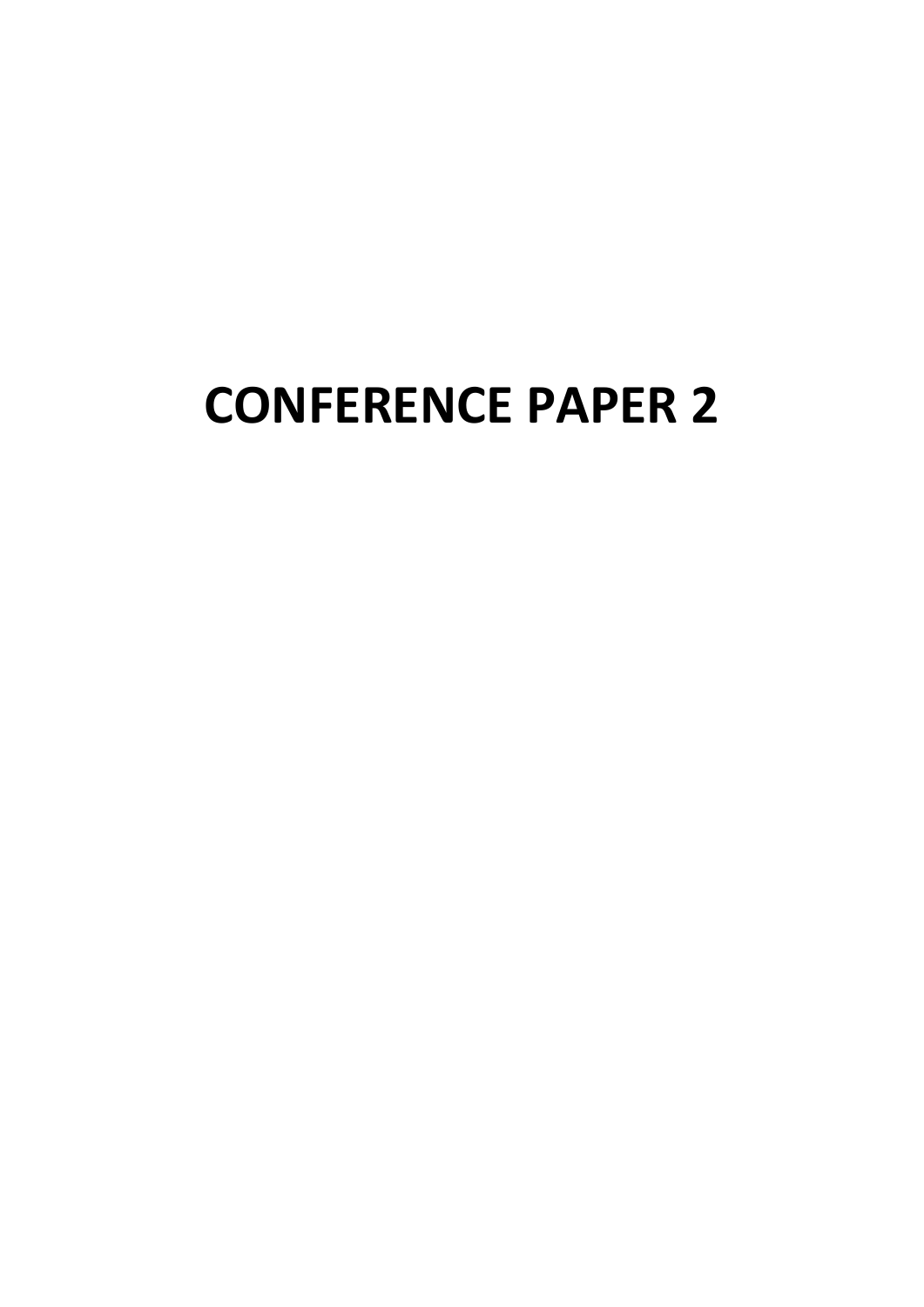#### Conference Paper 2

#### **RETIREMENT AGE**

Changing the law can be a long and arduous process and needs the support of parliament. The key is to find ways to put pressure on Ministers to do the right thing. One of the most effective ways to do this is for MPs of the same party as the Government – currently the Conservatives – to lobby Ministers directly, because any Government is more likely to listen to its own MPs than those of other parties. What any Government is more afraid of than anything is for a "backbench revolt" of their own MPs telling them that the law needs to be changed because they are in danger of losing a vote on the matter. If enough of the Government's own MPs tell Ministers that a policy or law must change, then the Government will much more likely listen. Other MPs can also apply pressure, for example by challenging Ministers in Parliament to support a change in the law or explain why they won't. It is for that reason we have put time and energy into attracting cross party support in parliament, and we have had some success in that regard, with voices of support of our position regularly being heard right across the parliament.

We have been campaigning since 2012 to recognise that frontline POA members cannot work until the age of 67. It is imperative for this trade union and its members that we campaign for a pension age of 60. As you are aware we have been running a legal campaign since 2017 on age discrimination since the introduction of the new Alpha pension scheme. We have been partially successful by retaining if members of the scheme wish, to have the last seven years be classed as their legacy pension whether it be classic, classic plus, premium pension or NUVOS.

Although we are coming to the end of the legal process the National Executive Committee will not rule out further legal action in furtherance of getting our pensionable age back to 60 for our frontline members.

We now enter a new phase of our campaign in returning the pensionable age of frontline POA members back to 60. This part of the campaign will be a political campaign. The National Executive Committee are not saying this will be easy to achieve in a short space of time, but it is an issue of such importance to our members we cannot and will not take a step back until we see an outcome we can agree on as a trade union.

As members are aware the NEC relaunched the 68 is too late campaign which gained cross party support in the debates which took place in parliament recently. The POA is not affiliated to any political party, and we have good support from MPs right across parliament.

The campaign belongs to **ALL** members of the POA not just the NEC and we must have members support through;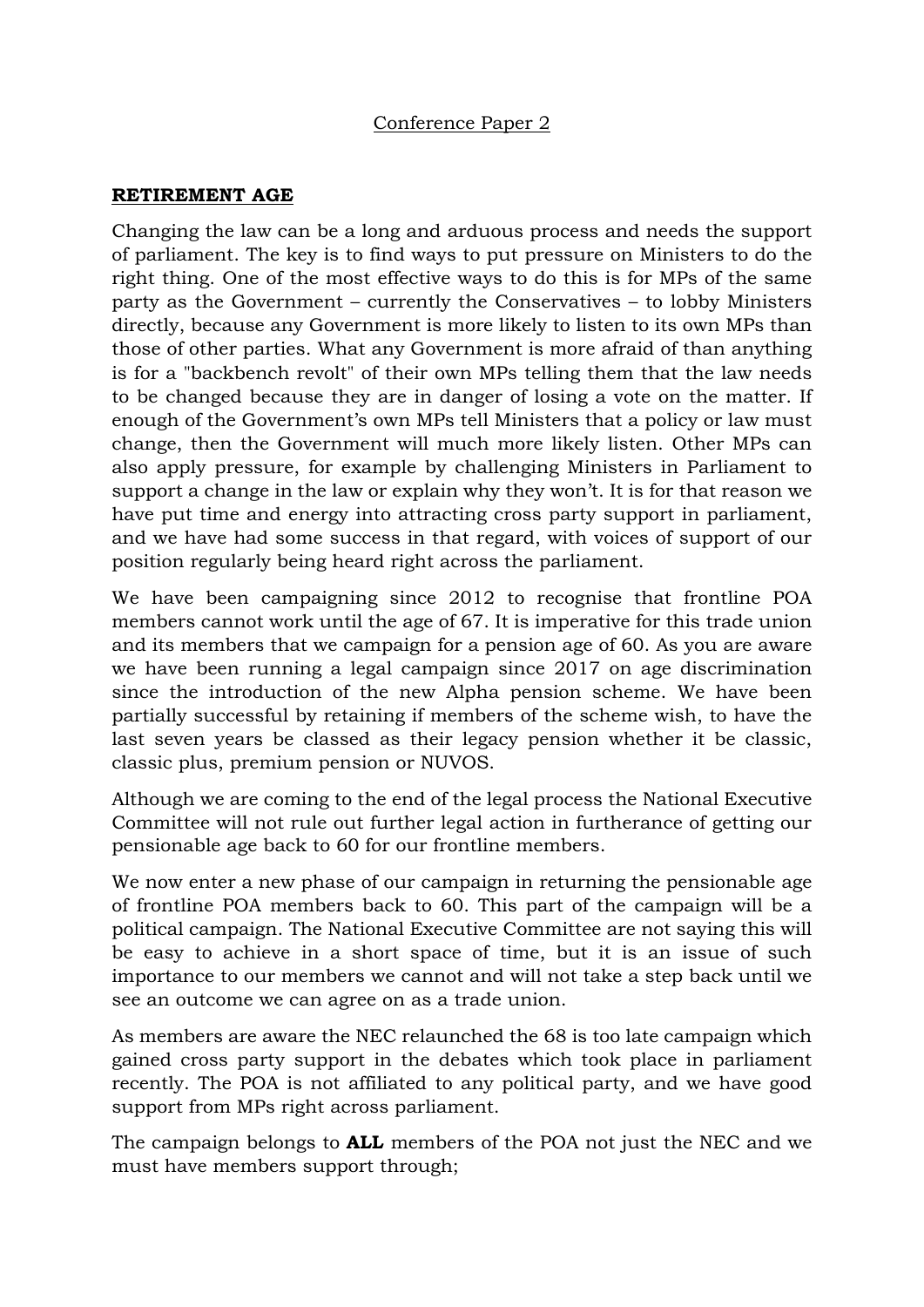- local campaigning
- regional campaigning
- national campaigning.

We must take this campaign right through the political system via our members

- writing to their local MPs
- branch committees writing to their prison constituent MPs and encourage them to take part in the Prison Service Parliamentary Scheme
- the national executive committee writing to and campaigning through which ever government is in power.

Throughout our campaign we have been given and welcomed voices of support right across the trade union movement, across the whole of the UK. We are very grateful for their support, and we will be looking to see how we can best capitalise on those offers of support. Key figures in that support is from our sister front line colleagues in other services such as police and fire service. They offer an invaluable source of information and campaign background that is in our interests to tap into, and we are very grateful to have them offer their vocal and public support to our campaign.

As I have said this will not be an overnight campaign, it took this trade union 10 years to get a smoke free workplace, but we achieved it. we have also successfully campaigned for rigid bar handcuffs and PAVA. Some campaigns take time due to the complexity and nature of the issue. But this campaign, like those just listed, were fights we needed to have, and if we all play our part, we can win again.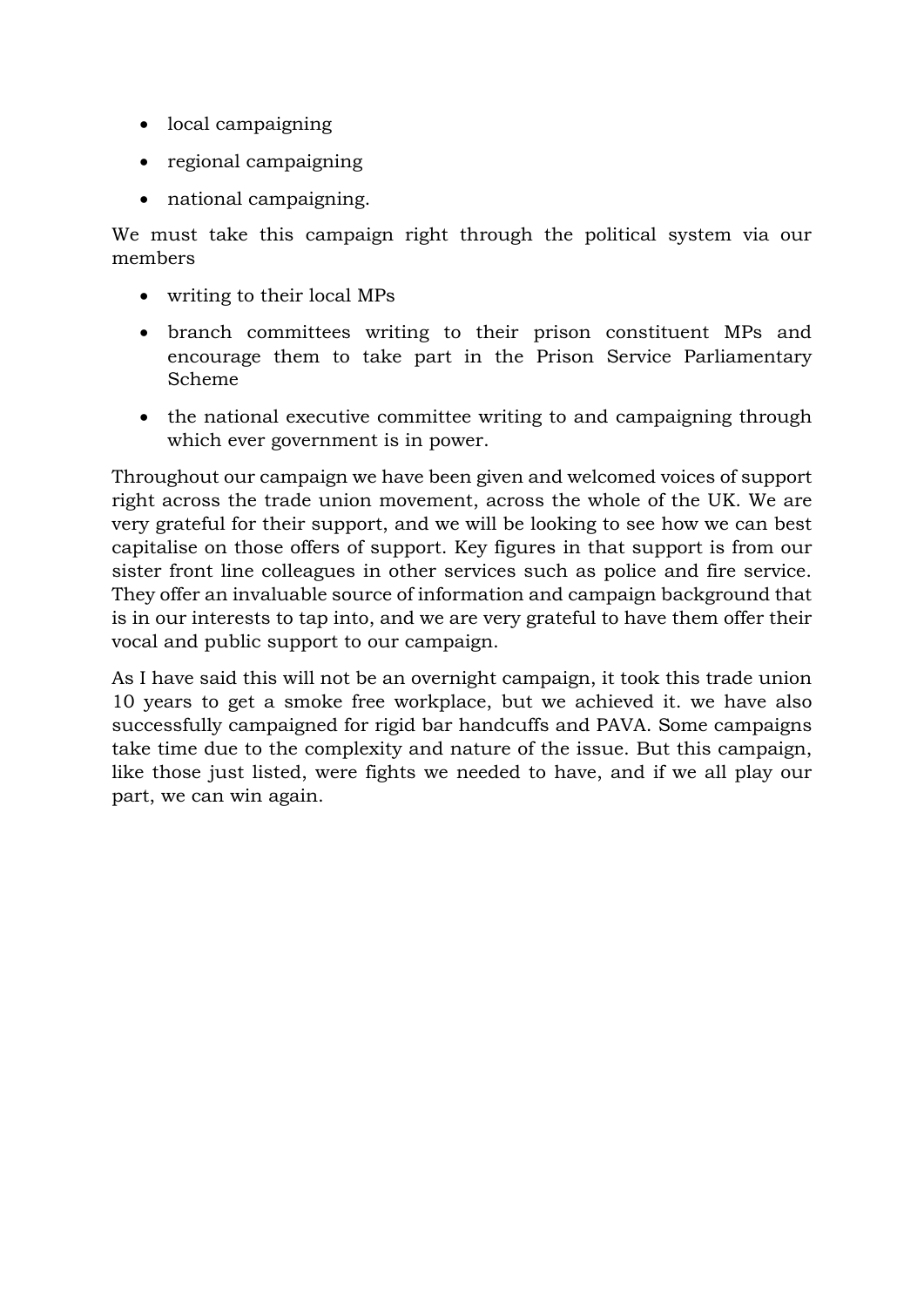# **CONFERENCE PAPER 3**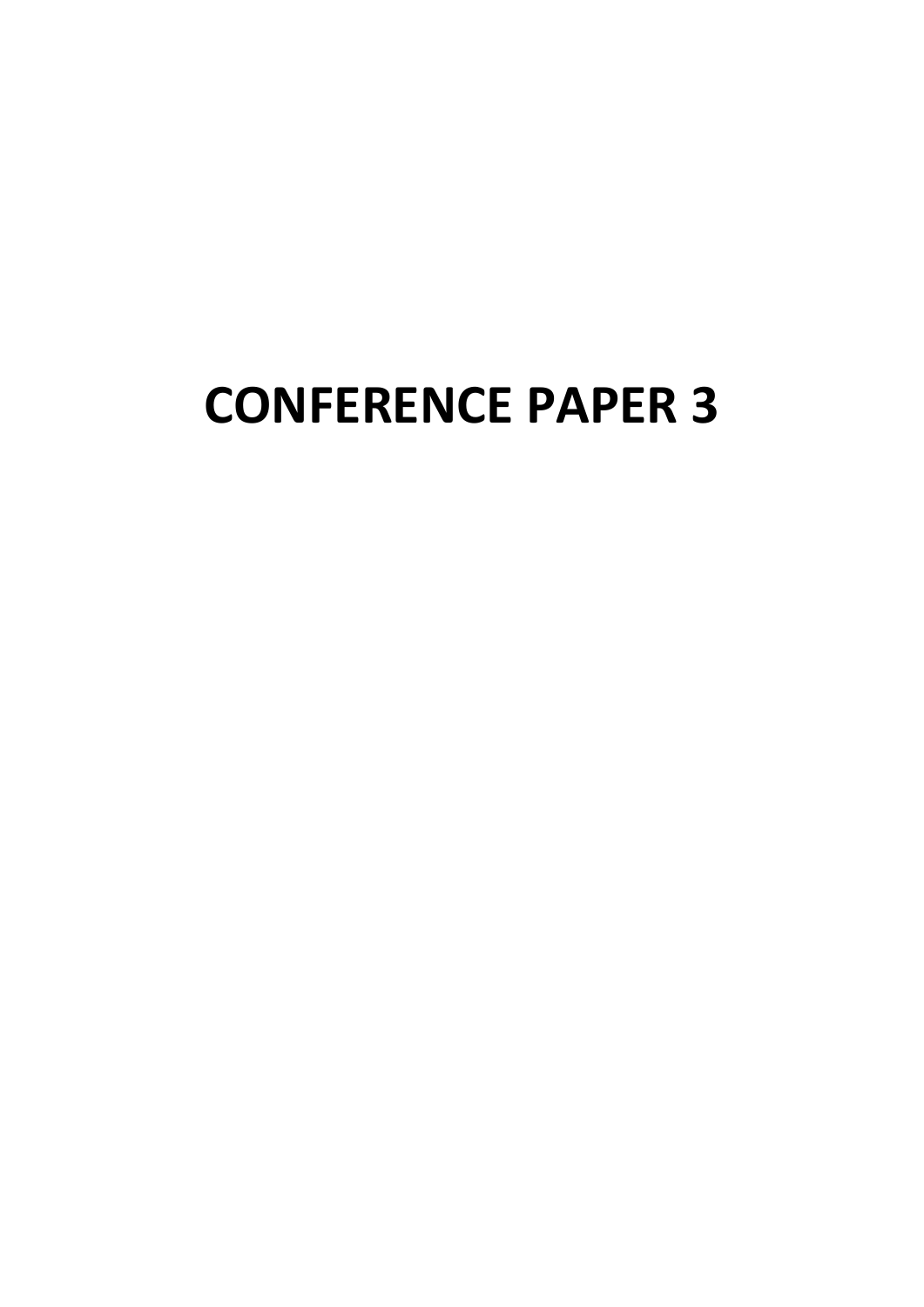#### Conference Paper 3

#### **FINANCE STRATEGY 2022-2025 3 -YEAR PLAN**

The POA Finance Committee and National Executive Committee believe that the finances of this trade union are well run and account for every pound spent to ensure the POA membership are well represented in the workplaces where we are recognised and have recognition agreements throughout the United Kingdom and Northern Ireland with respective employers.

The POA NEC already know the importance of governance to maintain a high standard in protecting the future of POA finances and at the same time deliver a service along with campaigning and representing our members whether that is at local level, national level or strategic legal challenges to improve terms and conditions and protection of the POA membership.

The POA NEC over the years have acted prudently in protecting members money without compromising the very best of representation. We have a flat rate of £15.60 of which out of that £1 per month is ring-fenced for the welfare fund, 15p is ring- fenced for those paying into the political fund, and 30p is ring-fenced for the trades dispute fund, meaning that  $£14.15$  is paid per month into the general fund.

The POA is an established trade union and one which has a rich history since 1939 and remains one of the best value Trade Unions for subscriptions but pro- rata for membership is one of the highest for legal protection. The POA is not immune to inflationary costs and most years apart from when we have had litigation costs against us, we have had reasonable income over expenditure annual returns where deficits have been few and far between over the last 20 years even although our income has fallen due to a reduction in membership between the years 2012 to 2016 when many members left on VEDS. During that period there was also a recruitment freeze in HMPPS in England and Wales where the bulk of our members come from.

Whilst the POA is not a business and we do not look to make any profits from subscription rates and most of the money is reinvested back into campaigns or legal challenges for the benefit of members it must be recognised that we cannot continue planning just for one year at a time and that is why this paper sets out for the first time a 3- year financial plan for the POA.

For example, I am aware that travel and subsistence has not risen for well over 10 years and that the money we pay delegates for hotels whilst on union business hasn't risen either and is completely out of date. The POA NEC seek your support in raising hotel rates for London which is currently £90 to £150 per night and outside London from £65 to £100. This is a significant increase but a realistic one as well given the rises in the hospitality sector since the pandemic and even before that struck. Mileage when on POA duty to remain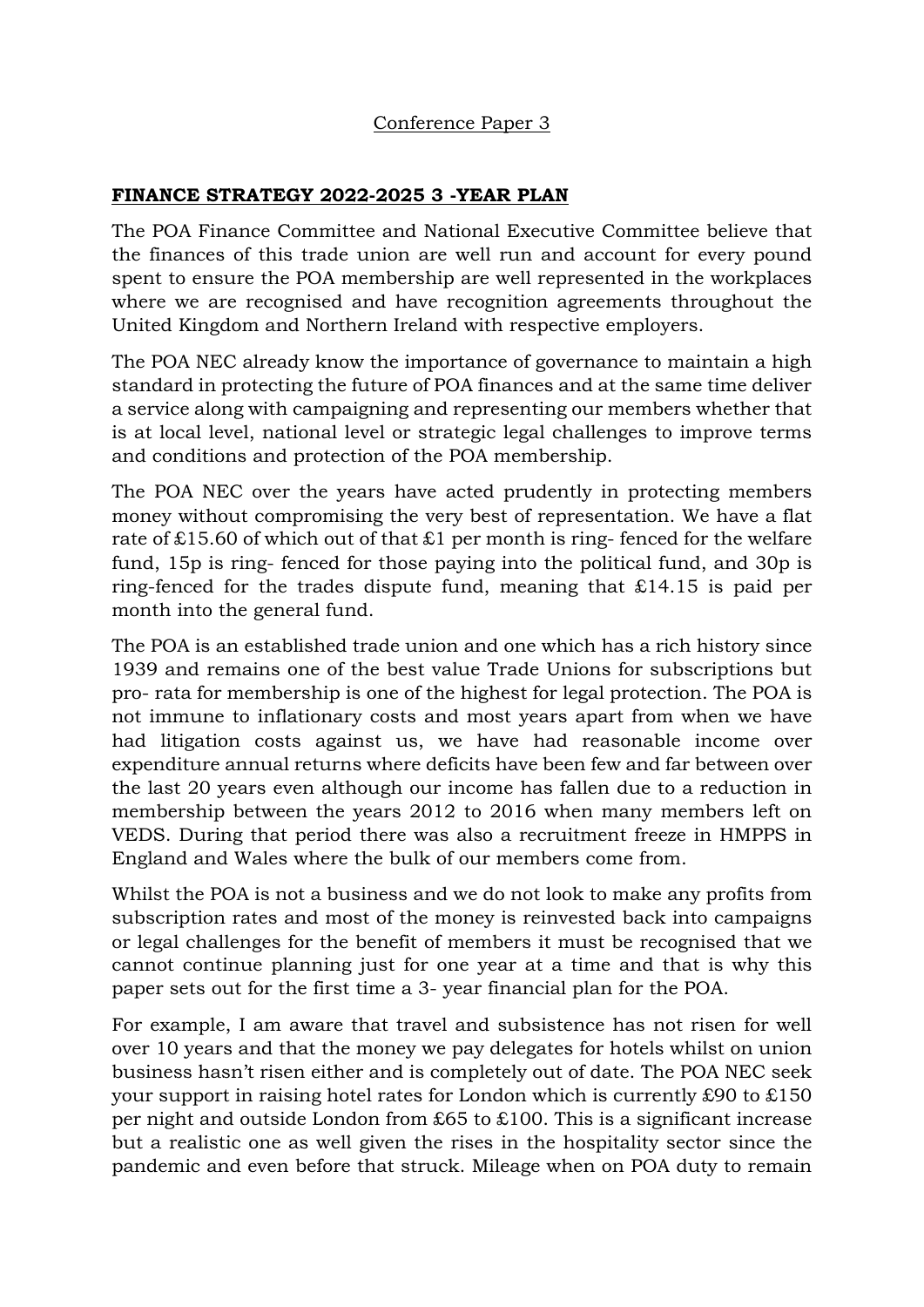at 45 pence per mile and 2 pence per passenger when POA members and delegates are required to attend business for the POA. If the recommended rate of 45 pence set by HMRC was increased, then POA Delegates would be liable for tax. However, if HMRC raises that rate given the increase to fuel then the NEC would request that conference give instruction to the NEC to commence that increase immediately for branch officials due to the increase in fuel costs. Conference also to accept that NEC members do not get the 45p mileage rate but 31p per mile therefore conference approve NEC members mileage rate to increase from 31 pence per mile to 35 pence per mile due to the increase in fuel. There has been no rise for NEC members since 2014. If it is cheaper to travel by air or train, then that would be the required model of transport for all members.

The Overnight subsistence is authorised by conference to increase to £36 for evening meals with over 5s rising to £7 and over 10s to £15 and abolishing over 12s.These increases identified to be reviewed at Conference 2025.

The National Executive Committee members who no longer have a vehicle provided by the POA will see an increase to their allowance of £10k by the retail price index in June 2022, 2023, and 2024. The rationale behind this is simply there has not been an increase in allowance since 2014 when the rate was set by conference, The retail price index will be taken from the November end of year figures that are published in January the following year. For the avoidance of doubt the November 2021 figure published in January 2022 was 7.1%. Since 2014 the price of purchasing, maintaining and insuring a vehicle has risen considerably. Conference also accept that this allowance is also subject to tax and National Insurance by the individual.

Conference these are significant rises but necessary to be fair to our branch officials, SNC, Area Committee NI, and National Executive Committee members and indeed POA members when they are asked to attend anywhere on POA business. For clarity these increases will be in place for England, Scotland, Wales and Northern Ireland. This will also give the POA financial stability knowing what the rises will be going forward over a 3- year period rather than individual motions coming at each conference on finances. The cost increase will vary from year to year depending on the volume of work.

Death benefit is an area that no one really wishes to discuss but is a membership benefit at times of distress for the families of deceased POA members. Conference therefore agrees to the death benefit increasing to £5600. This is reflective of the current average funeral cost and will be subject to a review at Conference 2025.

Branch rebates to each local branch will continue as is now with inflationary increases based on a formula from the Office for National Statistics for RPI, CPI and average earnings and a calculation of the average of these. Branch rebates in January 2022 were raised by 5.5 per cent.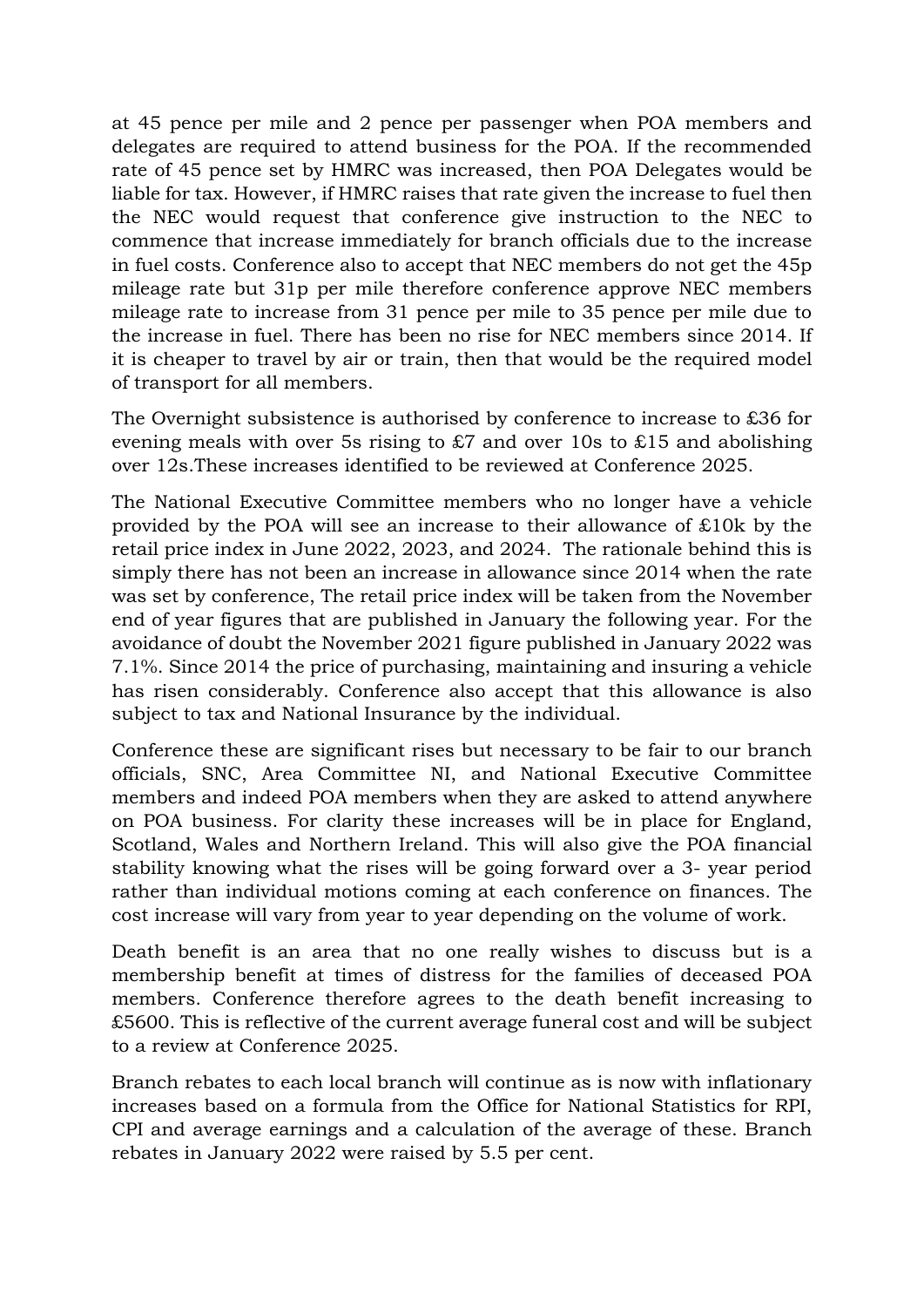Conference the POA submits its AR21 to the Certification Officer each June once Conference has approved the annual reports and income over expenditure. With the increases that has been outlined there will inevitably be increases in other areas such as legal, insurances, heating costs, IT provision. Costs of the certification officer could be up to 2.5% of the POA`s income through new legislation, we must also account for elections for executive members to name but a few further categories of expenditure faced by the union.

To ensure the POA remain on the correct financial path and to be fair to members it will be beneficial to return to a form of inflationary rises on subscriptions. The NEC know the financial pressures on our hard-working members and to apply the retail price index as it is now over the next 3 years would be hard hitting and costly to the membership and we have no intention of increasing by RPI which currently stands at 7.1 per cent and could rise as high as 8 per cent by year end according to economists. We therefore ask conference to agree an increase on subscriptions capped at 2 per cent per year until Conference 2025 which is effectively 2 and a half years as increases would not take place until 1st June 2022 and then 1st June 2023 and finally 1<sup>st</sup> June 2024. This would mean subscriptions going into the first 6 months of 2025 would rise to £16.54 per month. This may give us financial stability with an increase over 3 years of 6 per cent effectively meaning by 2025 there is an increase of only 94 pence per month per member which will mean subscriptions being £16.54 per month which is still very competitive in the trade union movement.

Although terms and conditions of employment for employees is not a matter for conference, I would like to inform you that some work is being done on how we can better finance the provision of cars to FTOs, DGS and GS.

This may include replacing the cars with an allowance if that established better value to the union membership in negotiation with the recognised trade union which is the GMB. An analysis of those figures will be forthcoming if not completed in time for Annual Conference in May 2022 as the cars are due for renewal in October 2022.

Conference also approves the necessary changes to the POA finance manual if this conference paper is accepted.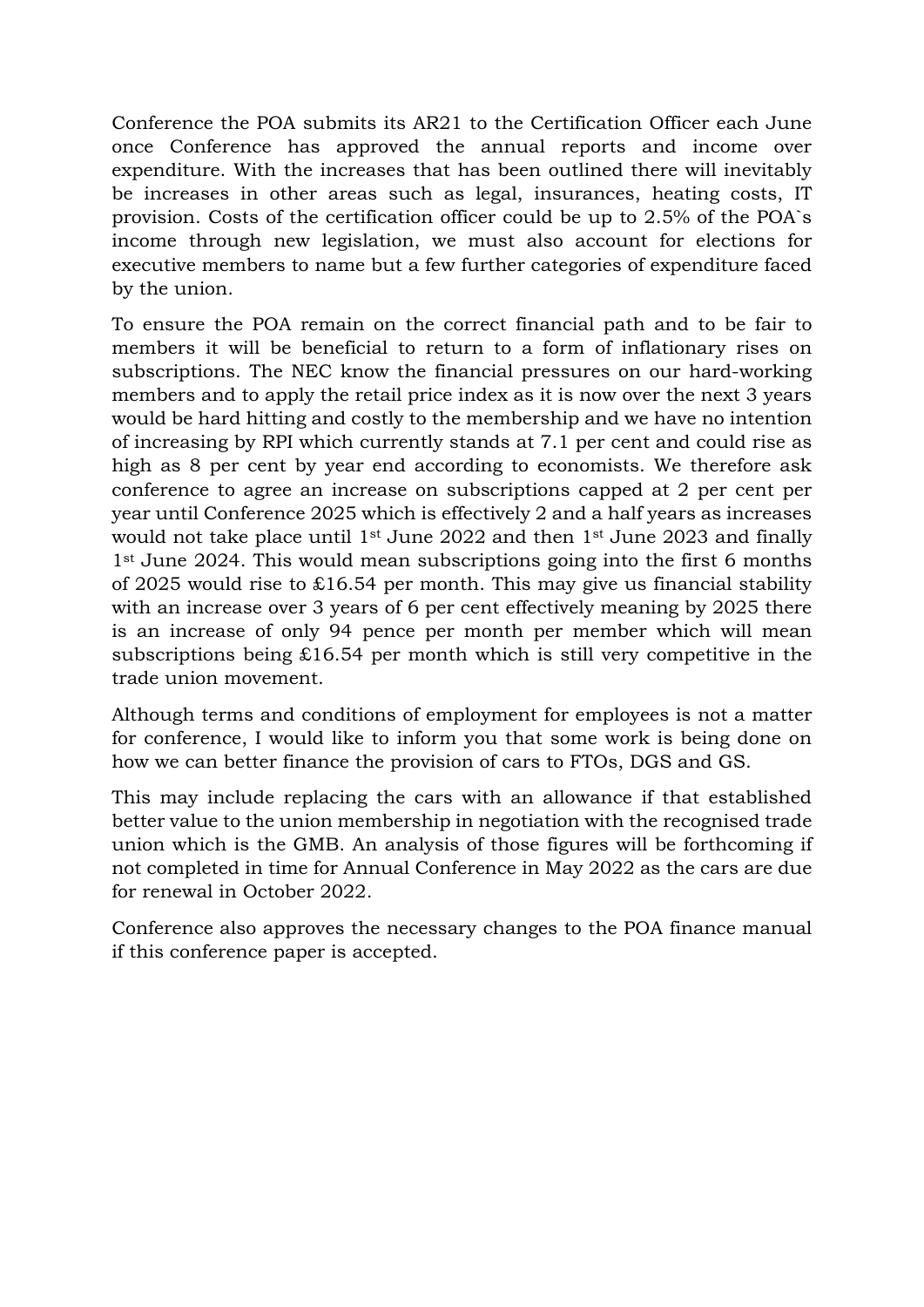# **CONFERENCE PAPER 4**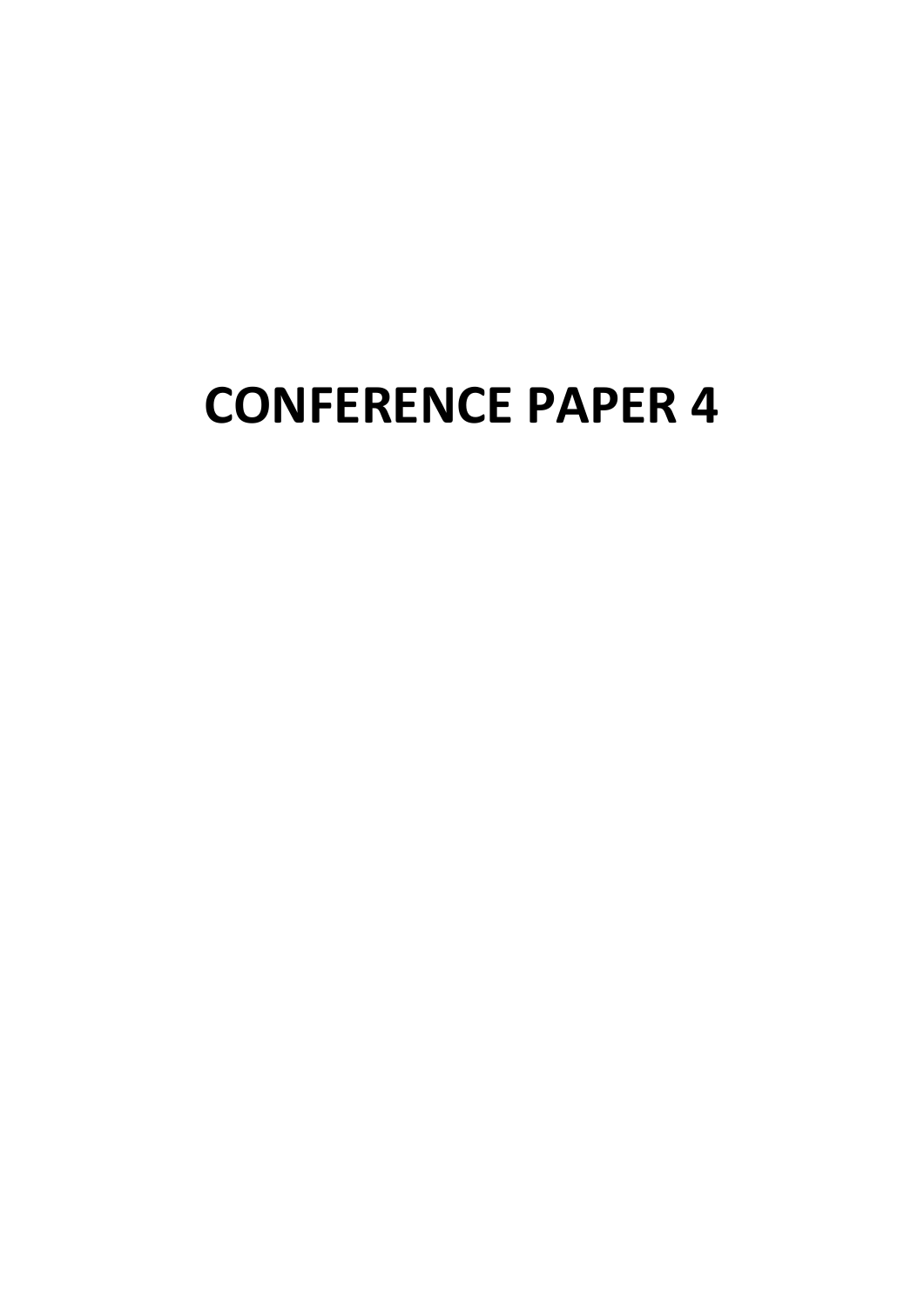#### Conference Paper 4

#### **SEXUAL HARASSMENT AND THE WAY FORWARD**

While events of recent years have thrown into sharp focus the extent of sexual harassment and the sexism, the misogyny that underpins it, and the lack of support and justice for victim – survivors - the reality is that for most women, as shocking as the statistics, reports and personal accounts are, they will come as no surprise. Women in the trade union movement and women as POA members have battled for decades against sexual harassment and sexism in their workplaces in and in wider society and in our movement.

In 2018, in response to increased awareness of sexual harassment as a workplace issue within our union workplaces and outside of them, the TUC General Council reaffirmed its commitment to eliminating all forms of sexual harassment and violence against women, including three specific actions for affiliated unions as employers:

- "Ensure that all unions have effective policies on sexual harassment in place and communicated to all staff and reps, as both employers and as democratic membership organisations.
- Ensure all unions have fair and effective procedures in place to deal with complaints, which recognise the value of including an independent expert presence.
- Implement sexual harassment policies in union branches or other relevant structures."

Subsequently, the TUC rules were updated to reflect this renewed focus on ending sexual harassment within our movement. The TUC rules are explicit and robust in stating our shared commitment to the elimination all forms of sexual harassment and violence against women within our movement. Rule 1b states:

• "It shall be a requirement of affiliation that an organisation has a clear commitment to promote equality for all and to eliminate all forms of harassment, prejudice and unfair discrimination, both within its own structures and through all its activities, including its own employment practices."

As the rules make clear, sexism and sexual harassment are not a women's issue, they are an issue for us all to be concerned with and committed to ending.

The TUC Executive Council Working Group was established at Women's Conference 2021 to signal a commitment from the leadership of the movement to tackling and preventing sexual harassment and a commitment to help to drive joined-up action across the trade union movement.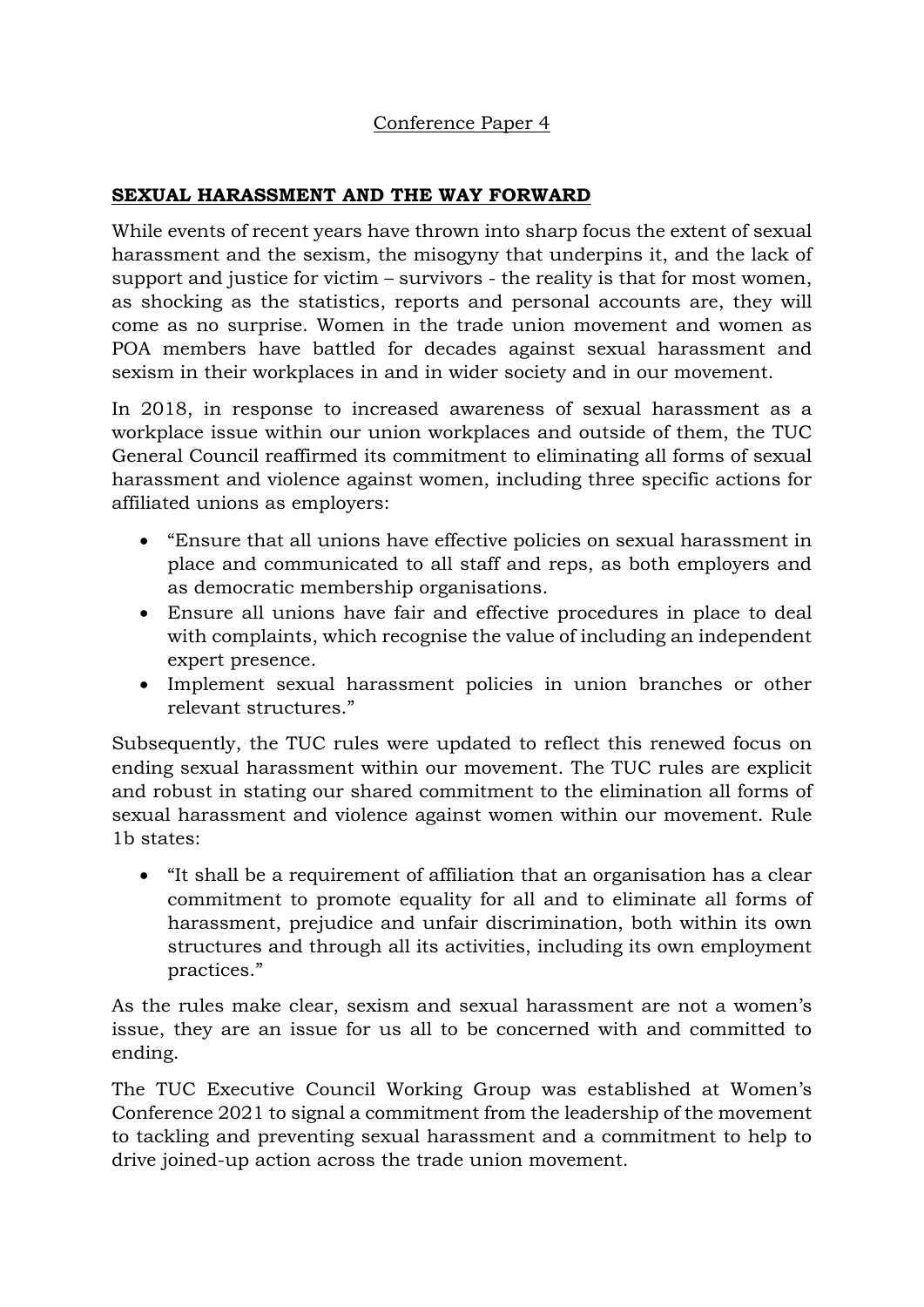This is a priority for the Trade Union movement and the time for action is now. It is essential that, together, we show leadership by taking the necessary steps to deliver the cultural change demanded by women both in our workplaces, our movement and wider society. The government commitment to a preventative duty, that we campaigned for and won, gives us an opportunity to progress even more rapidly.

#### **Cultural change**

Cultural change is essential to tackling and effectively responding to sexual harassment and building and embedding a preventative approach not just within the POA but the whole trade union movement, workplaces and society.

As the 2019 UN Women Report on Sexual Harassment makes clear; beliefs, attitudes and expectations shape responses to sexual harassment. Where they are shared with others or reflected in wider society, they create cultures where comfort and benefits can flow from fitting in and allying with the powerful. This culture can also have a silencing effect on everyone, not least victims of sexual harassment.

In short, tackling and preventing sexual harassment means tackling the cultures of unequal power, sexism and misogyny that enable it to thrive.

As such, cultural change, although it requires action from all, must be driven by leaders, and that includes the leaders of our movement. Leaders are responsible for championing and embedding meaningful change across their organisations to tackle and prevent sexual harassment. Leaders are instrumental in setting a consistent tone, narrative and actions from the top that send a clear signal throughout the organisation that sexual harassment is not tolerated.

This is as true for the POA and trade union movement as it is for any organisation.

#### **Role and purpose of the working group**

The TUC Executive Council working group, consisting of a group of leaders including from our movement across a range of affiliates, was established in March 2021 to drive a programme of work to support the TUC and our affiliated unions to prevent, tackle and effectively respond to the sexual harassment of workers within their organisation and within our wider movement. The POA are fully involved in that working group.

The working group has three aims that deliver on shared commitment to equality, respect, and a safe working environment for all: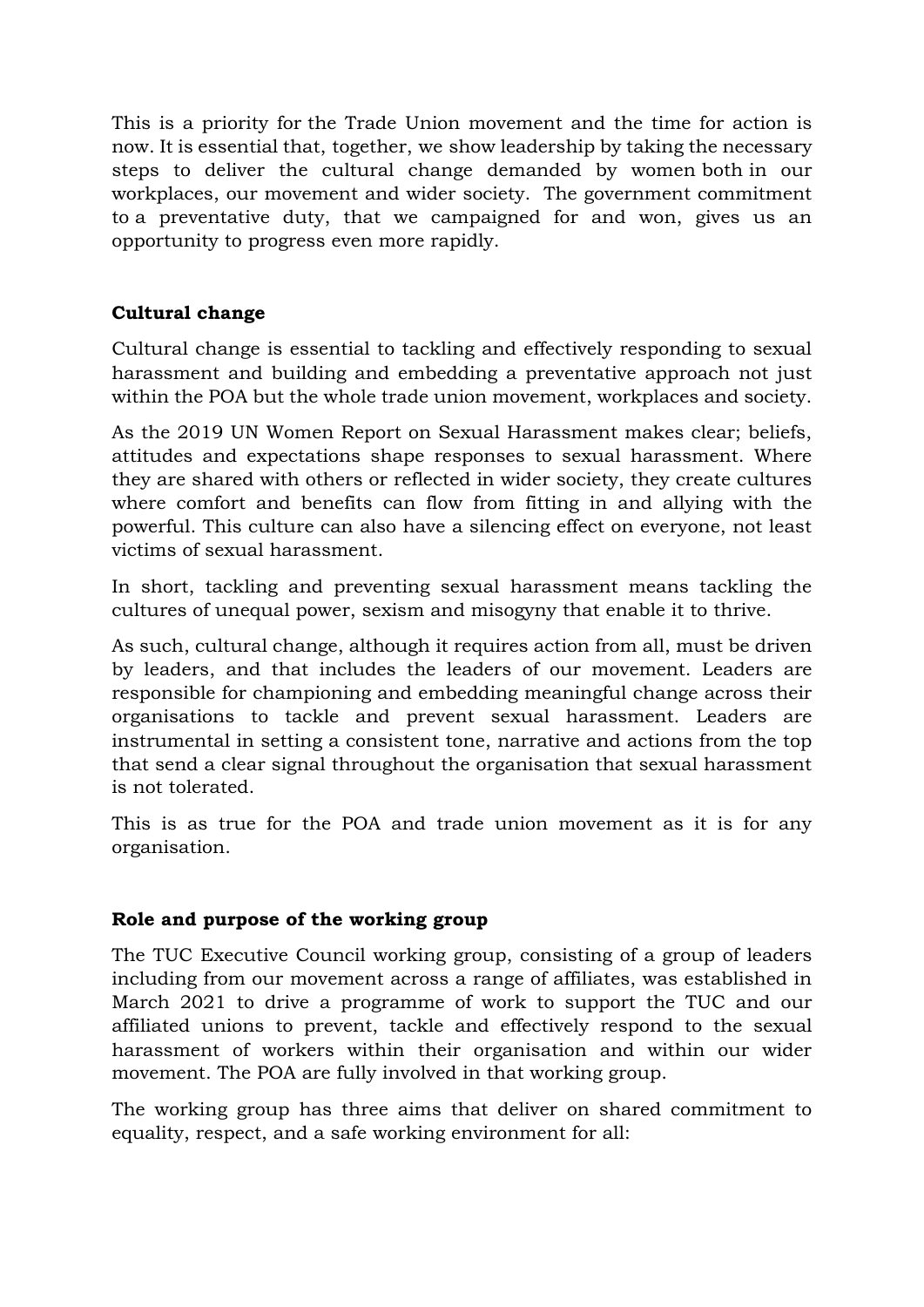- 1. Support union leaders to deliver meaningful cultural change that creates safe and inclusive working environment free from harassment for trade union employees
- 2. Ensure unions have robust internal policies and procedures to prevent and respond to sexual harassment within their organisations
- 3. Ensure cultural change is part of a broader endeavour to address the underrepresentation of women and minoritized groups within the trade union movement; identifying and tackling power imbalances; increasing women's agency and power within union workplaces and the wider movement; and addressing inequality.

By helping to oversee progress, developing guidance, and sharing best practice across the movement, the working group aims to support leaders in driving cultural change and embedding a preventative approach to sexual harassment

#### **The work so far**

The working group has worked closely with legal experts to help to clarify unions legal responsibilities under the current legislation and under the hard-won preventative duty, making clear that unions have legal responsibilities to both employees and members, and any effective strategy will need to address both.

Any strategy must take an intersectional approach. Through research we know that sexual harassment can be more prevalent for younger and disabled women, Black, LGBT+ and migrant workers, and those in insecure forms of work and that experiences of sexual harassment can be compounded by other forms of discrimination.

To support unions taking some of the steps required to meet their responsibilities, their commitment to cultural change, and to lead by example in wider world of work, the TUC EC Working Group and Women's Committee of the TUC have collaborated with Dr Helen Mott to develop a framework and supporting materials for leaders of our movement. These resources are intended to guide their work towards tackling, preventing, and responding to sexual harassment in their organisations and have been rolled out to the TUC and affiliates.

An adapted trade union reps' version was also launched as part of the UN 16 Days of Action to Eliminate Violence Against Women and Girls. A TU Education webinar supporting the launch of the reps 'Preventing Sexual Harassment toolkit' was attend by over 400 reps – a clear signal that this is a priority for our members and that our movement must lead the way through a zero-tolerance approach to sexual harassment and the cultures that enable it.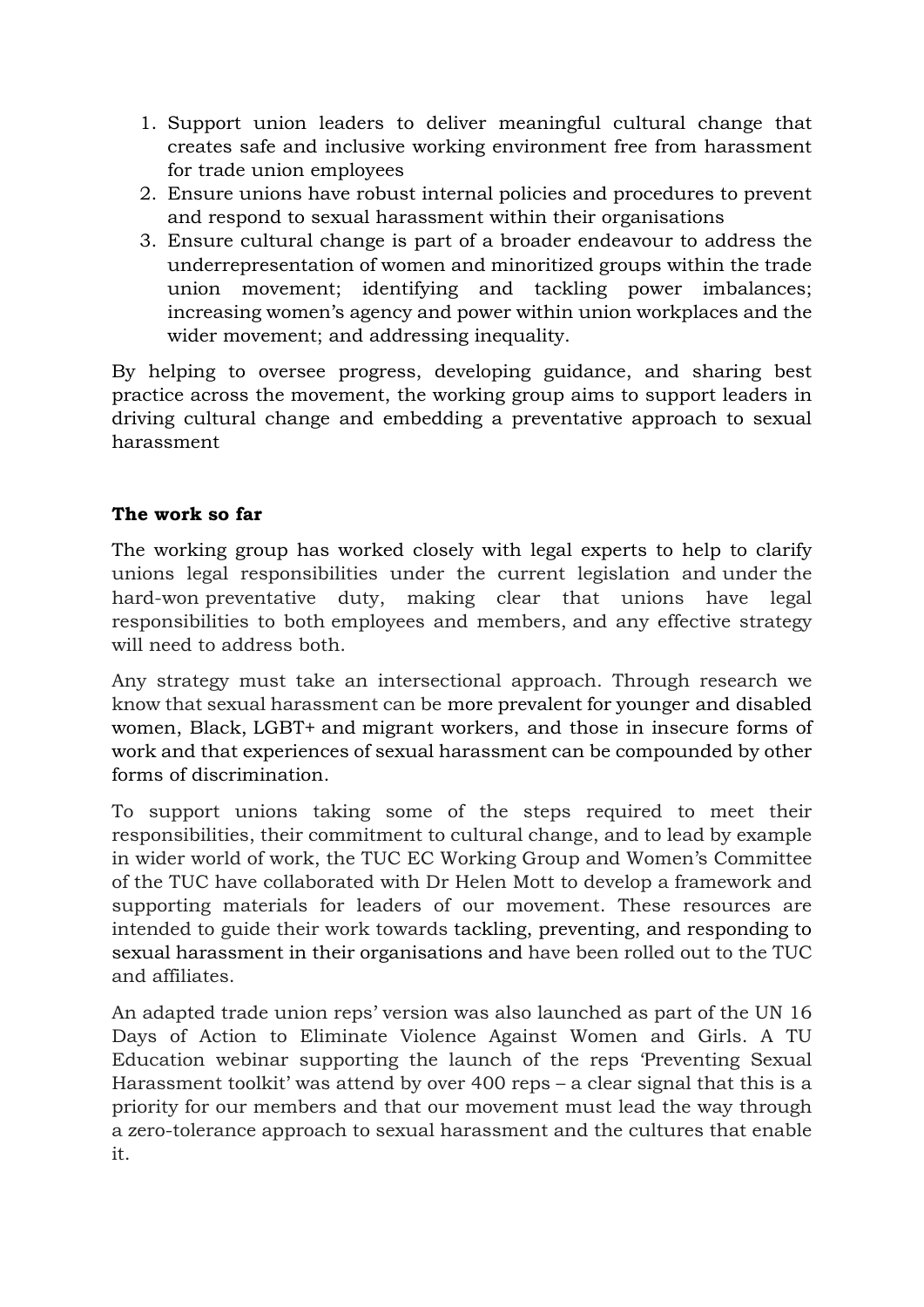There is no quick or easy fix to deliver the cultural change that is needed, the resources developed so far by the TUC EC Working Group in collaboration with the TUC Women's Committee are an example of the type of work that needs to be done and there is still more to do if we are to deliver the change demanded by women in our movement and beyond.

#### **Building sustainable change**

The TUC EC working group was established to run up to Congress 2022, but we are clear that the work does not stop at Congress. This work is not short term, or a tick box exercise. This work is about meaningful and lasting change in the POA, our movement and in our society.

A priority now for the TUC EC working group is to embed commitment to tackling and preventing sexual harassment and building sustainable change. To do this the TUC EC working group between now and Congress 2022 will seek to find out what unions are doing to tackle and prevent sexual harassment in their organisations, share best practice and resources across the movement, and develop the capacity of the movement to build preventative cultures through a train the trainers programme which will be developed and piloted this year.

Alongside this we will continue to support leaders of the movement through specialised leadership training. Externally we will continue to campaign to ensure that the Preventative Duty announced in July 2021 is designed so it is robust and effective and able to deliver the transformative change necessary if we are to tackle sexual harassment in the workplace and the cultures that allow it to thrive.

Conference confirms as an affiliate to the TUC that the POA are committed to protecting women as employees within the POA workplaces and indeed all women in POA membership irrespective of workplace. To ensure the necessary motions are in place ready for Conference 2023 to update our rules and constitution along with the staff handbook to ensure sexual harassment policies are enhanced and relevant.

Conference therefore agrees to set up a sub- committee to lead on this important strategy for the POA using TUC materials by the Women's Committee, EC working Group and reporting back with a clear policy that is enshrined within POA Rules and Constitution and the POA Staff handbook. The sub- committee to consist of Angela Montgomery Assistant General Secretary, Sarah Rigby, NEC, Jackie Marshall, NEC and volunteers from the field consisting of 3 POA branch officials or members which will be advertise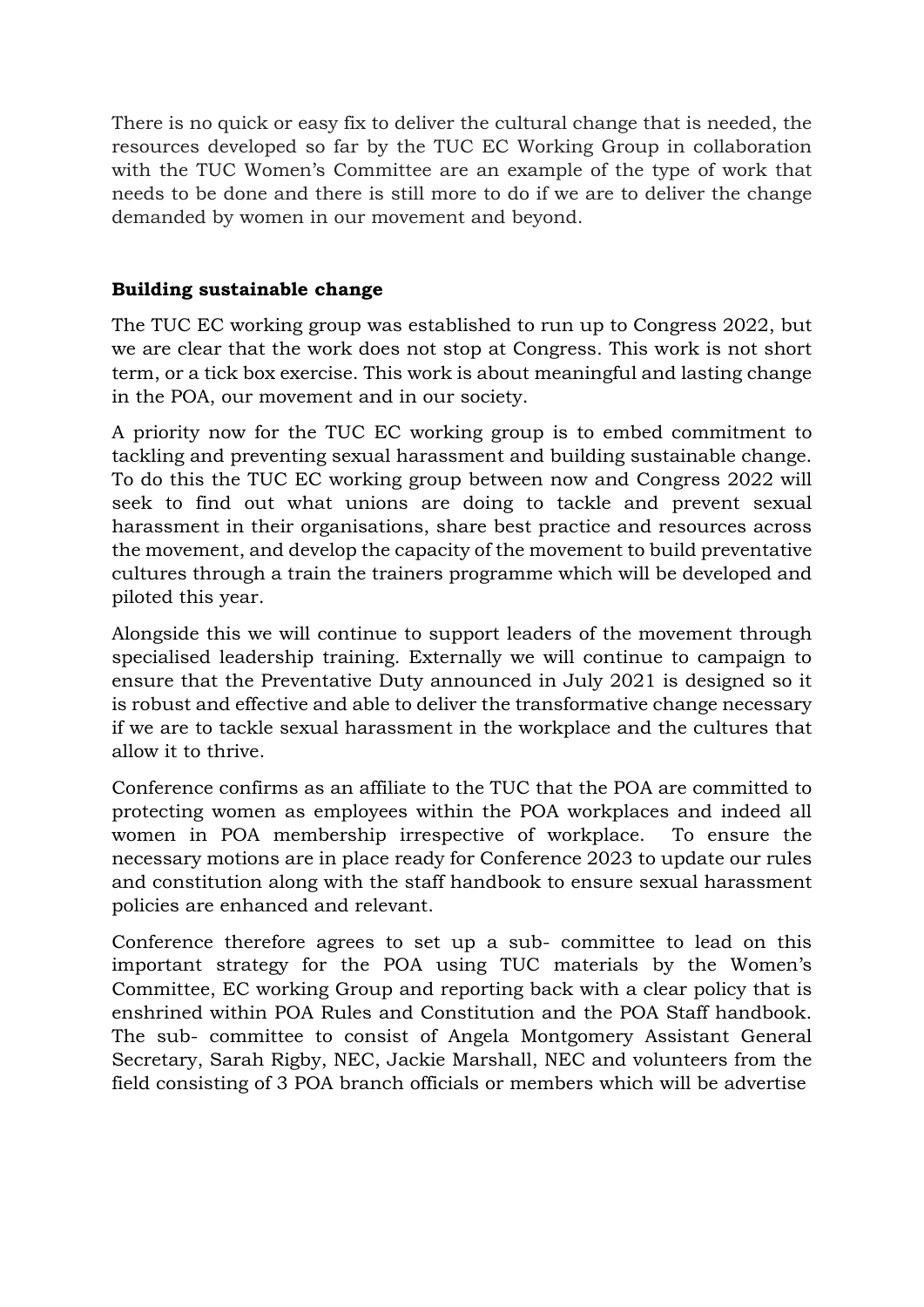# **CONFERENCE PAPER 5**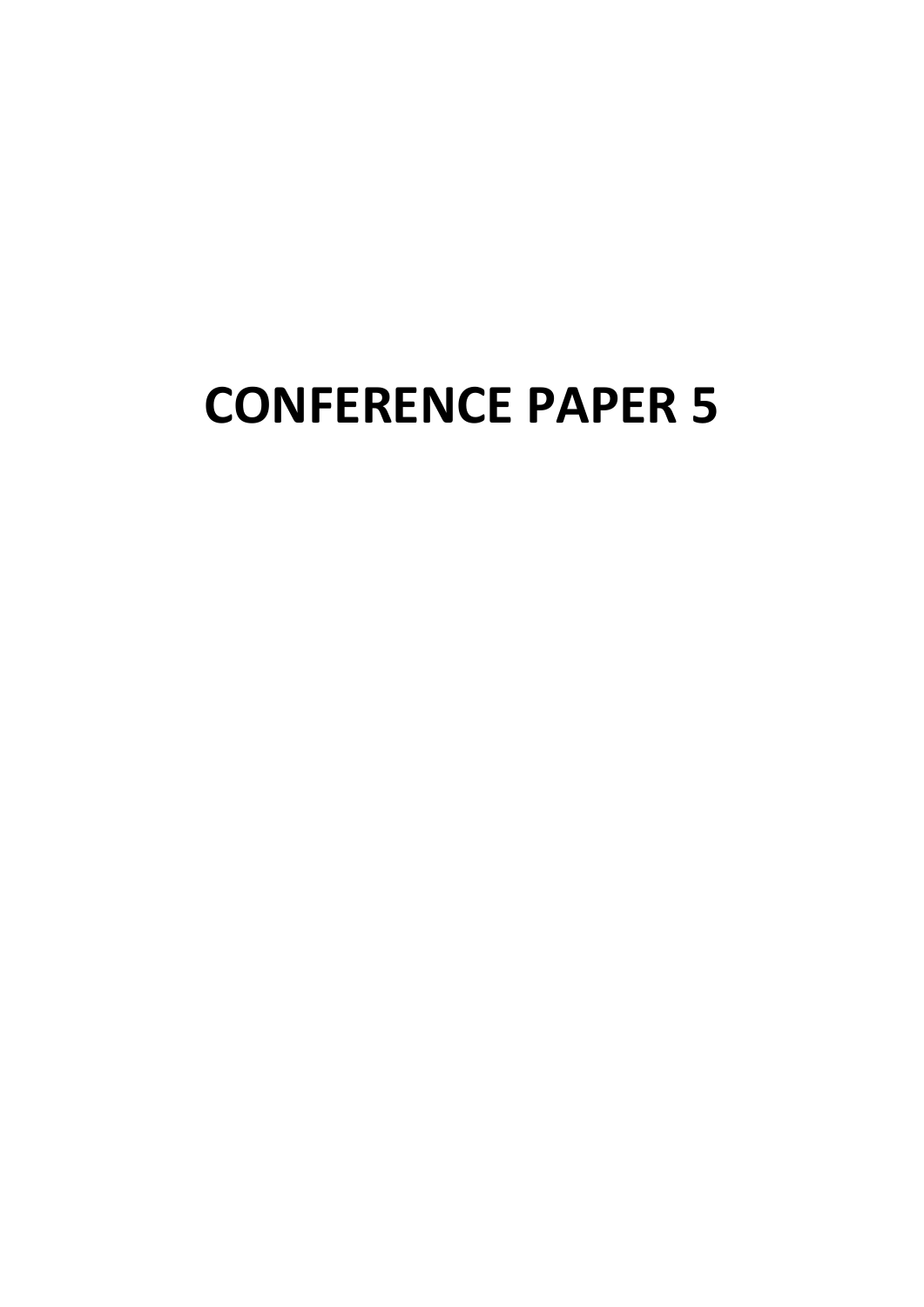#### Conference Paper 5

#### **TUC ANTI-RACISM ACTION PLAN**

The POA as a trade union endorse every element of the TUC Anti-Racism Action Plan to ensure our Rules and Constitution and Staff Handbook are very clear that Race Discrimination is an issue that will not be tolerated within our union or respective workplaces.

Conference accepts we must continue to work with the TUC, and employers where our black and minority ethnic members work and indeed in wider society to eradicate the poison of racism in our trade union the POA, the wider trade union movement and society in general.

Further Conference endorse the ongoing work which needs to be done on a POA Anti- Racism Action Plan and the POA continue to work and make that action plan become a reality.

**ENCLOSURE**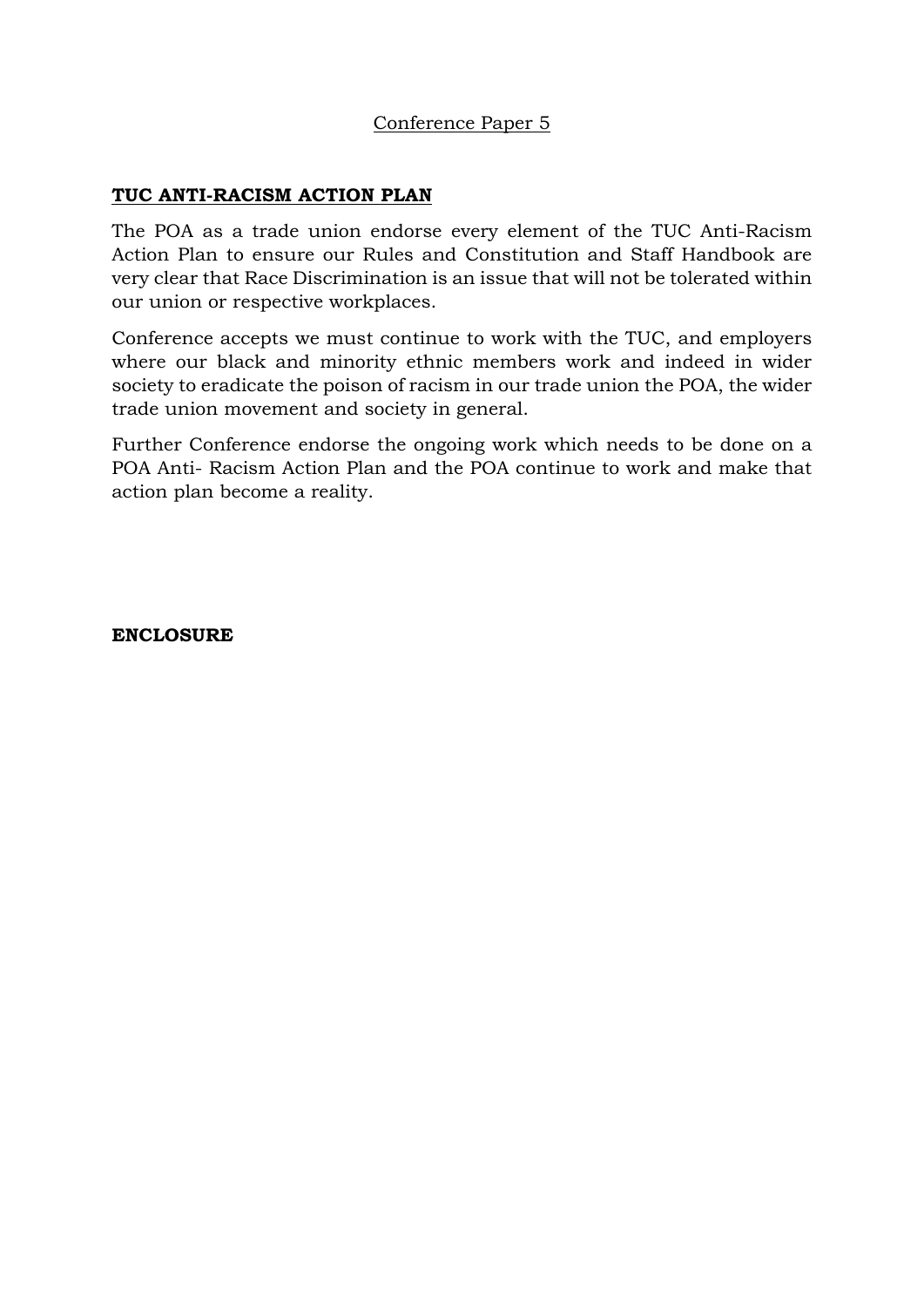

# **TUC Anti-Racism Taskforce Action Plan**

**2022**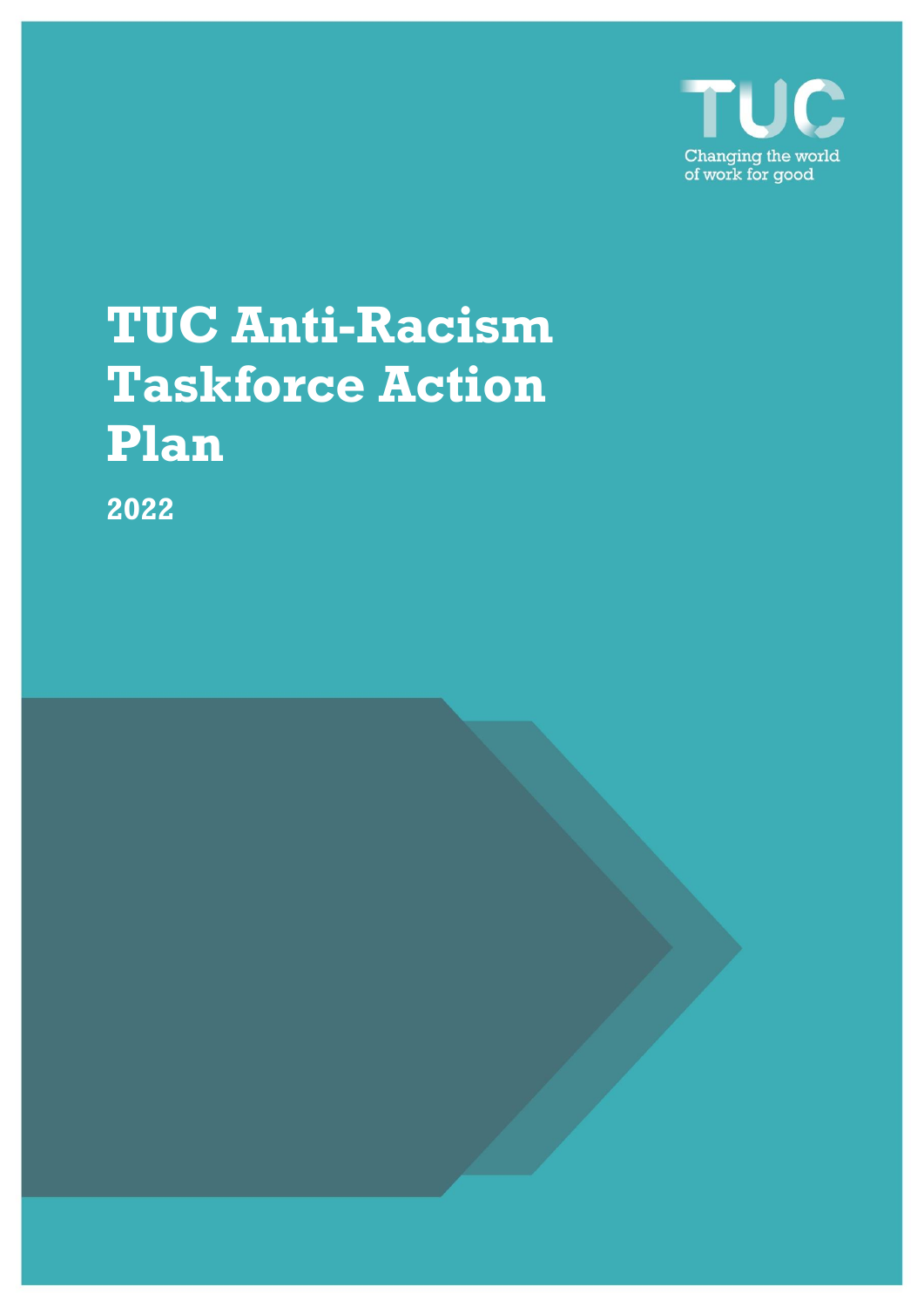### **Background**

In 2020 the TUC General Council launched an Anti-Racism Taskforce to tackle structural racism with the labour market and wider society. The Taskforce is in operation for two years.

The Taskforce will lead the trade union movement's renewed campaign against racism at work. It will engage with Black workers across the UK to hear about their experiences. And it will produce recommendations on tackling structural racism in the UK, in workplaces and in unions themselves.

The Taskforce, led by NASUWT General Secretary Dr Patrick Roach, will then develop an action plan for change across UK workplaces – and within unions themselves.

It is our aim to use our trade union leverage to press for change across UK workplaces and to lead by example by demonstrating our capacity as a movement to secure racial justice at work.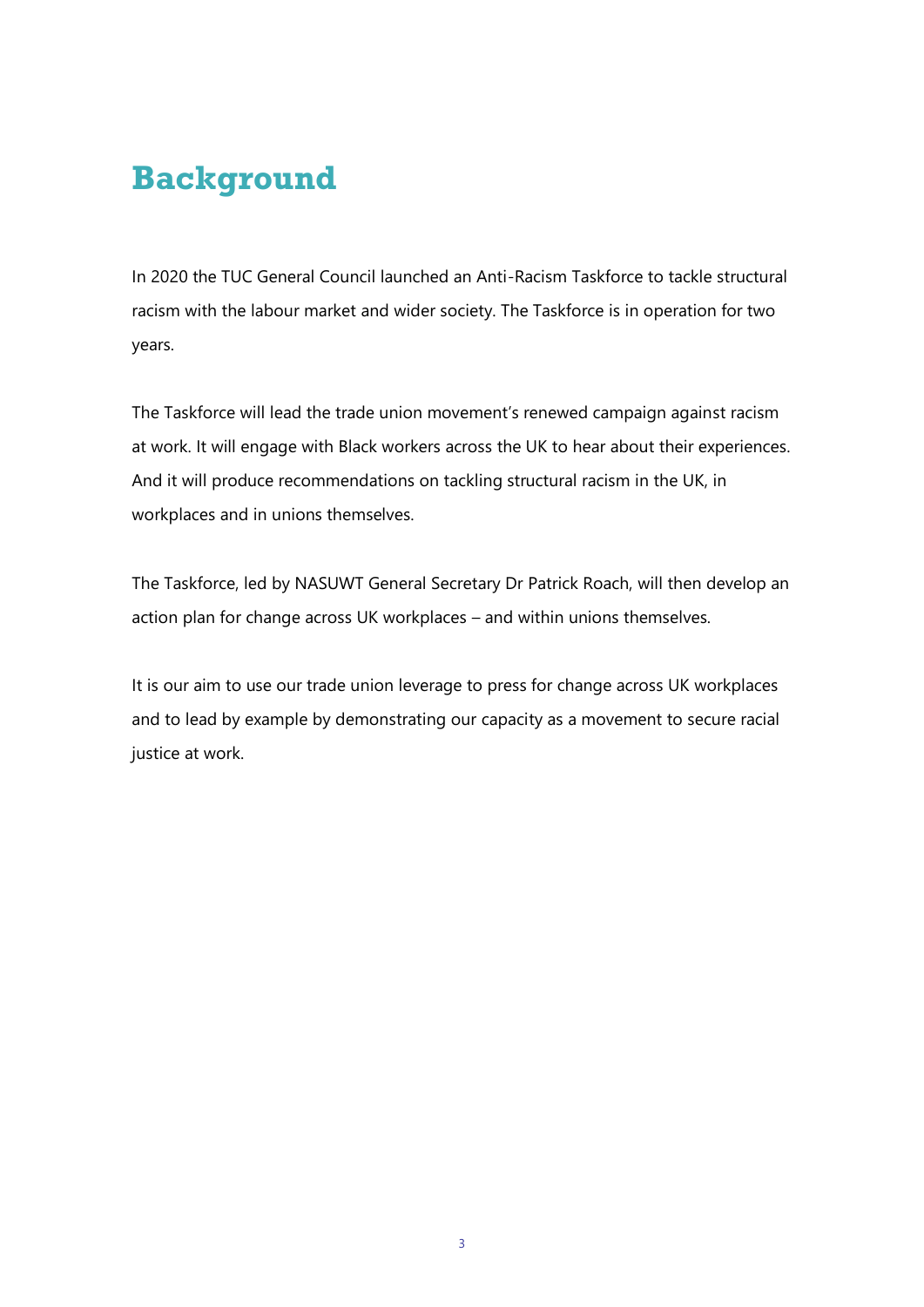### **The Anti-Racism Taskforce in 2022**

The Taskforce now in its second year and is made up of senior leaders from the trade union movement and expert representatives from civil society and academia. Including patrons of the Taskforce Doreen Lawrence and Neville Lawrence.

The first year (2020-2021) of the Taskforce has concentrated on the establishment of ways of working for members of the taskforce. This year has also seen a comprehensive programme of research and evidence gathering efforts take place, evidencing the scale and impact of institutional and systemic race inequalities across the UK labour market and society more widely.

The second-year (2021-2022) is focused on the implementation of concrete actions the Taskforce must achieve. The Taskforce, as leaders of the trade union movement, will step up, alongside the wider anti-racist movement, and deliver tangible actions that will make a positive difference for Black workers.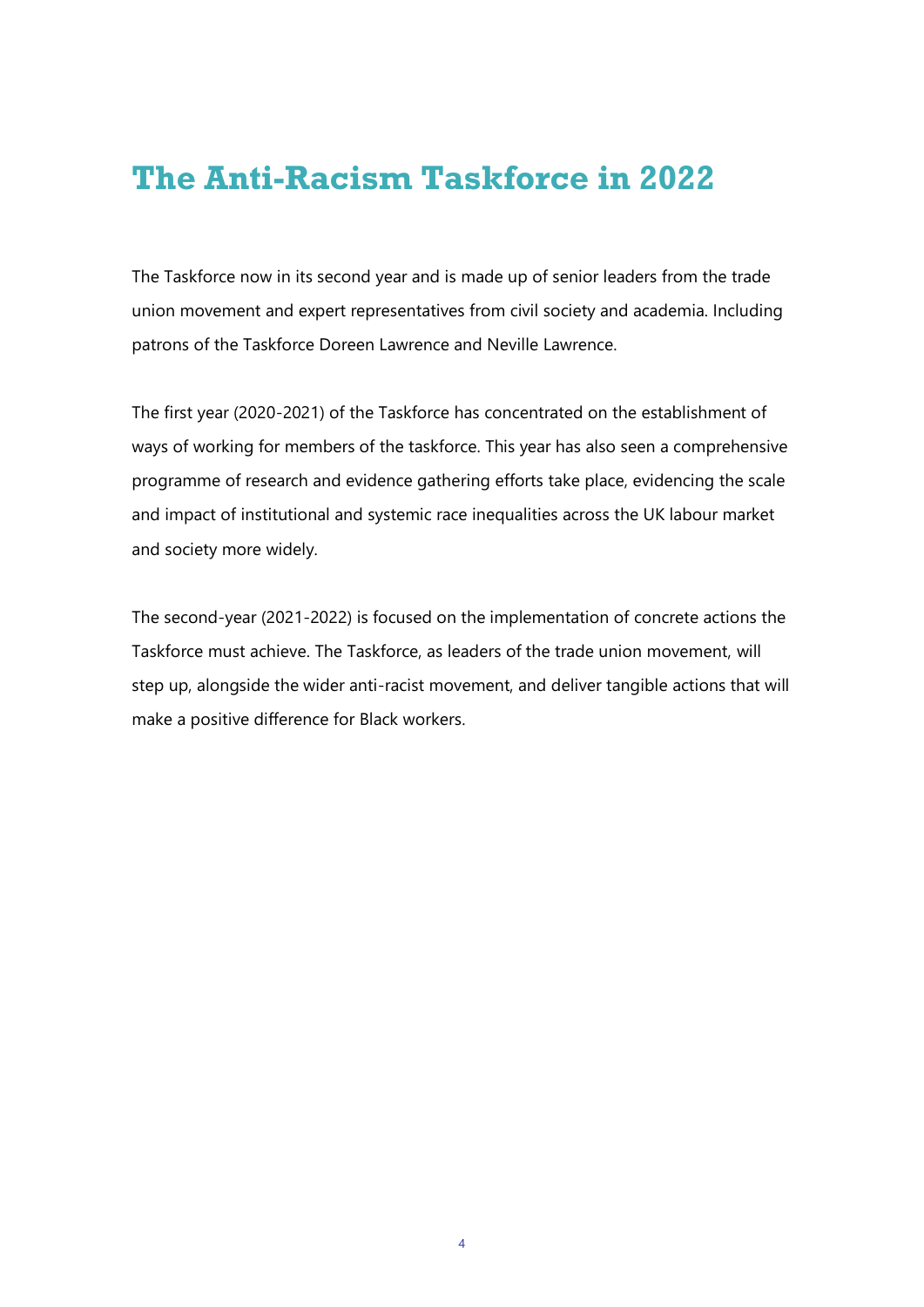### **Workstreams and Workstream Goals**

The Taskforce is organised by four working groups: Collective Bargaining; Organising; Public Policy and Unions as Employers.

The workstreams aim to be action-oriented and must demonstrate making a change over the ARTF two-year life. They must engage with a wide range of groups, including Black Workers self-organised groups in unions and allies in the voluntary sector.

The workstreams must be engaged with the devolved nations, as well as take account of the intersectional experience of Black workers. Each workstream will identify, progress and deliver on the key issues identified.

#### **Collective Bargaining**

Putting race on the agenda will be our priority. We will be working to bring unions and employers together to work for change that will make workplaces safer, inclusive and fairer. We will be harnessing and building on the tools and strategies that our unions have already demonstrated are most effective in winning progress on racial justice in the workplace.

#### **Organising**

Diversity is our strength and we will be working to renew our unions, building and strengthening the cadre of Black union leaders and activists through a new TUC-led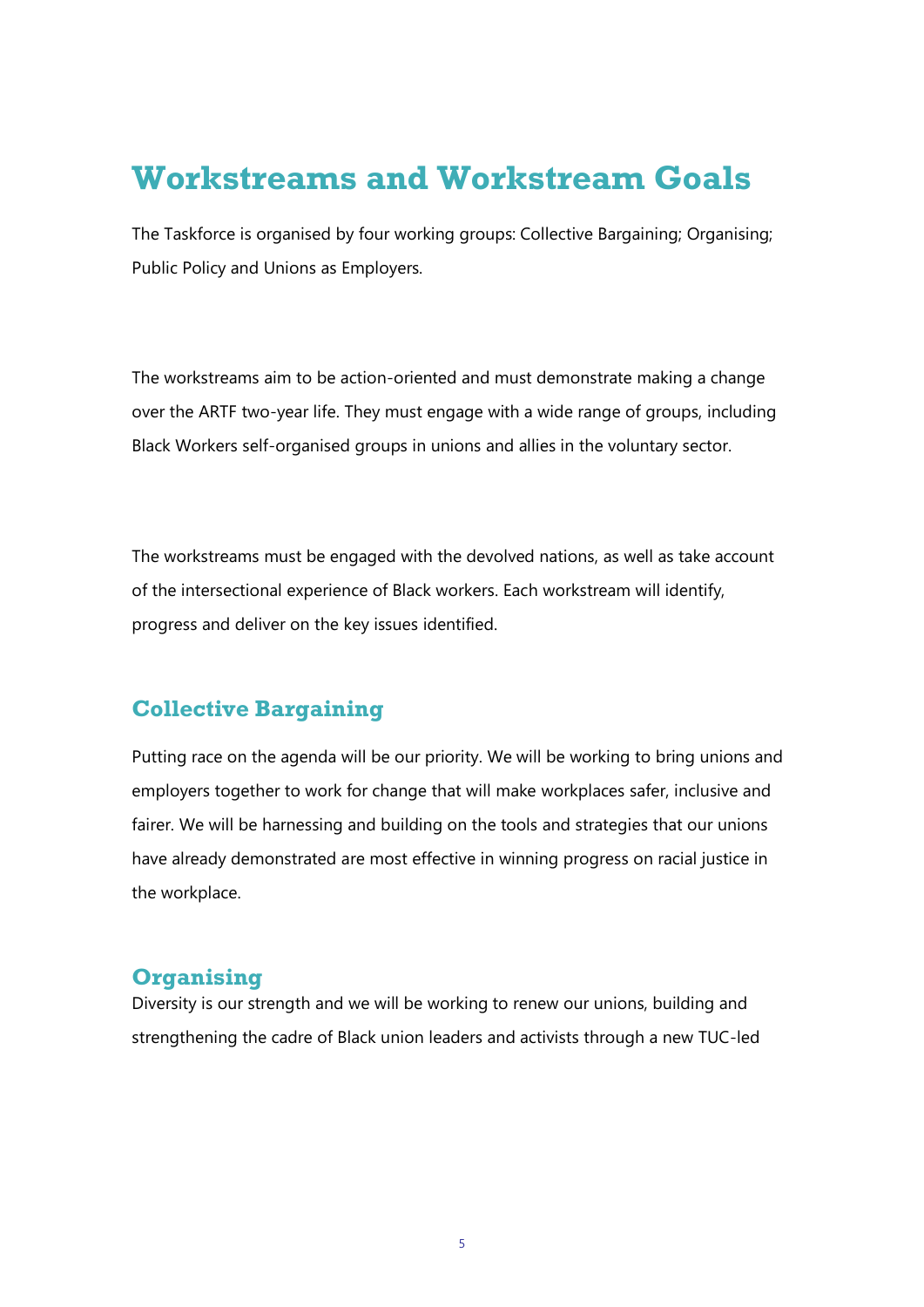programme to train 1,000 Black activists and workplace reps, working together with our affiliates across sectors and regions.

#### **Public Policy**

We will be calling out the government on its commitment to racial justice. Building on our movement's call for an independent public inquiry into the government handling of the Covid-19 pandemic, we will also be giving voice to the experiences of Black workers during the pandemic, and demanding that lessons are learned. And we will be putting forward an agenda that will deliver protections for Black workers, including calling for stronger regulation, mandatory ethnicity pay gap reporting and legislation to ban the use of zero-hours contracts.

#### **Unions as Employers**

We are inviting all of our unions to not only talk the talk but also to demonstrate our capacity to lead by example, putting racial justice front and centre of our work as trade union employers. The Taskforce will be supporting unions to drive the change to build inclusive and safe working environments for trade union employees.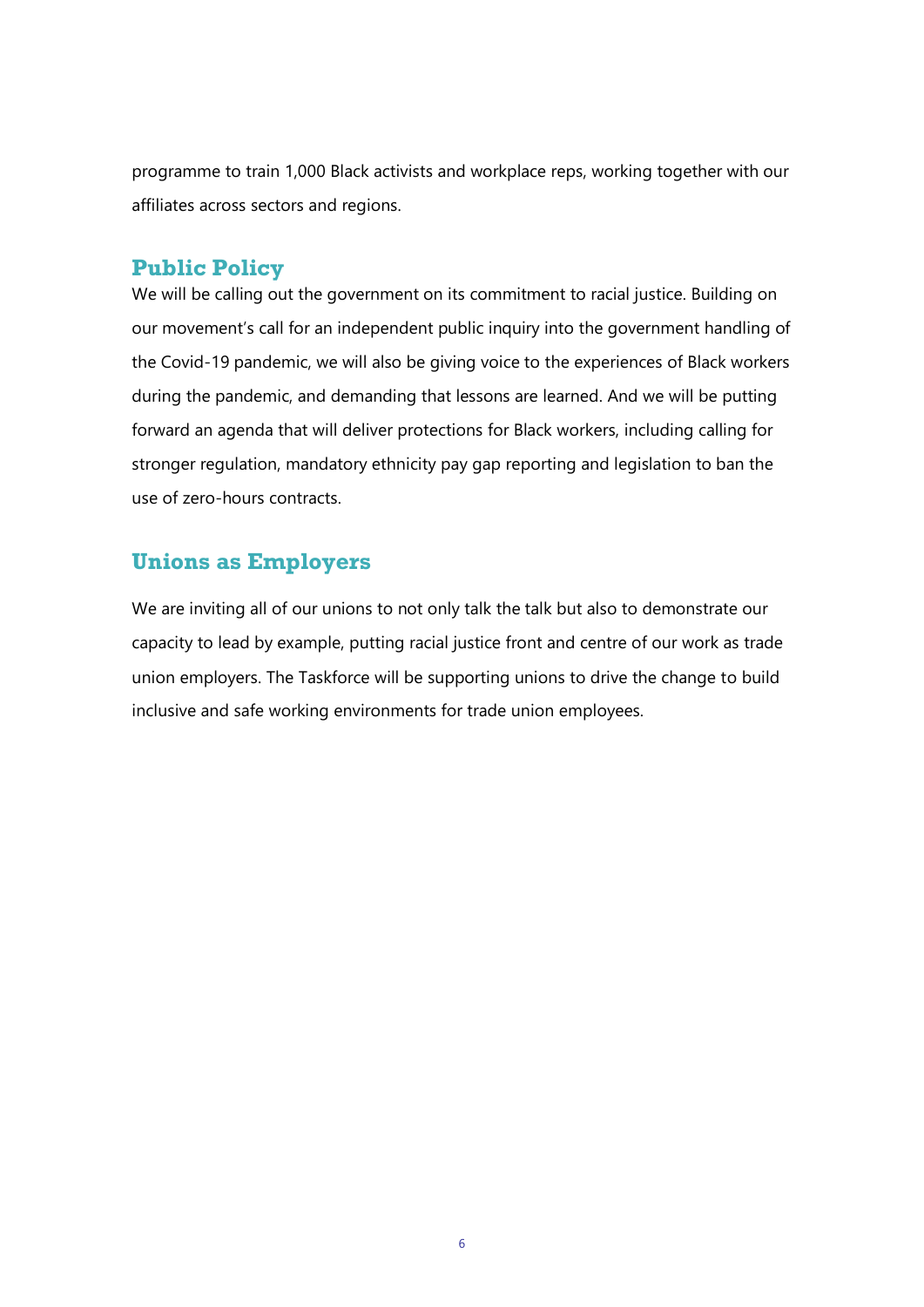#### **Members**

#### **Main Taskforce**

**Chair***:* **Dr Patrick Roach**, General Secretary, NASUWT

#### **Patrons: Doreen Lawrence and Neville Lawrence**

**Members: Dave Ward**, General Secretary, CWU; **Davena Rankin**, TUC Race Relations Committee; **Debbie Weekes-Bernard**, London's Deputy Mayor, London Assembly; **Frances O'Grady**, General Secretary, TUC; **Gary Younge**, Journalist; **Gloria Mills**, TUC Race Relations Committee Chair; **Halima Begum**, Director, Runnymede Trust; **Ian Lawrence**, General Secretary, NAPO; **Mark Serwotka**, General Secretary, PCS; **Mary Bousted**, General Secretary, NEU; **Michelle Codrington-Rogers,** TUC Race Relations Committee; **Mike Clancy,** General Secretary, Prospect; **Paddy Lillis**, General Secretary, Usdaw; **Rehana Azam**, National Secretary, GMB; **Steve Turner**, Assistant General Secretary, Unite; **Susan Matthews**; TUC Race Relations Committee; **Yvette Williams**, Justice4Grenfell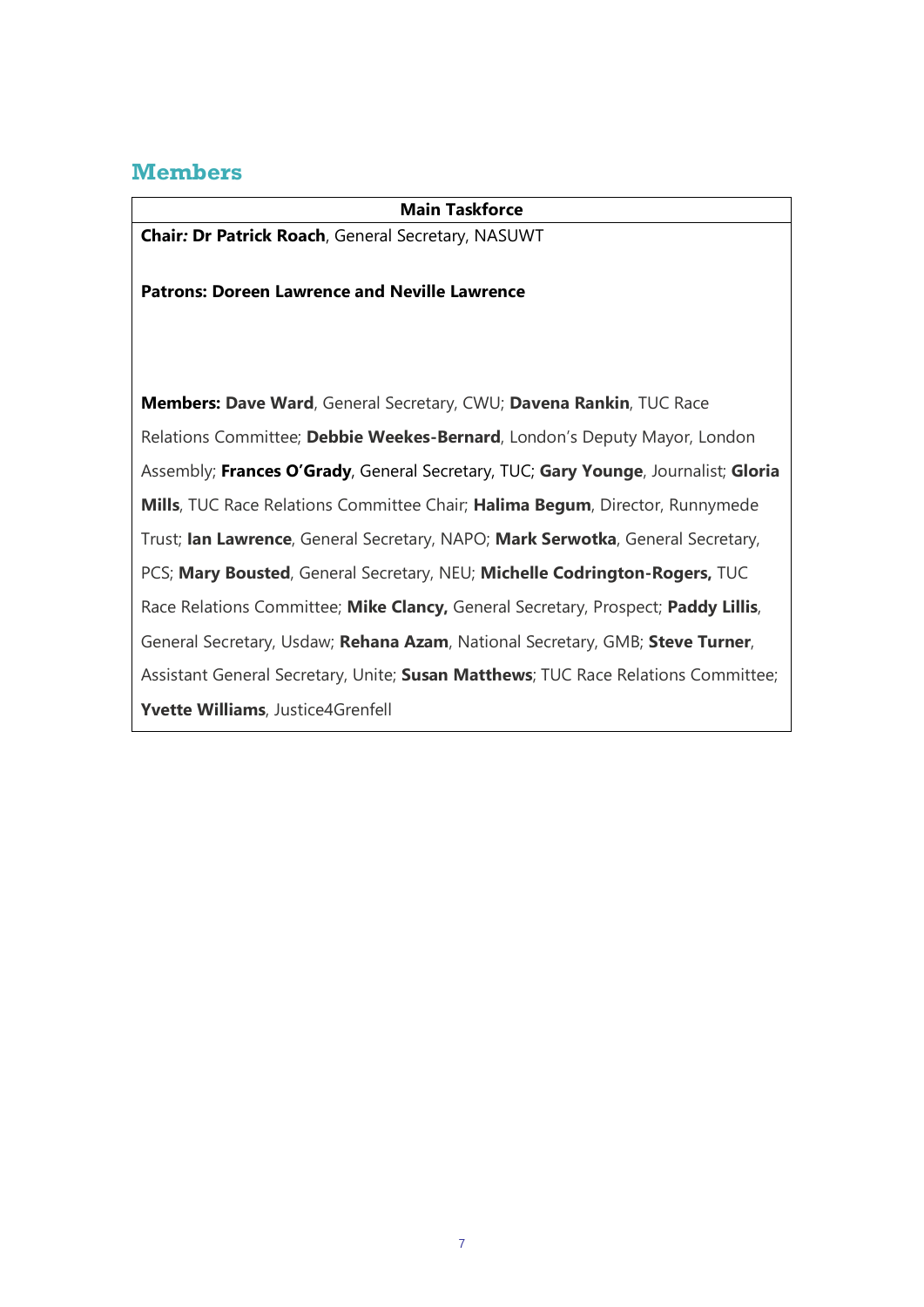| <b>Workstream members</b>                                                                                                |                                                                                                                    |
|--------------------------------------------------------------------------------------------------------------------------|--------------------------------------------------------------------------------------------------------------------|
| <b>Collective Bargaining</b>                                                                                             | <b>Organising</b>                                                                                                  |
| <b>Chair:</b> Steve Turner - Unite                                                                                       | Chair: Dave Ward - CWU                                                                                             |
| Christine Danniell - TUC RRC; Gloria Mills<br>- TUC RRC; Ian Manborde - Equity;<br>Michelle Codrington-Rogers - TUC RRC; | Cecile Wright - Uni of Nottingham; Glen<br>Hart - TUC RRC; Halima Begum -<br>Runnymede; Paddy Lillis - Usdaw; Ruth |
| Mike Clancy - Prospect; Yvette Williams -                                                                                | Cross - Usdaw; Shavana Taj - TUC Wales;                                                                            |
| Justice4Grenfell; Zita Holbourne - TUC                                                                                   | Taranjit Chana - TUC RRC                                                                                           |
| <b>RRC</b>                                                                                                               |                                                                                                                    |
| <b>Public Policy</b>                                                                                                     | <b>Unions as Employers</b>                                                                                         |
| <b>Chair:</b> Rehana Azam - GMB                                                                                          | <b>Chair:</b> Mary Bousted - NEU                                                                                   |
| Ali Moosa - TUC RRC; Debbie Weekes-                                                                                      |                                                                                                                    |
| Bernard - GLA; Gary Younge - University                                                                                  |                                                                                                                    |
| of Manchester; Ian Lawrence - Napo;                                                                                      | Carol Sewell - TUC RRC; Jenny Dixon -                                                                              |
| Mark Anthony Bastiani - TUC RRC; Pat                                                                                     | TUC; Karen Chouhan - NEU; Mark                                                                                     |
| Davis - TUC RRC                                                                                                          | Serwotka - PCS; Maureen Loxley - TUC                                                                               |
|                                                                                                                          | RRC; Michelle Codrington-Rogers - TUC                                                                              |
|                                                                                                                          | RRC; Natalie Arnett - TUC RRC; Susan                                                                               |
|                                                                                                                          | Matthews - TUC RRC                                                                                                 |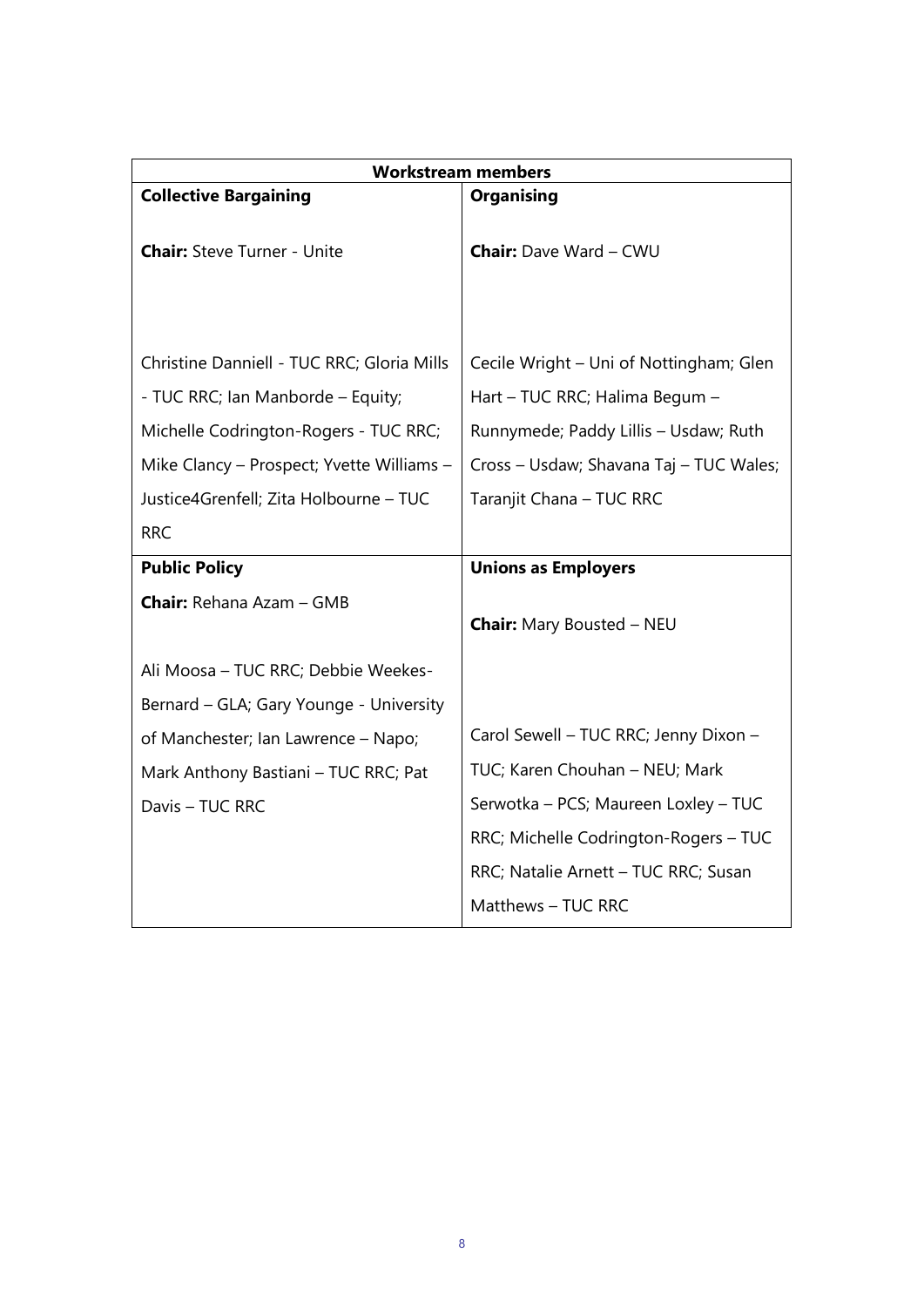### **Outputs**

#### **General**

**Trade Union Workplace Charter:** Producing an anti-racism in the workplace charter considerations must be made about how to ensure measuring mechanisms for unions in order to implement the principles in the charter. Holding a session with union general secretaries on how the charter will be implemented within their union structures and how they will take actions forward.

**TUC Black Workers Conference Event:** Hold a panel event with the Taskforce Workstream members on the achievements of the Taskforce in its first year, and its progress in the second year – with a focus on what impact the Taskforce will leave after its two-year life span.

**Taskforce Congress Report:** Report to Congress in 2022 including making recommendations for ongoing work to promote race equality and combat racism within workplaces and across the trade union movement.

**An Anti-Racist Trade Union Movement Future event:** to be held at Congress 2022, celebrating the achievements of the Taskforce, and presenting an opportunity to engage, connect and talk about the where we are going.

**Implementation and oversight committee:** to be established at Congress 2022, bridging the TUC's Race Relations Committee and General Council. The committee must be led by a senior leader of the TUC and remain in place for the next 5 years. To be reviewed in 2027.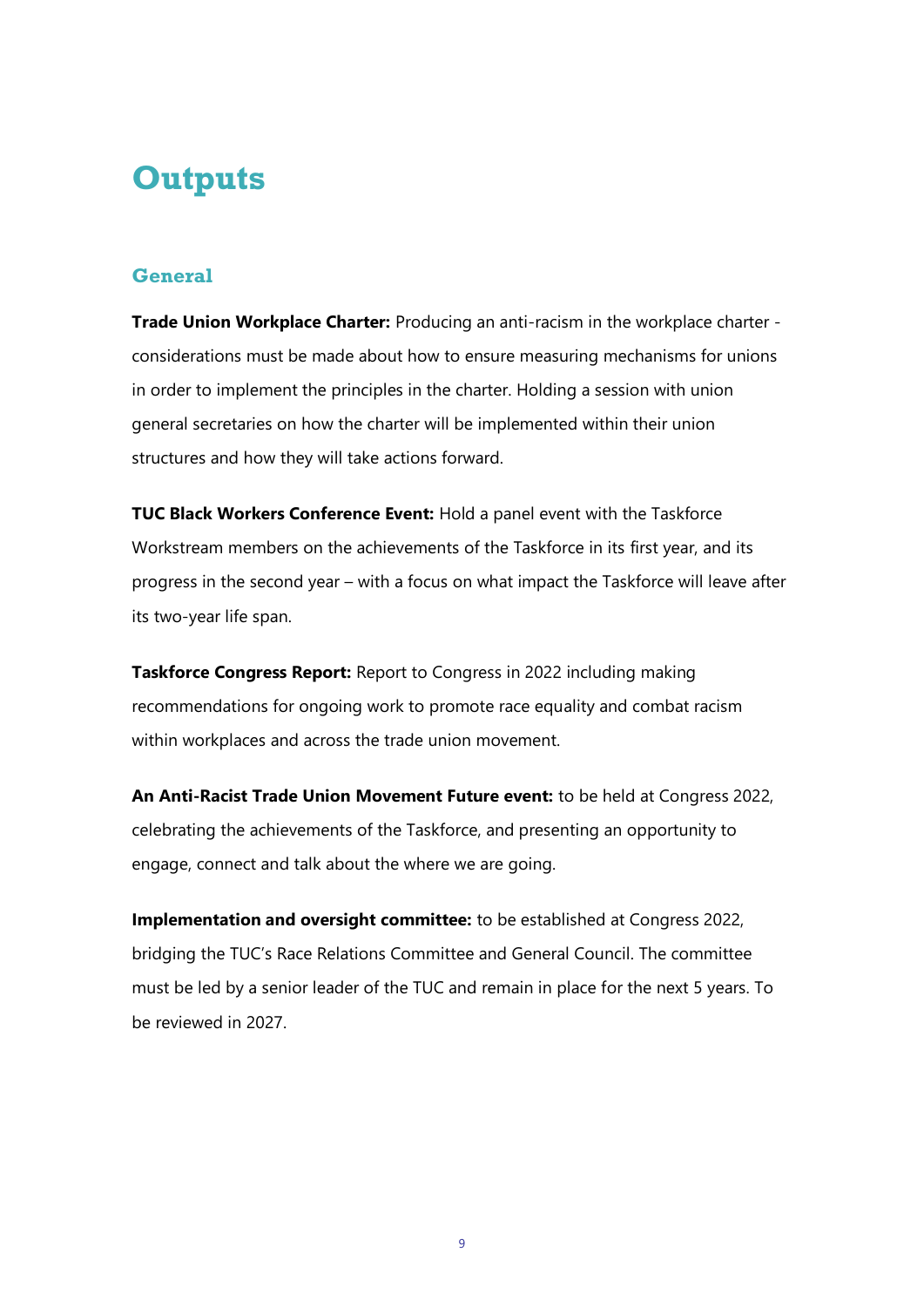#### **Collective Bargaining**

**Negotiators guide on race:** Create a model negotiators guide, accompanied by a series of training videos and a guide for trade union reps covering aspects like issues on collective bargaining, recruitment, training, promotion, outsourcing, pay, performance, etc. This will require a small number of workstream members to form a working party that will shape and steer the guide – consolidating all existing material created by unions in one model guide.

**Listening activity on the experiences of racism at work:** Holding listening session for Taskforce members, general secretaries and senior union figures to talk to Black workers and Black groups on their experiences of racism at work. Exploring representation in the workplace, how unions can collectivise the experiences of individual race cases – in order to organise and bargain on.

**A union-wide strategic litigation model:** Organise a roundtable, followed by a stepby-step action plan, mobilising the union movement's collective effort on strategic litigation and racism at work. This plan will give the union movement the ability to hold employers and the government to account. Inviting members of the Race Relations Committee, Taskforce members and Legal Officers to explore indirect racial discrimination in the workplace.

**Monitoring Resource:** Create a comprehensive ethnic monitoring and a negotiators action plan between unions and employers on the disparities around Ethnicity Pay Gap reporting. Offering training with union branches on claims of monitoring and reporting the Ethnicity Pay Gap.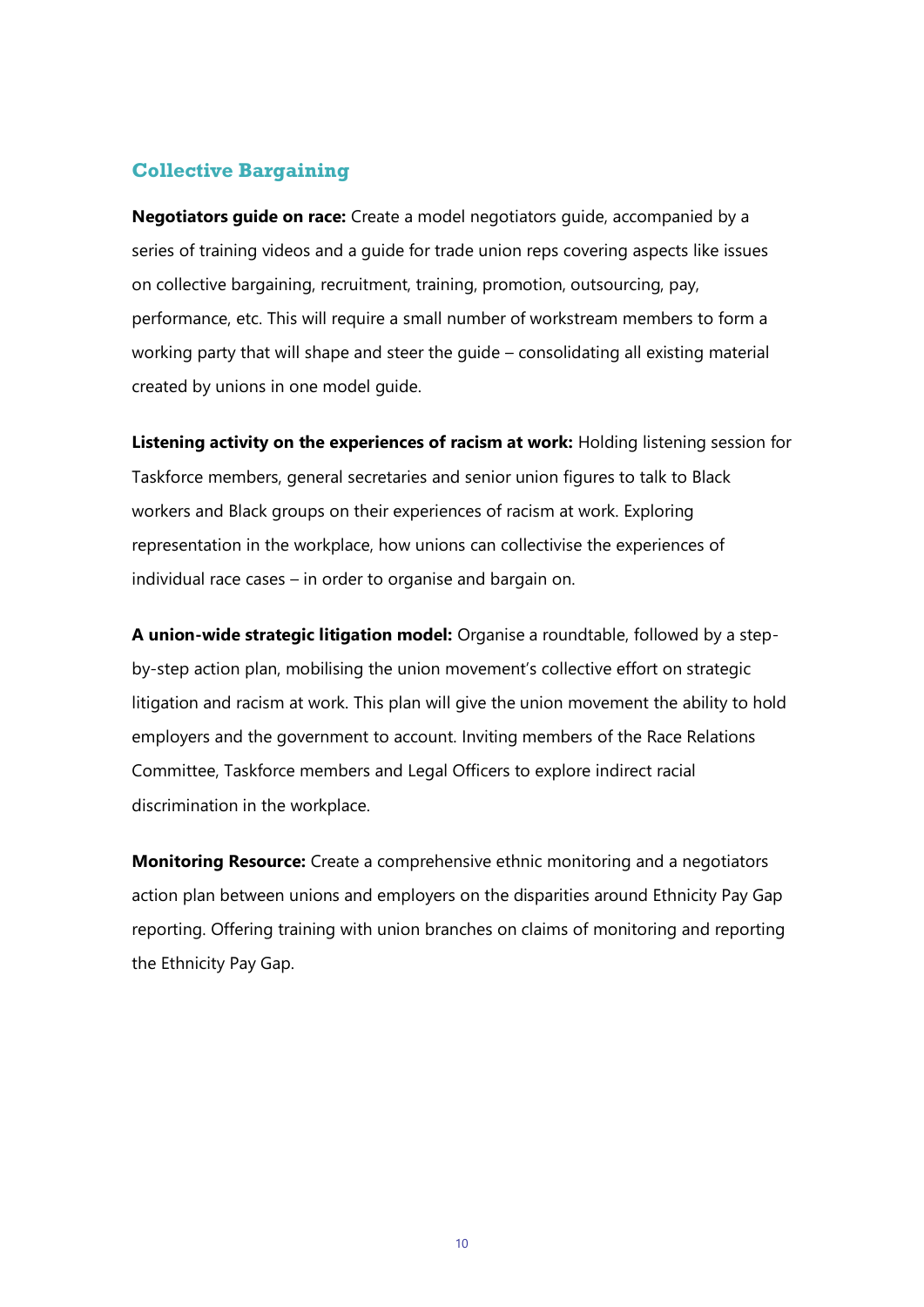#### **Organising**

**5 Regional Pilot Sessions:** Organise and deliver model pilot courses in particular regions and nations – offering new activists practical training on union governance, with experienced reps on hand to give them more confidence and develop a programme of work on Black Leadership.

**Peer support network:** Construct a peer support system for activists who have attended the regional courses and in the longer term for regional structures to potentially provide a framework in which Black activists could support each other. Part of this work is to map the regional equality structures, their methods of organising and identifying the opportunities where Black activist engagement can be absorbed.

**Future of Organising Events:** Organise a small number of public events focussing on the topic of organising Black workers in various sectors - linking to wider trade union agendas on organising, membership and recruitment – as well as addressing key challenges in the world of work like casualisation, outsourcing and other exploitative labour practices.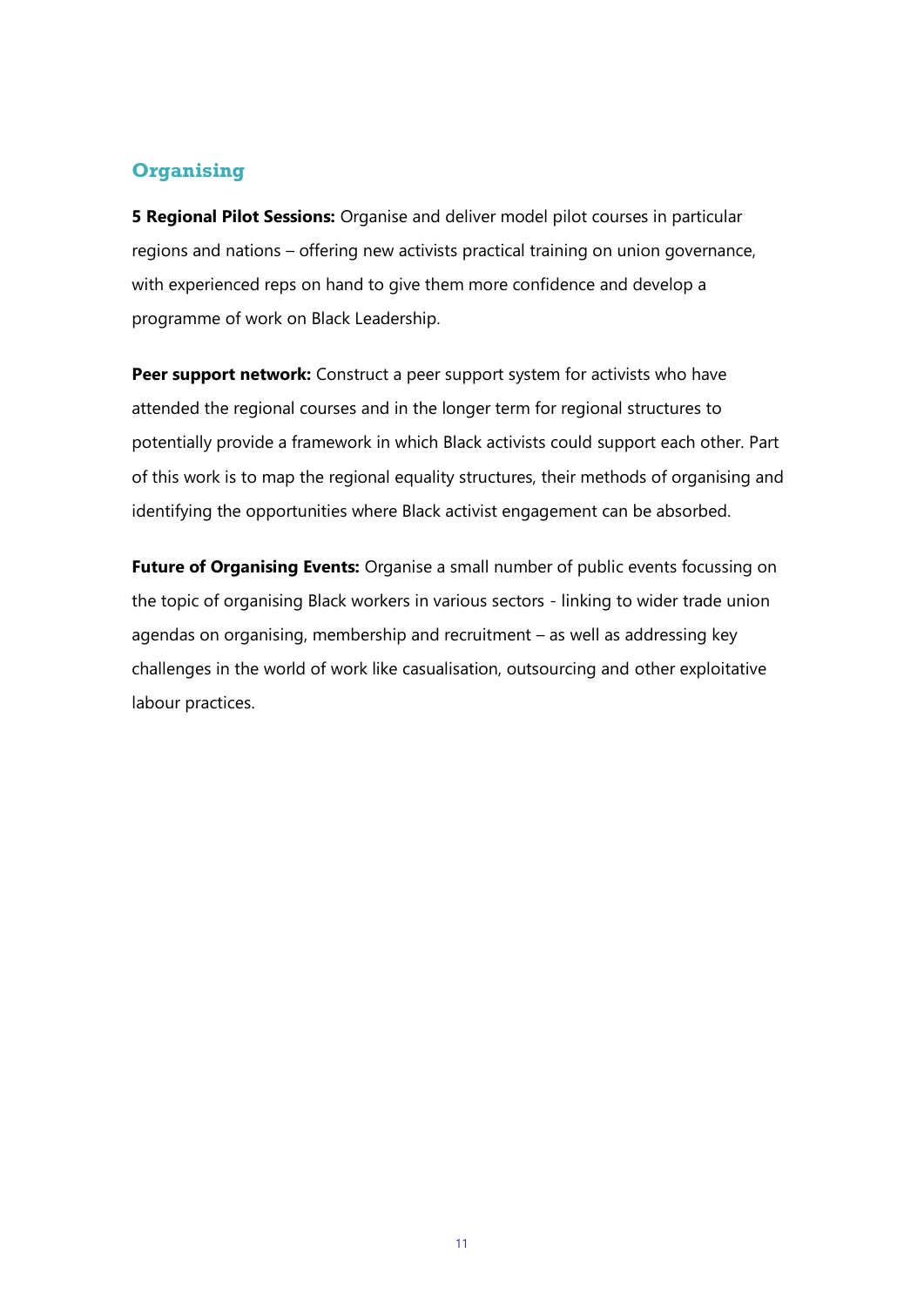#### **Public Policy**

**Racism in the Labour Market report:** evidencing the scale and impact of institutional and systemic race inequalities across the UK labour market and society more widely. Identifying key policy areas where coordinated campaigning could take place across the trade union movement e.g., tackling institutional racism, legislative and regulatory change, protection of Black workers from, COVID-19, mental health, job security.

**Covid-19 Public Inquiry Black Workers Campaign:** Launching a movement-wide showcase campaign, centring on the experiences of Black workers during the pandemic and demanding lessons are learned.

**Anti-racism Campaign Network:** Invite and launch a campaign network which meets quarterly made up of trade unions, race relations organisations and campaigners. This network aims to share and collectively campaign on pressing policy issues – partnering up organisations with sector-specific unions to build alliances and campaigning power. Additionally, the Public Policy workstream will identify policy and campaigning opportunities, provide briefing and resources. For trade unions and activists to come together and collectively campaign on specific policy issues.

**Race-Class Narrative:** Organise presentations and discussion events to build multiracial class solidarity. This will be done by inviting organisations such as CLASS Centre for Labour and Social Studies and global messaging experts who have worked on race narratives as part of political campaigns and trade union messaging. The outcome will be a set of principles to help the trade union movement build a collective picture on race-class after the life of the Taskforce.